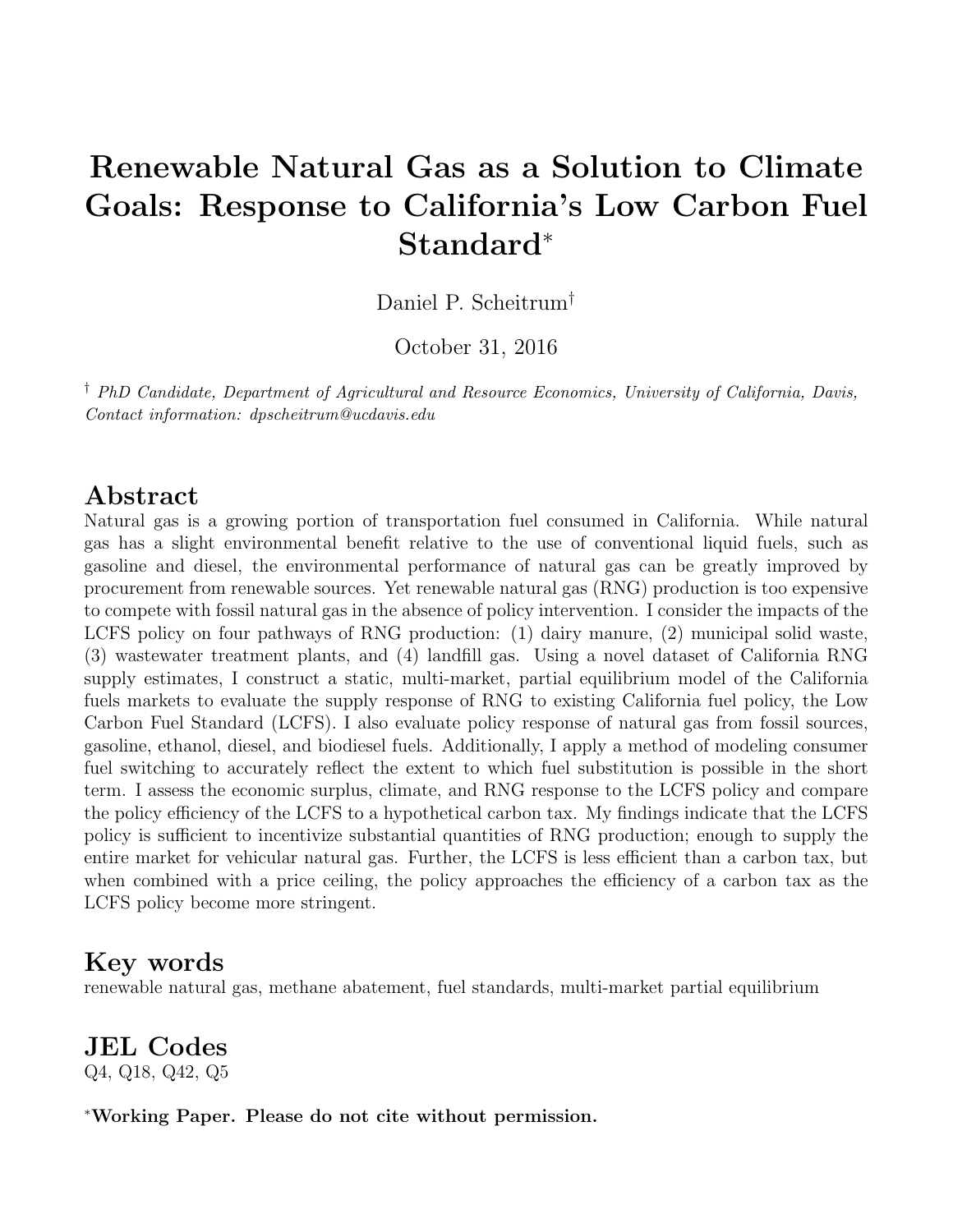Transportation in the United States is almost entirely powered by fossil fuels and is responsible for significant contributions to greenhouse gas emissions (Pachauri et al., 2014). Transportation is the subject of myriad emission-reducing policies and regulations e.g. those addressing fuel economy,<sup>1</sup> tailpipe emissions,<sup>2</sup>, and the mandated blending of biofuel in the gasoline supply.<sup>3</sup> While these programs have largely been successful, transportation remains a major source of greenhouse gas  $(GHG)$  emissions, making up  $26\%$  of all emissions in the United States.<sup>4</sup> Efforts to further reduce the climate footprint of transportation through the use of additional biofuels have been inhibited by the "blend wall"; the technological limitation precluding blends of over 10% ethanol from use in most gasoline engines. For many other alternative fuels, significant adoption depends upon the transformation of the vehicle fleet, which will take many years given the long vehicle replacement interval. Natural gas provides a real possibility for near-term reductions in transportation emissions, particularly through the employment of natural gas produced from renewable sources.

While natural gas makes up a small portion of fuel consumption, it is steadily growing mostly due to low prices of natural gas. Adoption of natural gas freight vehicles is already employed by several major freight fleets such as Cisco, Pepsi, Walmart, Frito-Lay, HEB, Trimac Transportation, Truck Tire Service Corporation (TTS), Verizon, UPS, AT&T, Food Lion, and Ryder (Jaffe et al., 2015). This phenomenon of expansion of natural gas into the heavy-duty trucking sector has been studied in Krupnick (2011) and Knittel (2012). The current level of vehicular natural gas consumption presents a ready market for the introduction of renewable natural gas (RNG).<sup>5</sup> RNG is considered to be an extremely low-carbon (in some cases negative carbon) fuel because it is produced via the recovery of methane that would otherwise emit into the atmosphere and its consumption displaces the consumption of fossil natural gas. Methane is a potent greenhouse gas having approximately 25 times the impact on climate as  $CO<sub>2</sub>$ .<sup>6</sup> Therefore, capturing fugitive emissions of methane,

<sup>&</sup>lt;sup>1</sup>The Energy Policy and Conservation Act of 1975 (EPCA) (Pub.L. 94163, As Amended Through P.L. 11367), Enacted December 26, 2013.

<sup>&</sup>lt;sup>2</sup>Clean Air Act Amendments of 1977 (91 Stat. 685, Pub.L. 95-95).

<sup>3</sup>Energy Policy Act of 2005 (119 Stat. 594, Pub.L. 109-58), Enacted August 8, 2005.

<sup>4</sup>U.S. Greenhouse Gas Inventory Report: 1990-2014. https://www.epa.gov/ghgemissions/ us-greenhouse-gas-inventory-report-1990-2014.

 $5U.S.$  Energy Information Administration, California Natural Gas Vehicle Fuel Consumption,  $http://www.eia.$ gov/dnav/ng/hist/na1570\_sca\_2a.htm.

<sup>&</sup>lt;sup>6</sup>IPCC Fourth Assessment Report: Climate Change 2007: Working Group I: The Physical Science Basis. https: //www.ipcc.ch/publications\_and\_data/ar4/wg1/en/ch2s2-10-2.html.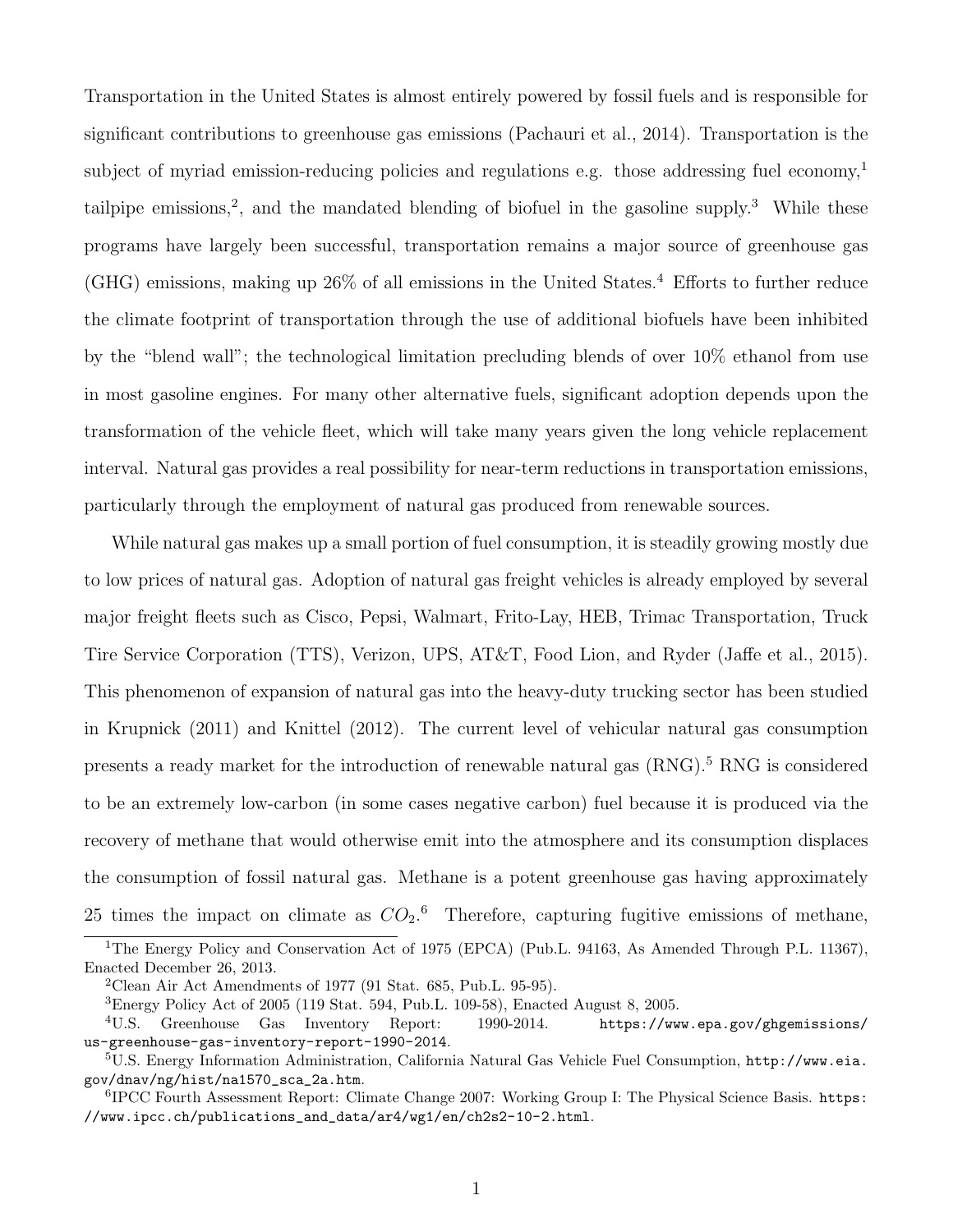converting them into less harmful  $CO<sub>2</sub>$  via combustion, and displacing the combustion of fossil natural gas significantly reduces GHG emissions.

The most promising RNG production pathways are the capturing and upgrading of (1) landfill gas and the anaerobic digestion and upgrading of (2) dairy manure, (3) municipal solid waste, and (4) waste water at waste water treatment plants (WWTP). Recent California legislation specifically targets the reduction of methane from the dairy and waste management sectors. California State Bill 1383 (2016) requires these industries to reduce their methane emissions by 40% relative to 2013 levels by 2030. This amounts to a reduction of roughly 12.7 million metric tonnes of  $CO<sub>2</sub>$  equivalent from the dairy and landfill sectors combined.<sup>7</sup> The extent to which RNG production can achieve this goal, the quantity of RNG that can be produced and introduced into transportation, and the degree to which emissions can be reduced is largely unknown. To answer these questions, I rely upon a novel dataset of estimates of California RNG supplies by Parker (2016). The cost of production of RNG is much greater than the current price of fossil natural gas. No RNG can be expected to be supplied without policy intervention. RNG Supply curve estimates are presented i Figure 1. I evaluate the response of California RNG production to an existing California transportation policy, the Low Carbon Fuel Standard (LCFS).

The Low Carbon Fuel Standard sets a target for the carbon intensity (quantity of greenhouse gas emitted per unit of energy consumed) of the transportation sector. Consumption of fuels which have carbon intensities above (below) this target generates deficits (credits). Deficits must be offset by purchases of credits. The carbon intensity target is set exogenously by the state and the price of credits is determined endogenously by the supply and demand for credits in the LCFS credit market. I first present a demonstrative, analytical model to illustrate the features of the LCFS policy and how its operation compares to a carbon tax, which is more widely understood. The analytical model indicates that the response of RNG is highly sensitive to the endogenously determined credit price in the LCFS credit market. Evaluation of RNG supply response to LCFS policy requires a robust model which includes an endogenous determination of credit price.

In this paper, I construct a numerical, static, multi-market, partial-equilibrium model of Cali-

<sup>7</sup>California Air Resources Board, 2016 Edition California Greenhouse Gas Inventory for 2000-2014 by Sector and Activity.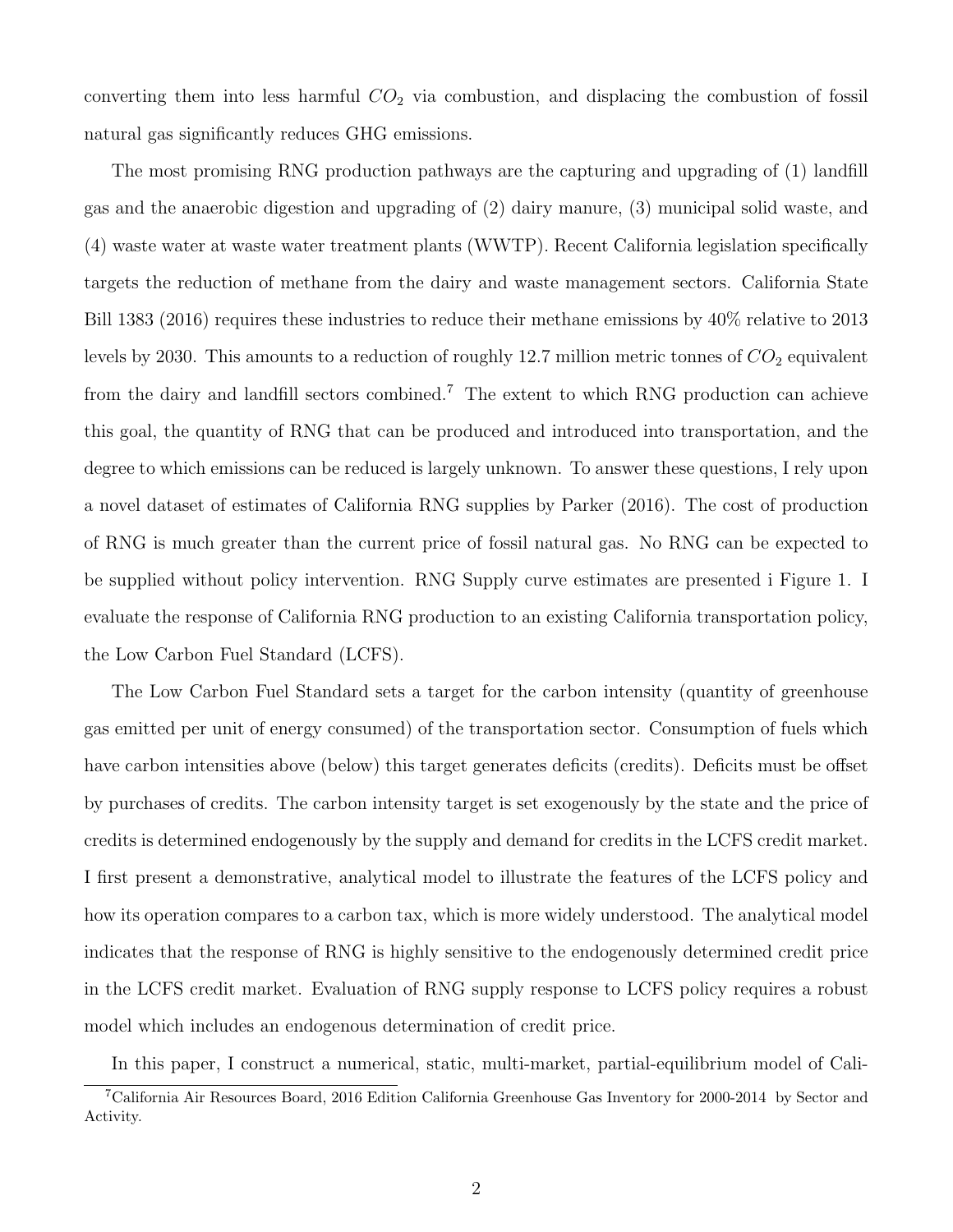fornia transportation fuels. The model considers the markets for gasoline, diesel, ethanol, biodiesel, natural gas, and renewable natural gas. The fuels considered make up 99.9% of California's transportation fuel consumption. In this model, I estimate the quantity, price, economic surplus, and emissions responses of these fuels to the LCFS policy instrument. The numerical model includes many extensions that build upon previous efforts to model LCFS policy. First, by relying on the novel dataset created by Parker (2016), I include natural gas and RNG which have been absent from previous studies. Second, I extend beyond a two-fuel gasoline-ethanol model as employed by Holland, Hughes and Knittel (2009) and Lade and Lin Lawell (2015 $a,b$ ) to a more comprehensive consideration of the California fuels market. By expanding beyond gasoline and ethanol, I capture the impact of other major conventional fuels on the LCFS credit market and provide a more complete representation of credit price determination. Third, rather than assume perfect substitution of vehicle fuels, I impose constraints that reflect the limitations of the existing vehicle fleet. That is, I adopt the methodology by Anderson (2010) to model consumer choice fuel switching between gasoline and E85 and adapt this method to the diesel-biodiesel market. Lastly, I model the implementation as it exists in California, rather than consider a hypothetical LCFS policy. Therefore, the results are directly relevant to policymakers.

To evaluate the economic efficiency of the LCFS policy, I compare it to a hypothetical alternative first-best policy, a carbon tax. The hypothetical carbon tax I consider applies to all sectors of the economy. Consequently, this carbon tax fully realizes the full lifecycle advantage of negative carbon fuels. Typically, a carbon tax prices the positive content of carbon in a fuel. Fuels that that have negative carbon intensity assessments due to the full lifecycle accounting would simply be exempted from the tax. The carbon tax considered in this analysis allows for the full lifecycle analysis of fuels to be employed. The apparent subsidization of negative carbon fuels under the carbon tax is the manifestation of avoided taxation elsewhere in the economy. This choice is justified due to the passing of SB 1383 which specifically targets the sectors likely to yield fuels with negative carbon intensities for reduction in methane emissions.

The extensions in this paper which expand upon existing LCFS modeling efforts reveal consequences of the policy not otherwise possible. The choice of partial-equilibrium approach covering the comprehensive set of transportation fuels with fuel choice limited by existing technology allows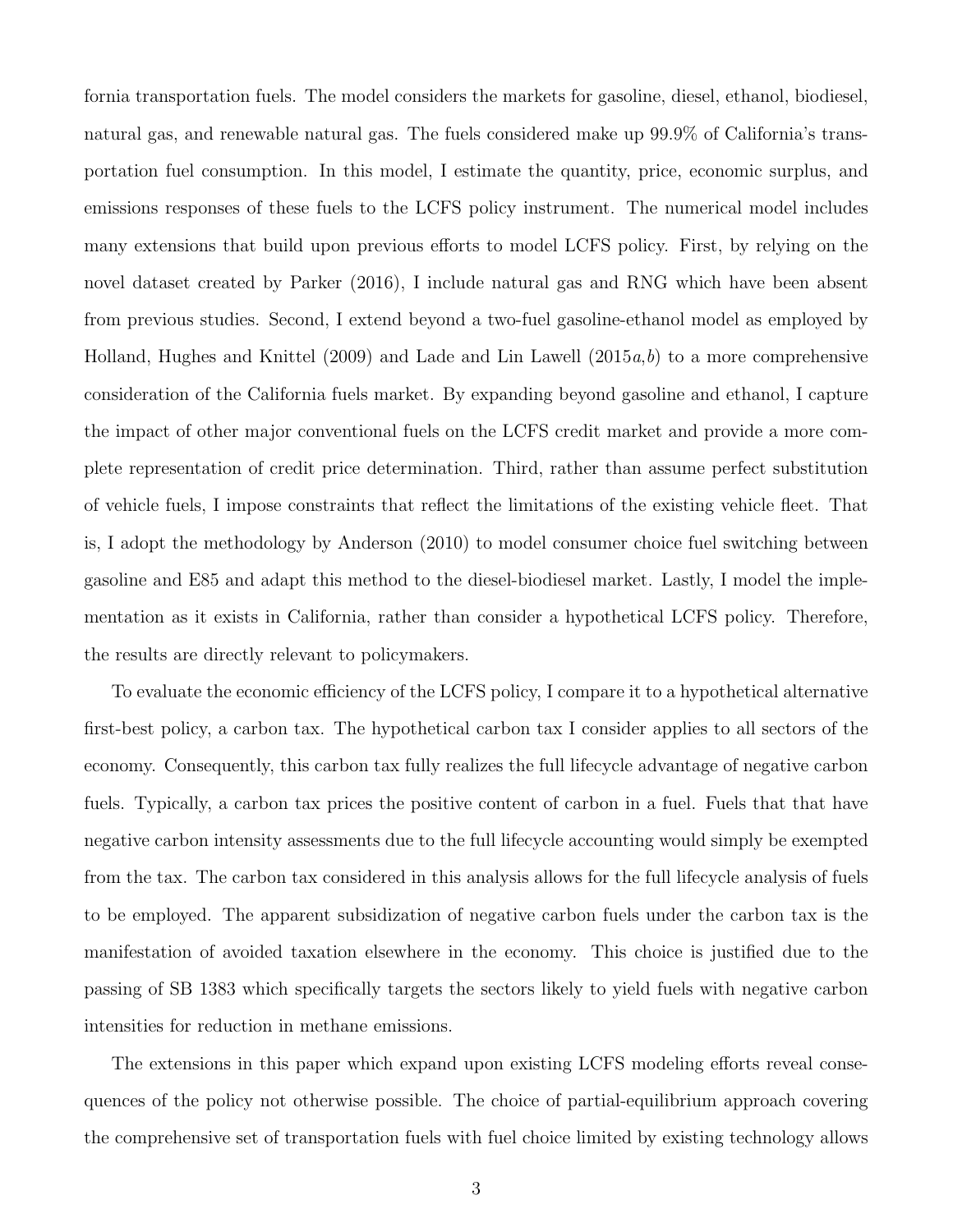for a more realistic determination of endogenous credit prices. Models including only gasoline and ethanol do not capture the impact of diesel fuel on the demand for credits or the impact of biodiesel, natural gas, or RNG on the supply of credits and thus have an incomplete view of the credit market. Further, models which allow for perfect substitution between fuels implicitly assume complete fuel choice flexibility by all vehicles. The assumption of perfect substitution may have merit in the very long term, but it is not ideal in understanding market response from the current equilibrium. In the short term, the choices of vehicle fuel a consumer may consider are constrained by the technological limitations of their existing vehicle. A partial-equilibrium model is better aimed at capturing short-term implications of policy on the existing equilibrium.

The numerical model shows that large quantities of renewable natural gas can be supplied given the existing specification of the LCFS. Industry groups argue that the new legislation has imposed "unachievable" requirements (Dumas, 2016). However, I find RNG from dairy and municipal solid waste sources can supply the entire market for vehicular natural gas in the near term. This will avoid 2. million metric tonnes of  $CO<sub>2</sub>e$ , meeting about 16% of the SB 1383 goal in the near term.

The numerical model additionally reveals two interesting features of the California LCFS policy. First, I find an extremely narrow window of intensity targets that yield an interior solution to the credit market equilibrium. As Borenstein et al. (2015) note in their work on cap-and-trade, the inelasticity of the supply of credits yields a situation where an interior solution for credit price above zero and below the ceiling occurs only under a very narrow range of carbon intensity targets. In the case of the LCFS, the inelasticity of supply of credits is due to the scarcity of low-carbon fuels and the vehicle technology limitations on their adoption. The LCFS policy is likely to result in extreme price outcomes. The price ceiling could bind under carbon intensity targets scheduled for as early as 2017.

The second policy revelation highlights the relative efficiency of the LCFS policy as compared to the hypothetical carbon tax. Previous literature has shown the LCFS to be economically inefficient relative to a carbon tax (Holland, Hughes and Knittel, 2009; Lade and Lin Lawell,  $2015a$ ). If the unpriced emissions are the only externality in the fuels market, then a carbon tax set to the social cost of carbon is the most economically efficient policy (Lade and Lin Lawell, 2015a). As previous literature suggests, the numerical model reveals the LCFS policy is economically less efficient than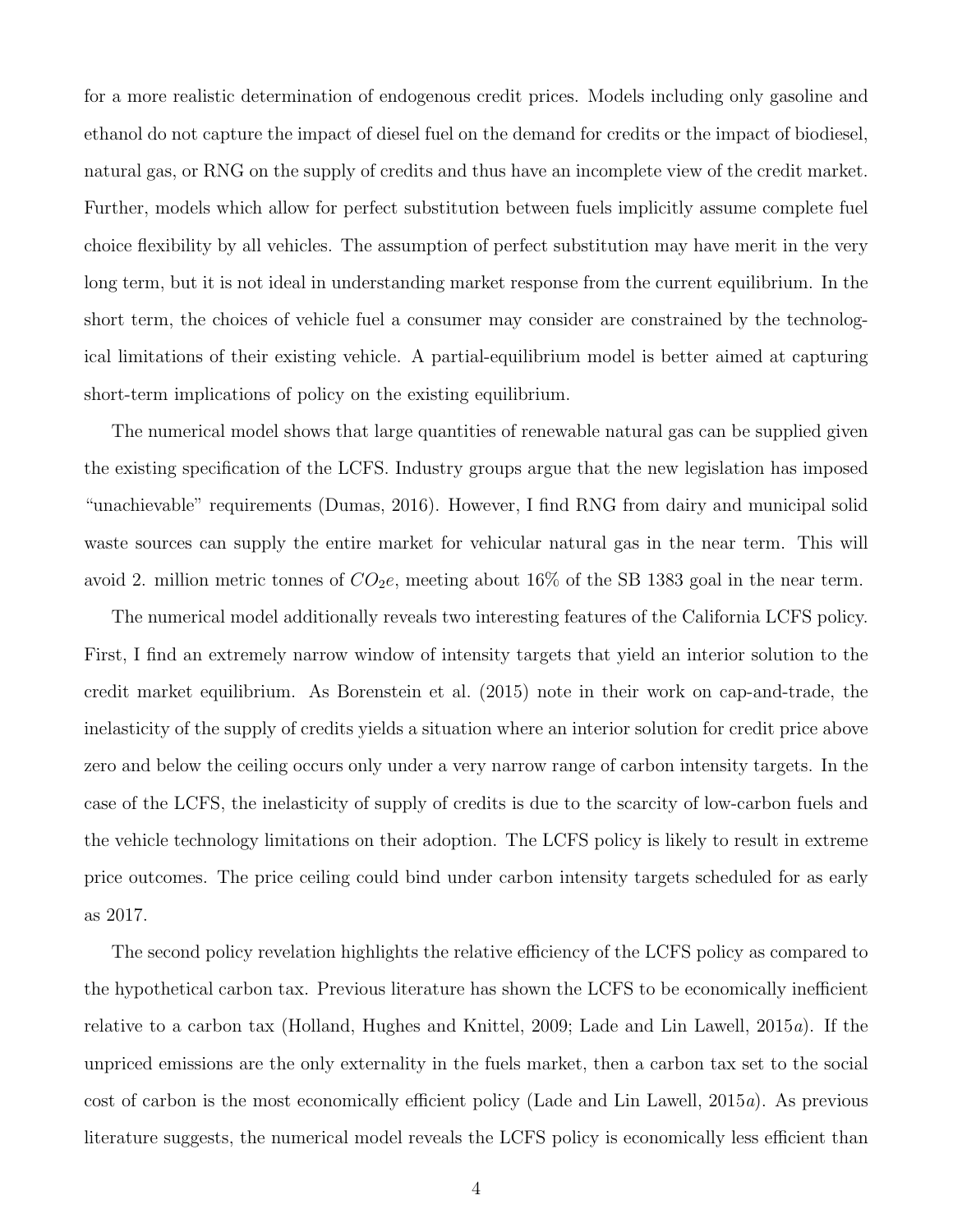a carbon tax at all specifications of carbon intensities considered. However, the results of my model reveal that in the California implementation which includes a price ceiling, the performance gap between the LCFS policy and a carbon tax decreases as the policy becomes more stringent which corroborates the finding by Lade and Lin Lawell  $(2015b)$ . The LCFS policy approaches the efficiency of the carbon tax. When coupled with a price ceiling, a carbon tax can be considered a special case of a LCFS policy when the intensity target is set to zero and where the price ceiling serves as the price of carbon.

The following section provides a broad overview of transportation fuels in California and major policies in place governing transportation fuels. Section 2 provides background on the LCFS policy and details the carbon intensity assessment procedure, credit and deficit generation, and trading in the credit market. Section 3 presents an analytical model of LCFS in contrast to a carbon tax to highlight the differences in policy operation. Section 4 describes the numerical model and parameter calibration. Section 5 presents the results of the numerical model detailing the supply response of RNG to the LCFS, changes in emissions and economic surpus, and comparison of policy efficiency relative to a hypothetical carbon tax and Section 6 discusses these results. Section 7 concludes.

# 1 Background

In this section, I provide a broad background of the types of fuels consumed in transportation in California, some of the important production pathways that produce these fuels, and the consumption share of the major fuels. Here, I indicate in relative terms which fuels have greater and lesser impacts on the climate. A more thorough description of the carbon intensities of each fuel and how they are employed in the LCFS and carbon tax policies is provided in Section 2.1. I also provide a brief background on the major transportation and related policies that target emissions.

The overwhelming majority of transportation fuel consumed in California is derived from petroleum and fossil sources. According to the California Air Resources Board (2016), the 2015 California fuel consumption mix is  $71\%$  gasoline,  $21\%$  conventional diesel fuel,<sup>8</sup> 6% ethanol, 2% biodiesel and renewable diesel, 1% natural gas, less than 0.10% electricity, and almost zero hydrogen fuel. Gaso-

<sup>8</sup>Conventional diesel fuel is derived from petroleum and is typically known simply as "diesel" or "fossil diesel."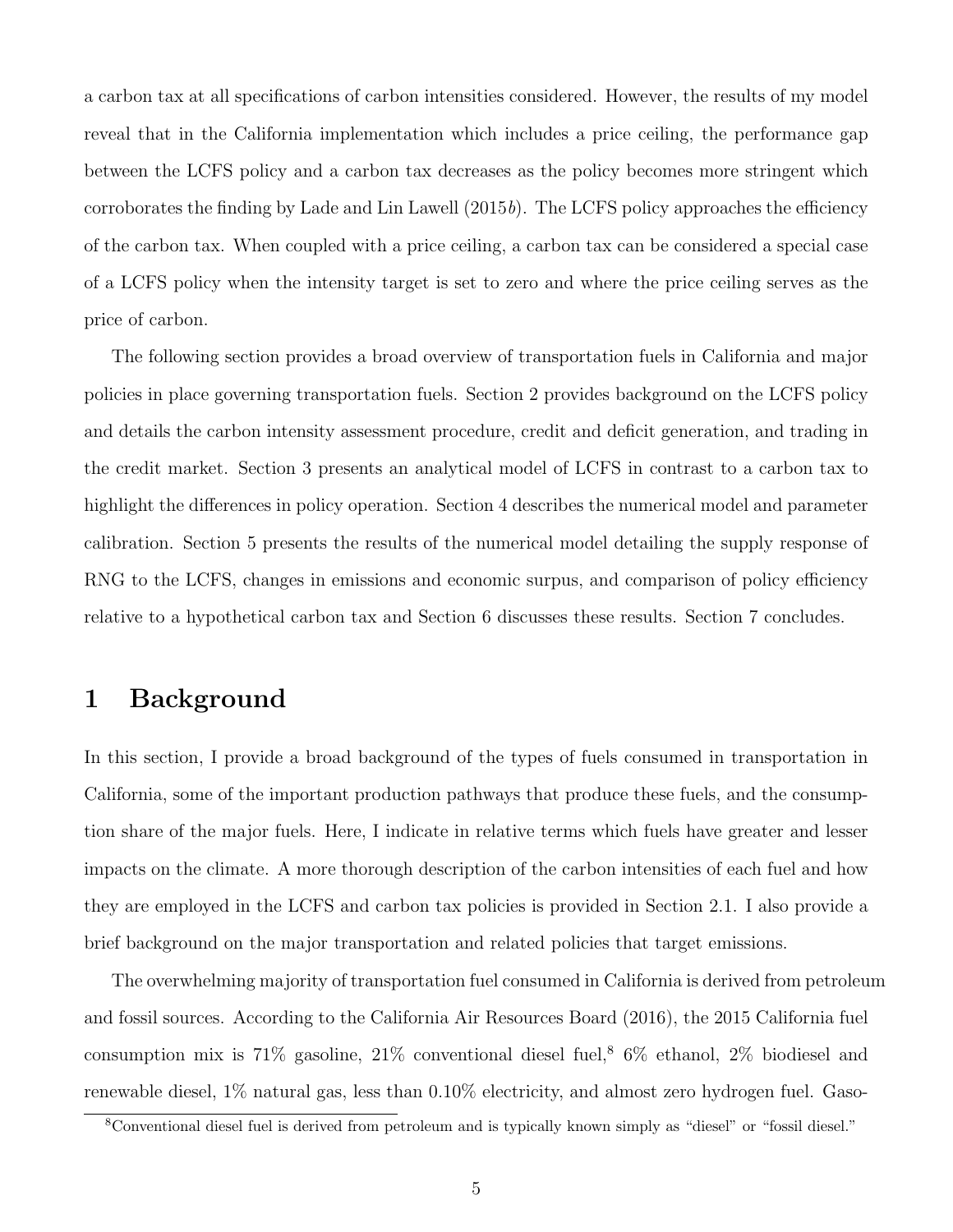line mainly serves the passenger light-duty vehicle market and diesel mainly serves the freight and heavy-duty market (California Energy Commission, 2016*a*; Davis, Diegel and Boundy, 2016).

Gasoline and diesel are fossil fuels and are considered to be high-carbon fuels. The combustion of gasoline and diesel releases  $CO<sub>2</sub>$  and other greenhouse gases that would otherwise have not been emitted had the fuels remained in place in the form of unextracted, uncombusted crude oil. Fossil fuels in general are responsible for 78% of the total GHG emission increase between 1970 and 2010 and are specifically targeted for reduction by government and intergovernmental agencies as a way to avoid climate change (Pachauri et al., 2014).

Ethanol is a plant-derived fuel that substitutes imperfectly with gasoline. The climate impact of ethanol fuel relative to fossil fuel varies depending on the feedstock and efficiency of the production path. This is reflected in how the U.S. Environmental Protection Agency classifies biofuels. Ethanol produced from corn starch is classified as conventional biofuel and has the smallest climate benefit relative to fossil gasoline. Sugarcane and corn stover feedstocks produce what is classified as advanced biofuel, yielding a larger overall reduction in greenhouse gases. Lastly, ethanol produced from grasses, wood matter, and crop residue is classified as cellulosic biofuel which yields the greatest overall reductions in greenhouse gas emissions (U.S. Environmental Protection Agency, 2016).

Ethanol enters the transportation market primarily as a gasoline-ethanol blend. Nearly all gasoline sold in the United States is sold as a 10% ethanol blend known as E10 (Energy Information Administration, 2016a). With few exceptions, all gasoline vehicles on the road can run on a gasolineethanol blend containing up to 10% ethanol. Not all vehicles can run on blends greater than 10% ethanol and thus, this presents an upper limit to the concentration of ethanol that can be mixed into the blend which is sold for broad consumption. A subset of vehicles operating today are equipped with "flex-fuel" technology that allows the use of blends containing up to 85% ethanol, E85. Only about 10% of vehicles in operation are equipped with flex-fuel technology which limits the capability of E85 to replace gasoline fuel consumption (Energy Information Administration, 2016b).

Biodiesel and renewable diesel are the available alternatives to diesel fuel that can be utilized in existing diesel engines. Biodiesel substitutes almost perfectly for diesel. Generally speaking, any diesel-powered vehicle can run on biodiesel (Wang et al., 2000). Renewable diesel is a perfect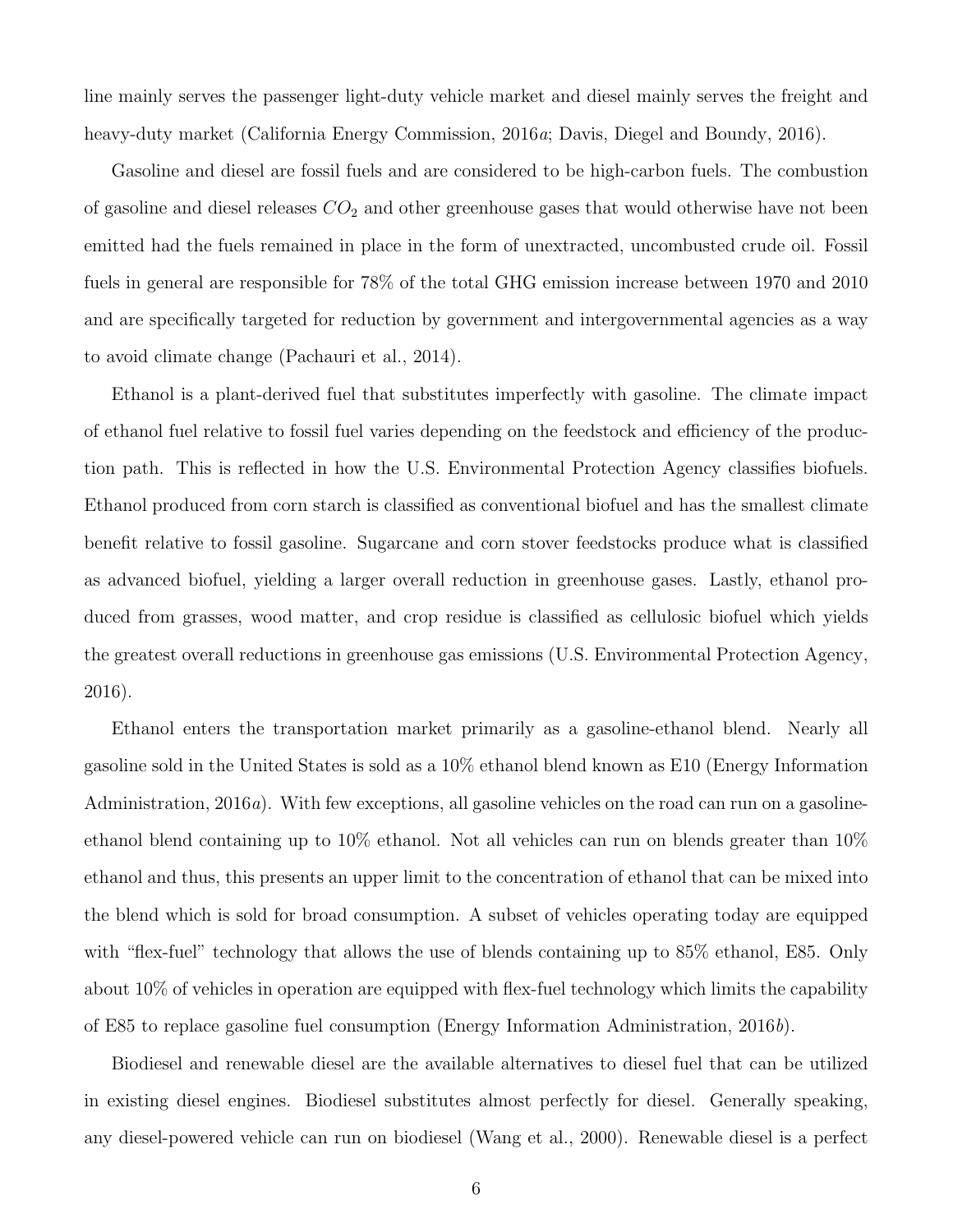substitute for diesel fuel; all diesel vehicles can run on renewable diesel. The market penetration of biodiesel does not face the same technological limitations as exhibited in flex-fuel vehicles in the gasoline-ethanol market. Since both biodiesel and renewable diesel are produced from biomass, their carbon intensities are much lower than conventional diesel fuel. I make the simplifying assumption to treat these fuels as the same fuel in the policy response model.

Natural gas currently comprises a small portion of California fuel consumption and mainly serves the same vehicle classes as diesel fuel. Most applications of natural gas are in medium- and heavy-duty vehicles such as garbage trucks or delivery trucks. A major limitation of natural gas fuel is the limited availability of refueling stations. Most of the natural gas vehicles in operation today employ a return-to-base refueling strategy. These vehicles leave the vehicle depot, complete a route, and refuel behind-the-gate upon return. Wider adoption of natural gas fuel requires the development of a more widespread refueling network and a greater adoption of natural gas vehicles. It is an excellent candidate to be a substitute for diesel fuel over the long-term. It has the benefit of reducing emissions in the road freight sector as well as from the dairy and landfill sectors of the economy. In its June 2013 report, Citigroup projects a shift of heavy-duty trucking into natural gas could add 2.5 to 6.7 billion cubic feet per day of vehicular natural gas consumption by 2030 (Morse et al., 2013).<sup>9</sup> Of this growth in vehicular natural gas consumption, approximately 400 to 1,000 bcf per year can be attributed to California.<sup>10</sup>

Natural gas can be produced from a variety of sources. The vast majority of natural gas is produced from fossil sources; though it can also be produced from renewable sources such as captured landfill gas or the anaerobic digestion of dairy manure, municipal solid waste, or waste water. Landfills naturally emit methane as the waste in place decomposes over time. Most landfills in California fall under regulation that requires them to capture the natural emissions of methane and burn off or "flare" the gas or use it to create electricity or transportation fuel.<sup>11</sup> The option of employing the captured gas in electricity generation is limited due to new legislation limiting emissions from stationary electricity generation sites (Jaffe et al., 2016). While flaring is certainly

<sup>9</sup>1 bcf of natural gas is equal to 1 million mmBTU of natural gas.

<sup>&</sup>lt;sup>10</sup>Attribution of 43.5% of natural gas consumption based on California's 2015 share of total U.S. vehicular natural gas consumption (Energy Information Administration, 2016d).

<sup>&</sup>lt;sup>11</sup>Landfill Rule of the Clean Air Act, Section 111. https://www3.epa.gov/ttn/atw/landfill/landfv2.pdf.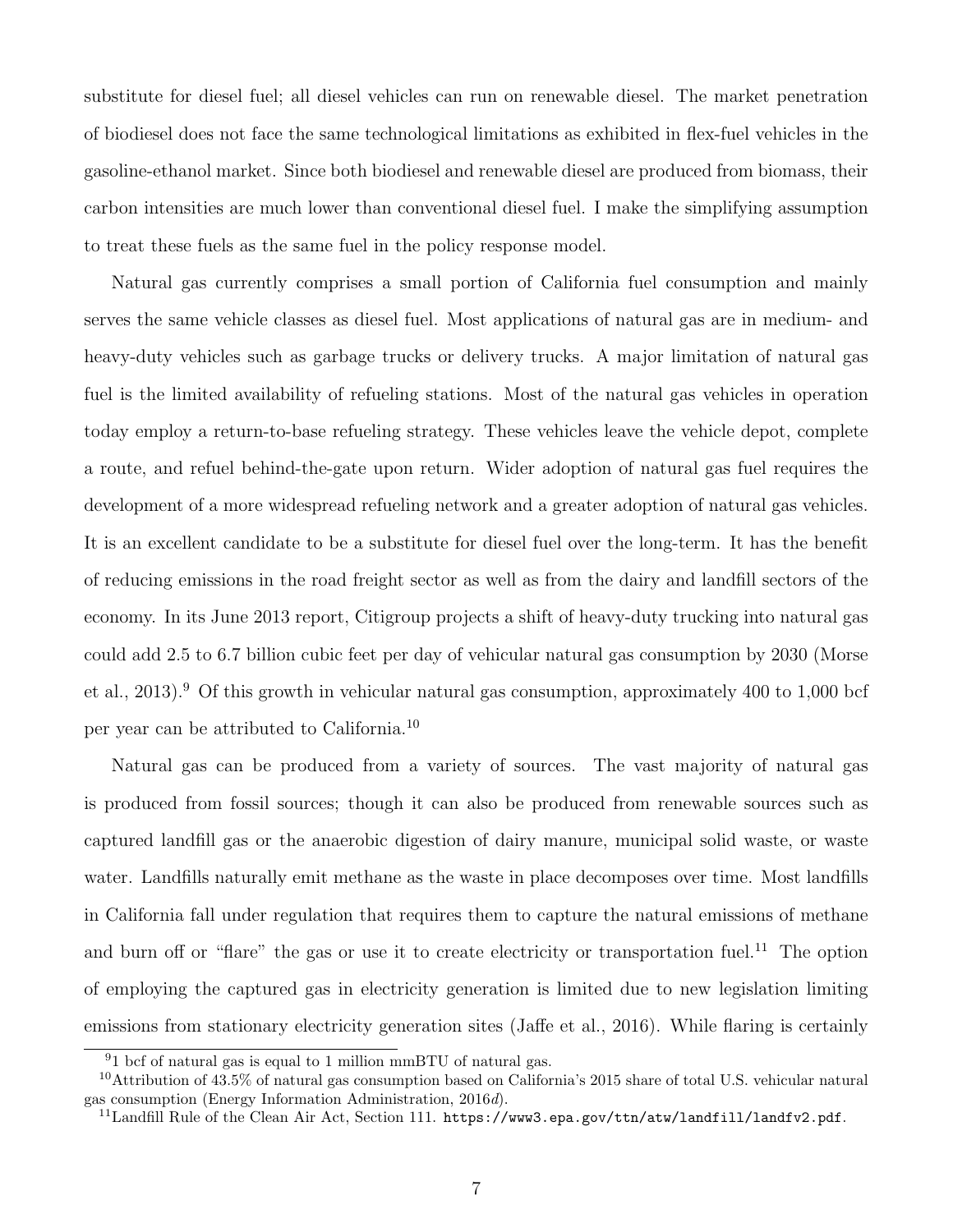the cheapest way to convert methane into the less potent  $CO<sub>2</sub>$ , it does not displace any fossil fuel consumption and the routine use of flaring is discouraged. California has signed on to the World Bank Initiative to end the routine flaring of methane gas by 2030.<sup>12</sup> While the initiative focuses on the oil and gas industry, it is reasonable to assume that policymakers in California will aim to end the practice elsewhere. For these reasons, Parker assumes RNG production to be directly injected into the pipeline system in his supply estimation (Parker, 2016). Another option to reduce the methane output of landfills is the anaerobic digestion of organic waste matter, municipal solid waste (MSW). By diverting organic matter from being contributed into a landfill and, instead, feeding it into a purpose-built anaerobic digester, the organic material can be converted into methane more efficiently.

The anaerobic digestion of manure from dairies and feedlots in California provides the opportunity to substantially reduce methane emissions. Agriculture makes up about 8% of California GHG emissions and livestock productions makes up two-thirds of the emissions from agriculture. Presently, livestock producers face no requirement to collect and flare the methane emissions of their herds. As in the case of landfills, I do not expect flaring to be a viable mechanism to abate methane emissions in the future given California's adoption of the World Bank Initiative on reducing routine flaring. In contrast to the MSW pathway, manure has a significantly lower methane yield which leads to higher costs of conversion (Parker, 2016).

The last pathway considered is the anaerobic digestion of waste water. Waste water treatment plants already have anaerobic digesters in place for the purpose of reducing the nutrient load of the effluent stream. The supply estimate for the WWTP pathway considers WWTP sites with anaerobic digesters in place that are not currently generating electricity.

Regardless of the production pathway, all RNG must be cleaned of pollutants, upgraded to pipeline standards, and injected into the pipeline system. The cost to clean and upgrade gas varies depending on the source of the gas. For instance, the collection of landfill gas includes the collection of  $CO<sub>2</sub>$  and ambient air along with the methane which must be removed before the gas can meet pipeline quality standard. Injection into the pipeline network requires the construction of a pipeline

<sup>12</sup>World Bank Zero Routine Flaring by 2030 Initiative. http://www.worldbank.org/en/programs/ zero-routine-flaring-by-2030.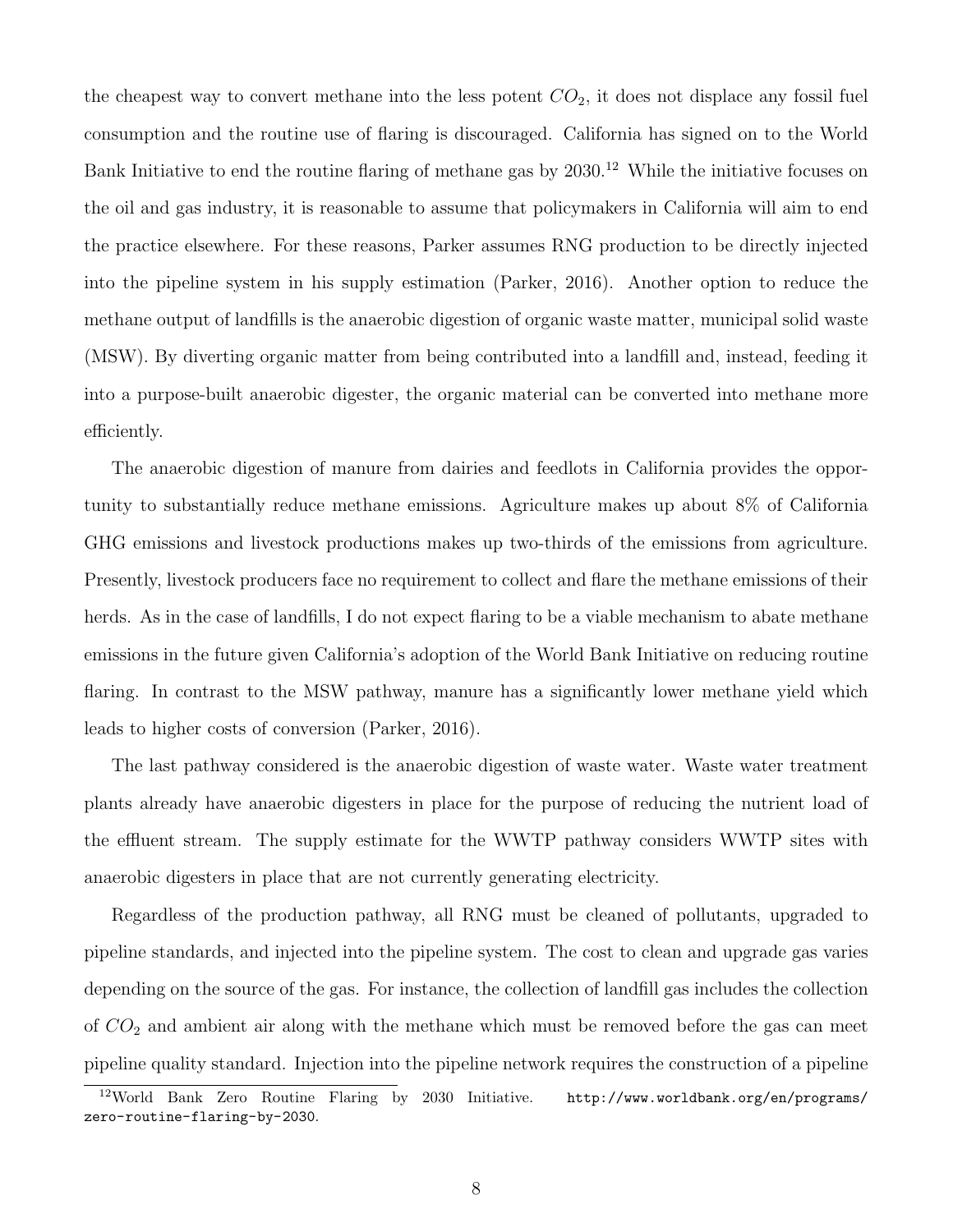spur from the production site to the nearest natural gas transmission line as well as the construction of a pipeline interconnect. Capital expenditure on cleaning and upgrading gas as well as connecting to the pipeline network is a considerable fixed cost which leads to economies of scale in RNG production. Within each pathway, typically the largest production sites can produce gas at the lowest per unit cost because the fixed costs are distributed over a larger volume of production.

On September 19, 2016, the California State Legislature adopted SB 1383 which requires the 40% reduction of methane and other emissions relative to 2013 levels from landfill and dairy sources. The bill specifically mentions the the production of biomethane (RNG) via digesters and direct injection into the pipeline network as a solution to emissions reduction. The legislation also mandates the 50% reduction of landfill disposal of organic waste by 2020 and the 75% reduction by 2030 indicating a policy preference for the MSW pathway.

Electricity supplies less than 0.1% of the energy consumed in transportation and hydrogen fuel provides less than 0.0001% of transportation energy. Increasing the market share of hydrogen and electricity as vehicle fuels is predicated on the expansion of refueling infrastructure and turnover of the passenger vehicle fleet, both of which require long timelines. Modeling the LCFS impact on long-term transition of fleet technology is beyond the scope of this analysis.

There are numerous policies in place governing transportation fuels in the United States. The oldest of the major policies is the Corporate Average Fuel Economy (CAFE) standard which addresses vehicle fuel economy. CAFE was first introduced in 1975 in response to the 1973 Oil Embargo.<sup>13</sup> Specifically aimed at reducing fuel demand in order to lessen the impact of the Oil Embargo, the CAFE standards yield increases in average miles-per-gallon and as a result, reductions in emissions per mile. The CAFE standard sets a standard for production-weighted average fuel economy that vehicle makers must achieve. If a vehicle manufacturer fails to achieve the standard, they may either purchase credits from manufacturers that over-comply, or pay a penalty proportional to the degree to which they fail to meet the standard times the size of their vehicle fleet.<sup>14</sup> The CAFE standards have increased the average fuel economy of vehicles for sale in the United

<sup>13</sup>Trasnportation.gov, "Corporate Average Fuel Economy (CAFE) Standards," https://www.transportation. gov/mission/sustainability/corporate-average-fuel-economy-cafe-standards.

<sup>&</sup>lt;sup>14</sup>Cite Federal Register Vol 76. No. 179. Sept 15, 2011. http://www.nhtsa.gov/staticfiles/rulemaking/pdf/ cafe/2011-20740.pdf.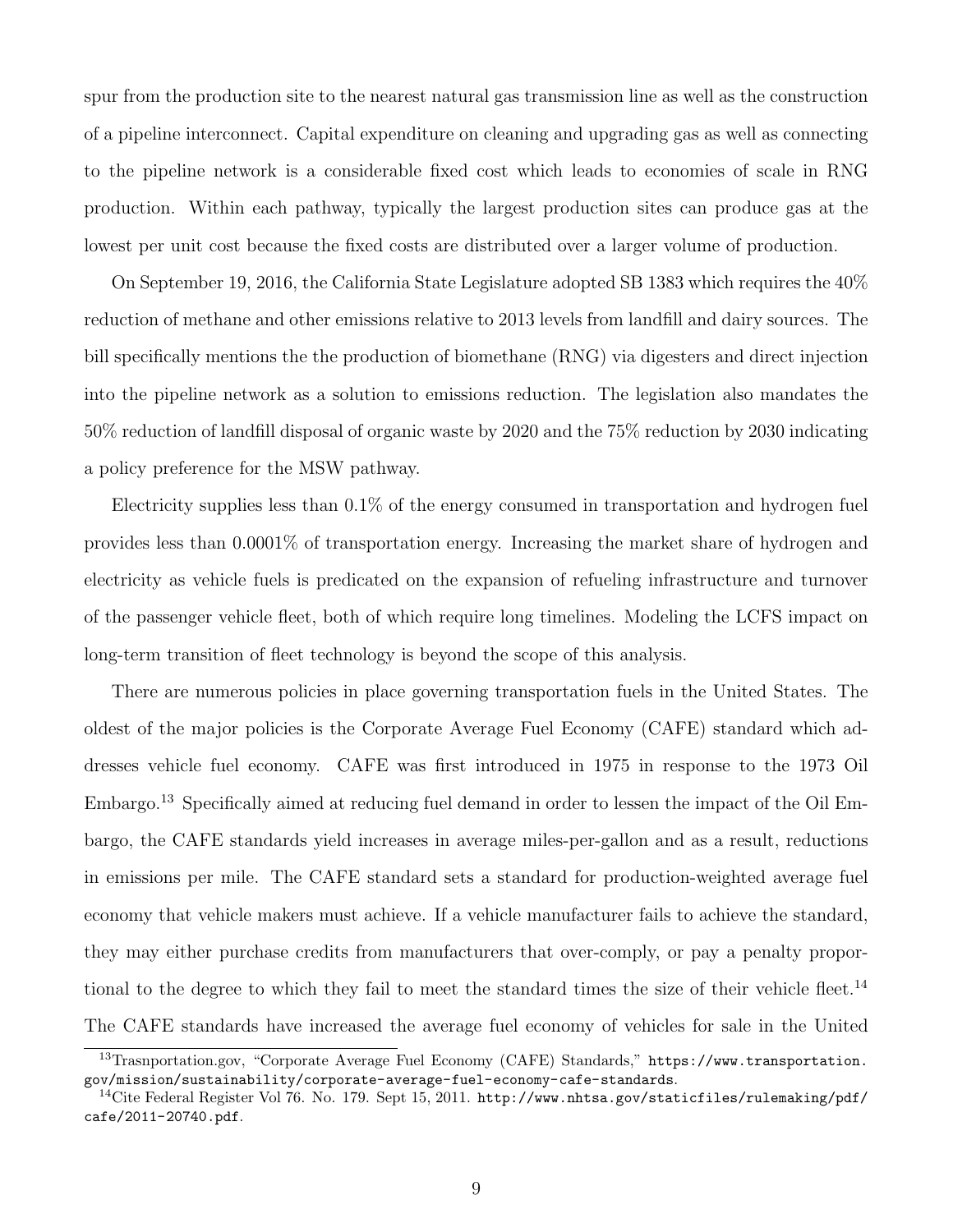States, but do not address the carbon content of fuel itself.

The Renewable Fuel Standard (RFS) was implemented in the Energy Policy Act of 2005 and expanded in the Energy Independence and Security Act of 2007.<sup>15,16</sup> The RFS requires the blending of renewable fuel into transportation fuel at increasing quantities. Presently, the RFS requires renewable fuel to make up about  $10\%$  of transportation fuel.<sup>17</sup> The RFS requires a growing portion of the renewable fuel mandated to enter the market to be made from advanced biofuel and from cellulosic biofuel. The RFS policy faces numerous barriers to success. Historically, the biofuel industry has failed to meet the scheduled cellulosic biofuel requirements necessitating reductions in the cellulosic requirement.<sup>18</sup> Advanced biofuel has largely been obtained by imports of Brazilian sugar-cane ethanol. The upper bound of ethanol concentration in gasoline blends, "the blendwall," is being reached and limits the expansion of additional ethanol concentrations (Schnepf and Yacobucci, 2010). An additional criticism facing the RFS is the inflexibility of the program to market changes. The quantity of ethanol the RFS requires to be blended in to transportation fuel is inflexible to changes in supply and demand of ethanol production inputs. Carter, Rausser and Smith (2016) show the RFS policy exacerbated the price impact of the 2012 drought on corn prices.

# 2 Low Carbon Fuel Standard Policy Mechanism

In this section, I describe the LCFS policy, its background in California, implementations in other locales, and the operation of the LCFS policy mechanism. For the policy mechanism, a description of the carbon intensity assessments is presented first. A description of the credit and deficit generation process follows. Lastly, this section ends with a description of credit trade and credit price determination.

California's LCFS policy was enacted by Gov. Schwarzenegger via Executive Order S-1-07 in 2007. The LCFS regulation was approved by the administrative body, the California Air Resources Board, in 2009, the regulation went into effect in 2011, and the regulation was re-adopted in 2015.

<sup>&</sup>lt;sup>15</sup>Energy Policy Act of 2005. http://energy.gov/sites/prod/files/2013/10/f3/epact\_2005.pdf.

<sup>16</sup>Energy Independence and Security Act of 2007. https://www.congress.gov/bill/110th-congress/ house-bill/6/text.

<sup>&</sup>lt;sup>17</sup>EPA RFS Standards. https://www.epa.gov/renewable-fuel-standard-program/ renewable-fuel-annual-standards.

<sup>18</sup>EIA Biofuels Issues and Trends.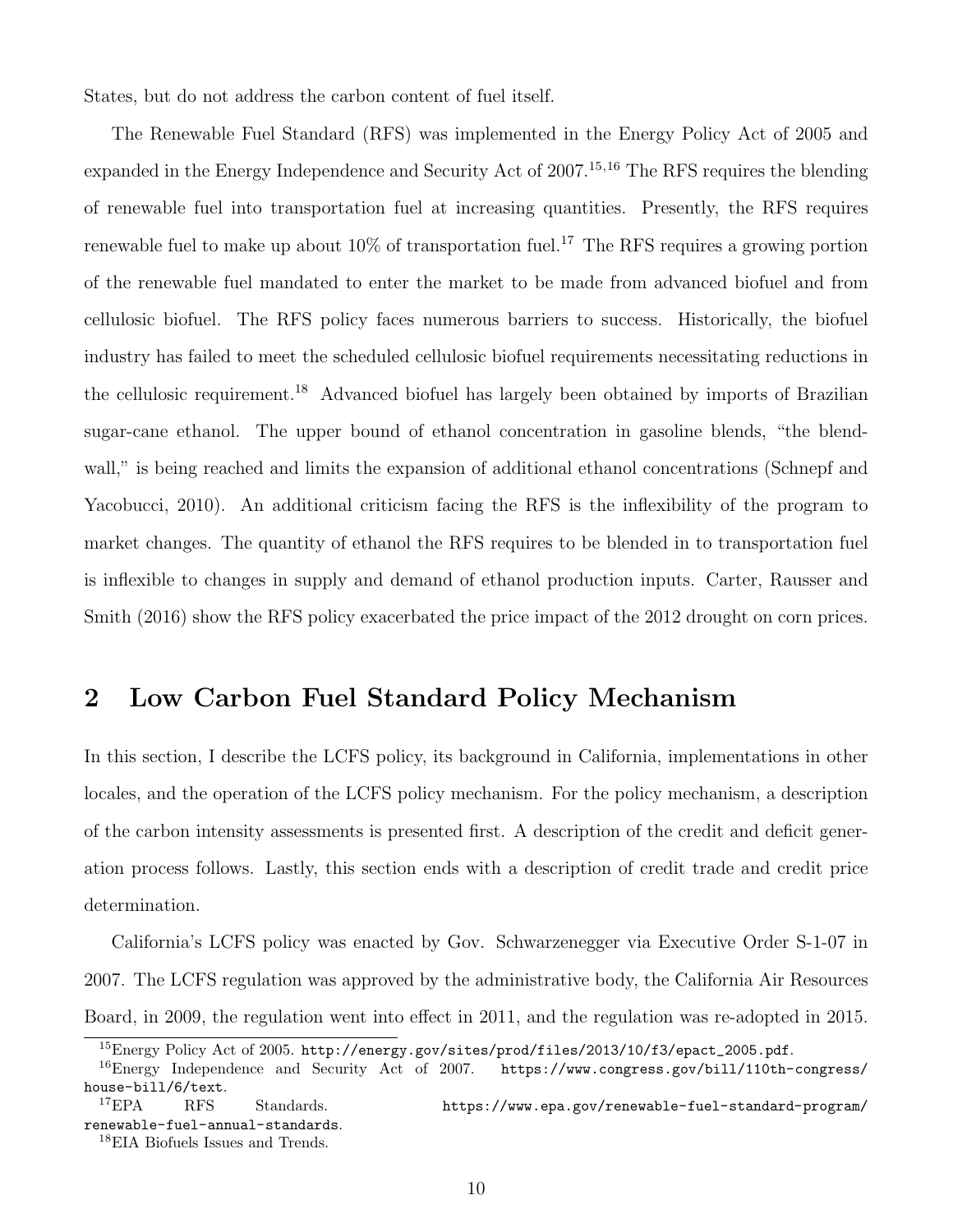The drafting of the regulation is largely based on technical and policy analysis of Farrell and Sperling (2007a,b). The LCFS policy has the stated goal of reducing the carbon intensity of transportation fuel by  $10\%$  by  $2020^{19}$  LCFS policies are also in place in Oregon, British Columbia, and the European Union. The Oregon Clean Fuels Program requires the reduction of transportation fuel carbon intensity by  $10\%$  over 10 years.<sup>20</sup> The British Columbia Renewable & Low Carbon Fuel Requirements Regulation requires the reduction of the average carbon intensity of transportation fuels by  $10\%$  relative to 2010 levels by  $2020$ .<sup>21</sup> The European Union Fuel Quality Directive requires the reduction in average carbon intensity of transportation fuels by  $6\%$  by  $2020.^{22}$ 

The implementation of a Low Carbon Fuel Standard requires the determination of two parameters, the carbon intensity target and the credit price. For a given carbon intensity target, the sale of fuels with carbon intensities above the target generates deficits and and the sale of fuels with an intensity below the target generates credits, both according to the degree to which their carbon intensity deviates from the target. Next, a price for credits must be established. The implementation in California is designed to be "revenue neutral." That is, the state determines the carbon intensity target and provides a market in which participants can trade credits. In the LCFS credit market, high-carbon fuel providers purchase credits from low-carbon fuel providers. High-carbon fuel providers must purchase enough credits to offset the deficits generated by their fuel sales. The LCFS credit price results from the market equilibrium that equates credits with deficits. This policy is considered "revenue neutral" since wealth is transferred from high-carbon fuel producers to low-carbon fuel producers.

The revenue neutrality of this policy has one important caveat. As a cost containment measure, a price ceiling is imposed on credits at \$200 per metric tonne of  $CO<sub>2</sub>e$ . At this price, an unlimited supply of credits is available from the state agency. It is important to note that credits are generated in terms of avoided metric tonnes of carbon dioxide equivalent,  $CO<sub>2</sub>e$ . That is, the avoidance of

<sup>19</sup>California Air Resources Board. Low Carbon Fuel Standard: Background Information. https://www.arb.ca. gov/fuels/lcfs/lcfs.htm.

<sup>&</sup>lt;sup>20</sup>The Oregon Clean Fuels Program passed Oregon State legislature in 2009 via HB 2186 and the regulation was approved for implementation in 2015 via SB 324. http://www.deq.state.or.us/aq/cleanFuel/

<sup>&</sup>lt;sup>21</sup>The Renewable & Low Carbon Fuel Requirements Regulation was enacted in 2008. http: //www2.gov.bc.ca/gov/content/industry/electricity-alternative-energy/transportation-energies/ renewable-low-carbon-fuels.

 $^{22}$ European Commission Climate Action. http://ec.europa.eu/clima/policies/transport/fuel/index\_en. htm.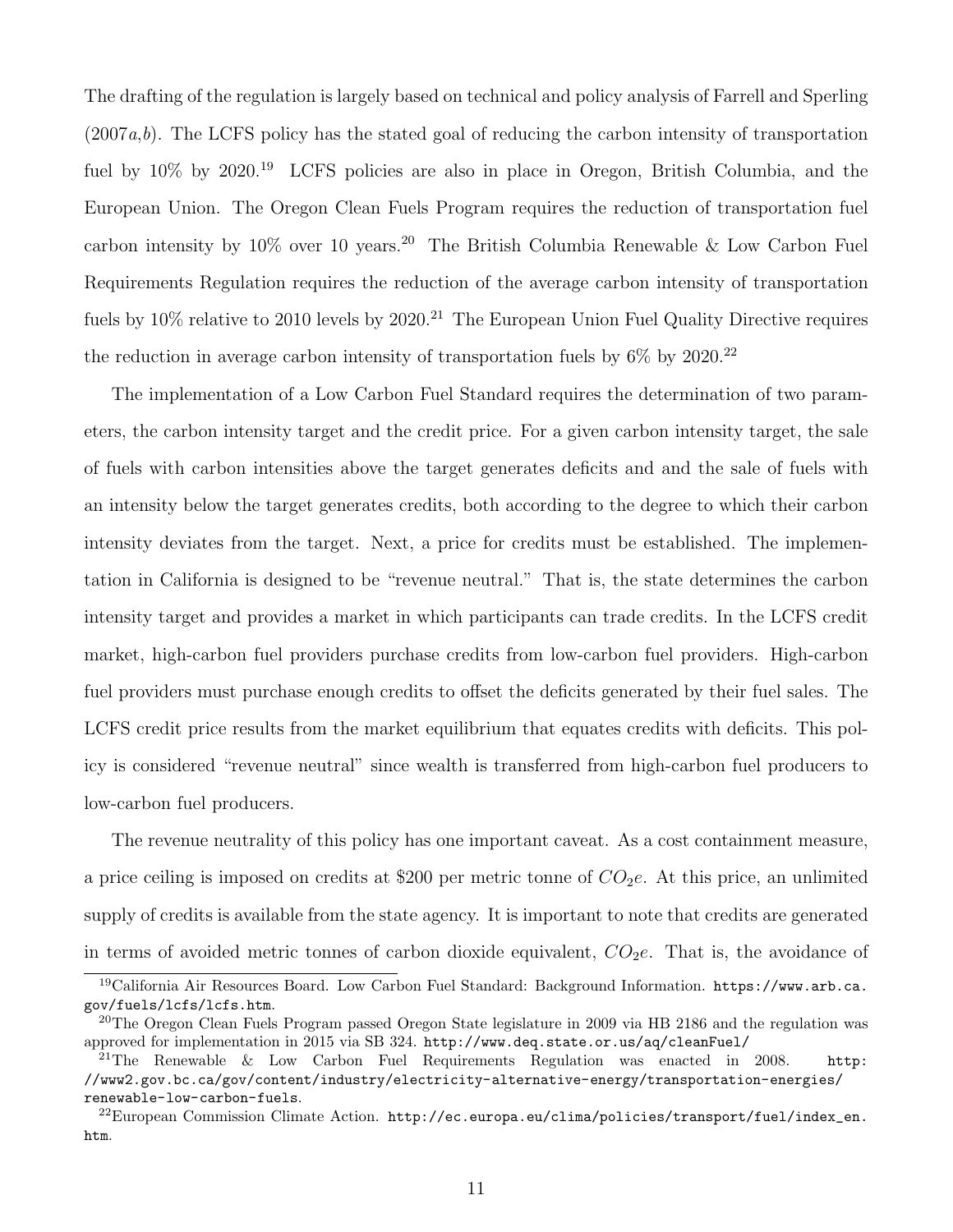greenhouse gases other than  $CO<sub>2</sub>$  are weighted based on their global warming potential relative to  $CO<sub>2</sub>$ . Sales of credit by the state agency does result in revenue to the government, but language in the regulation requires these fund to be spent on alternative fuel investment.

Lastly, credits can be banked and carried forward into the future to offset future deficits. Literature on commodity storage suggests that allowing for credit banking will bias credit prices upward in the near-term time horizon (Brennan, 1958). In the numerical model in this paper, I do not examine the consequences of banking permits for future use. Rubin and Leiby (2013) includes this feature in their analysis of LCFS compliance scenarios and finds that banking smooths out compliance costs.

## 2.1 LCFS Carbon Intensities

The overall goal for the Low Carbon Fuel Standard is to reduce the average carbon intensity of transportation fuel use. Carbon intensity targets for the years 2011 to 2020 are set forth in the LCFS Final Regulation order and are presented in Table 1. The carbon intensity targets are based on achieving a 10 percent reduction in carbon intensity of both gasoline and diesel fuels by 2020.<sup>23</sup>

| Year    | Fuels that Compete with Gasoline Fuels that Compete with Diesel |                |
|---------|-----------------------------------------------------------------|----------------|
| 2010    | Reporting Only                                                  | Reporting Only |
| 2011    | 95.61                                                           | 94.47          |
| 2012    | 95.37                                                           | 94.24          |
| 2013    | 97.96                                                           | 97.05          |
| 2014    | 97.47                                                           | 97.05          |
| 2015    | 96.48                                                           | 97.05          |
| 2016    | 95.49                                                           | 99.97          |
| 2017    | 94.00                                                           | 98.44          |
| 2018    | 92.52                                                           | 96.91          |
| 2019    | 91.03                                                           | 94.36          |
| $2020+$ | 89.06                                                           | 91.81          |

Table 1: Average Carbon Intensity Requirements  $(gCO_2e/MJ)$ 

Source: California Code of Regulation Title 17, §95484

 $^{23}$ The average carbon intensity requirements for years 2011 and 2012 reflect reductions from base year (2010) using the CI for crude oil supplied to California refineries in 2006. The average carbon intensity requirements for years 2013 to 2015 reflect reductions from revised base year (2010) CI values using the CI for crude oil supplied to California refineries in 2010. In 2015 the LCFS was readopted and the CI modeling updated. The average carbon intensity requirements for years 2016 to 2020 reflect reductions from revised base year (2010) CI values.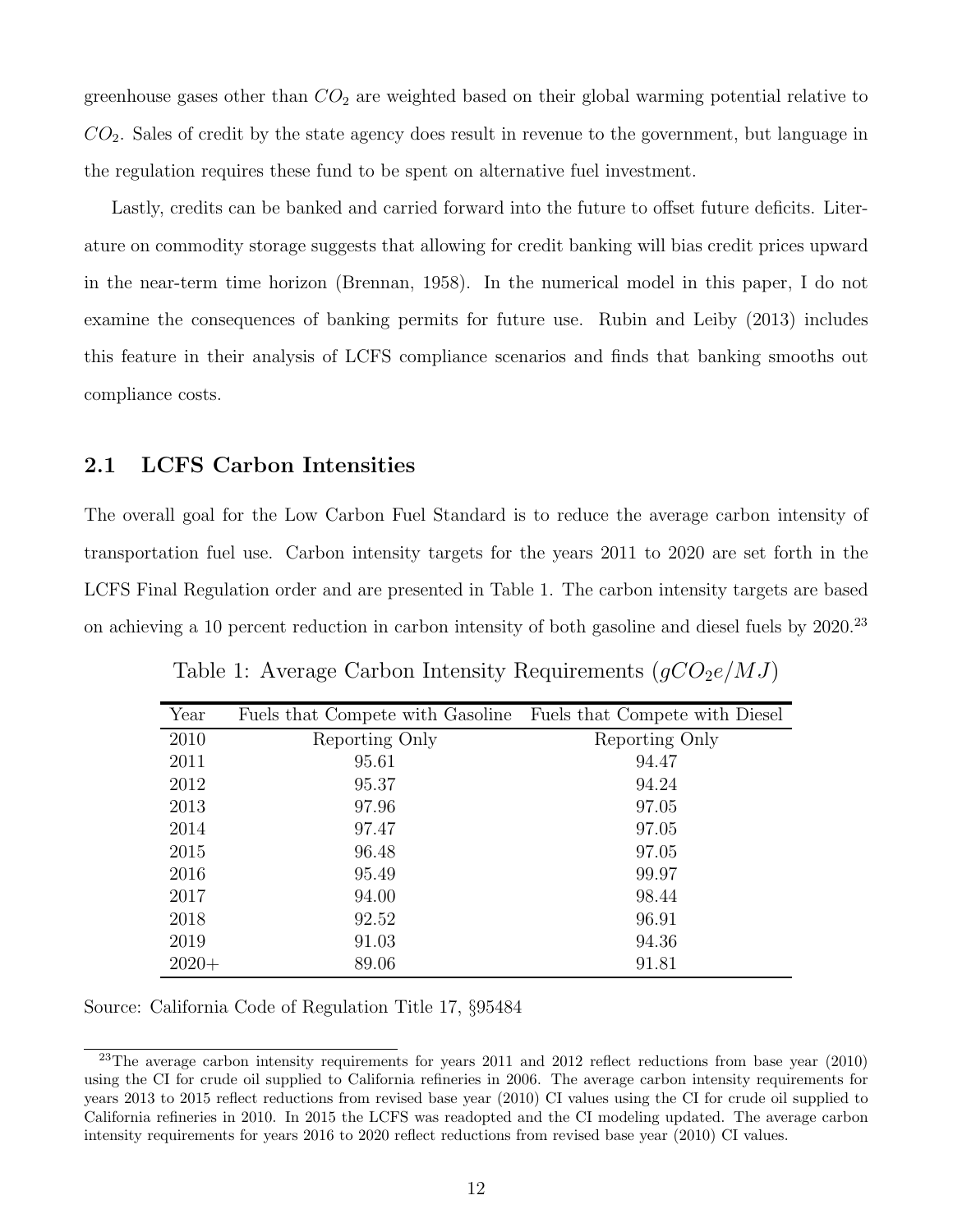Carbon intensity values of alternative fuels pathways are established in one of two ways. First, for a set of core fuel pathways, the California Air Resources Board has established the carbon intensity values and they are listed in the LCFS Final Regulation.<sup>24</sup> Fuel providers can either accept the carbon intensity that matches their pathway (if one exists) or they may seek approval of additional fuel pathways or sub-pathways by submitting an Method 2 Carbon Intensity Application where their specific pathway's carbon intensity is assessed.<sup>25</sup>

In this paper, I rely on the carbon intensity values reported in the LCFS Final Regulation for the municipal solid waste, wastewater treatment plant, and landfill sources.<sup>26</sup> Since the carbon intensity value of RNG from the anaerobic digestion of manure is not available in the LCFS Final Regulation, I rely on the only approved pathway for dairy digester biogas.<sup>27</sup> Carbon intensity values are presented in Table 2.

| Fuel Pathway      | $\underline{g}CO_2e$<br>Carbon Intensity |
|-------------------|------------------------------------------|
| $\text{Diesel}^a$ | 102.01                                   |
| $Gasoline^a$      | 99.78                                    |
| $E10^{a,d}$       | 98.00                                    |
| $E85^{a,d}$       | 84.67                                    |
| <b>Biodiesel</b>  | 35.44                                    |
| Fossil $CNG^b$    | 78.37                                    |
| Landfill $CNG^b$  | 46.42                                    |
| WWTP $CNG^a$      | 19.34                                    |
| $MSW$ CN $G^a$    | $-22.93$                                 |
| Dairy $CNGc$      | $-276.24$                                |

Table 2: Carbon Intenstity Values of Fuel Pathways

<sup>a</sup>California Code of Regulation, Title 17, §95488, Table 6. Carbon intensity for WWTP is the average of two WWTP pathways.  $<sup>b</sup>$ California Code of Regulation, Title 17, §95488, Table 7.</sup>

<sup>c</sup>Method 2B Application CalBio LLC, Dallas, Texas, Dairy Digester Biogas to CNG.

 ${}^d\mathrm{California}$  Air Resources Board Media Request, July 28, 2016.

The carbon intensities for each fuel listed in Table 2 are the Well-to-Wheels (WTW) value or

<sup>24</sup>California Code of Regulation Title 17, §95488, Table 6.

<sup>&</sup>lt;sup>25</sup>California Air Resources Board, Low Carbon Fuel Standard - Method 2 Carbon Intensity Applications, http: //www.arb.ca.gov/fuels/lcfs/2a2b/2a-2b-apps.htm

<sup>26</sup>California Code of Regulation Title 17, §95488, Tables 6 and 7.

<sup>27</sup>Method 2B Application CalBio LLC, Dallas Texas, Dairy Digester Biogas (Bakersfield, CA) to CNG (Pathway Code: CNG056), approved January 22, 2016, http://www.arb.ca.gov/fuels/lcfs/2a2b/apps/Calbio-122115. pdf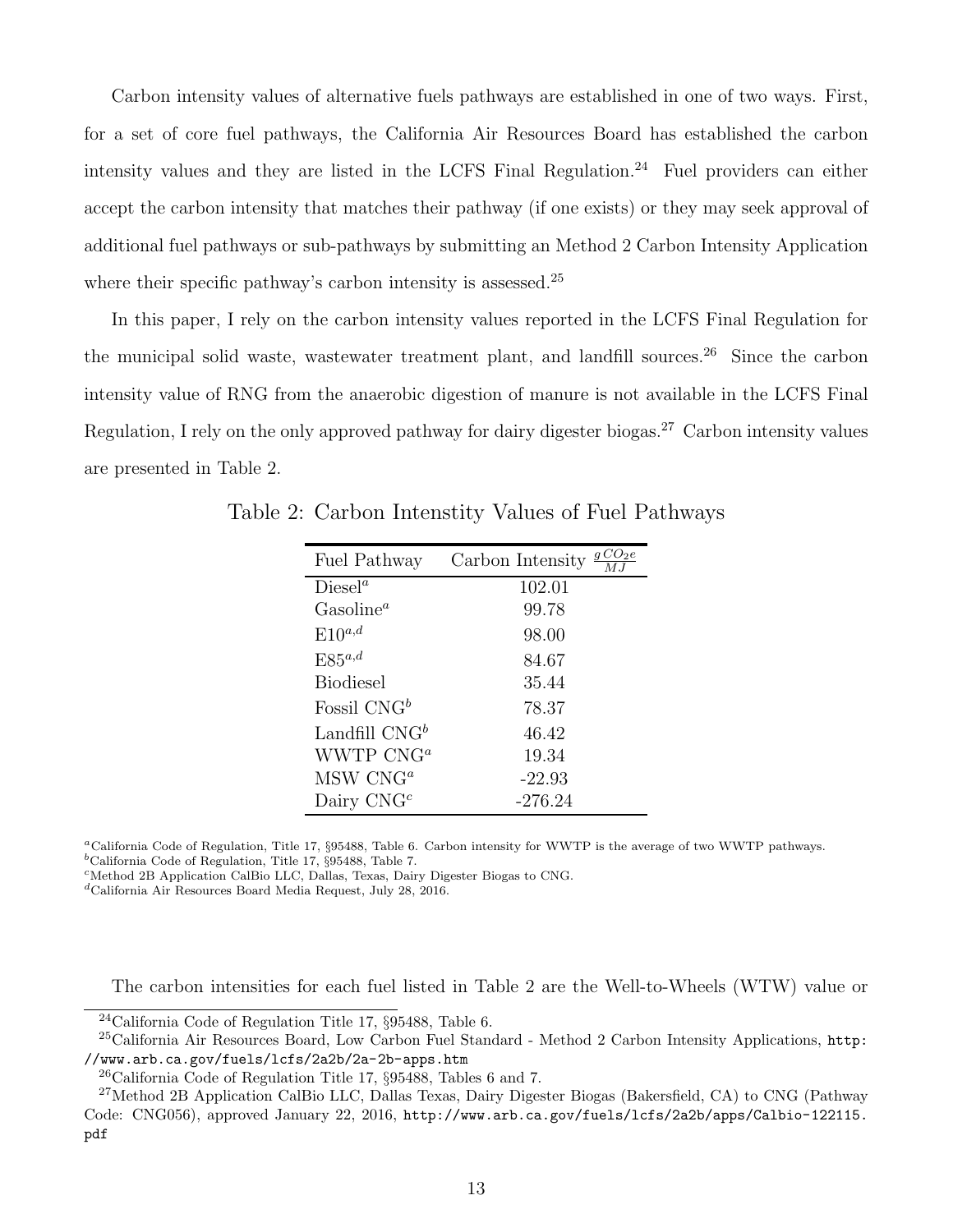the full lifecycle value of emissions accounting for all upstream emissions known as Well-to-Tank (WTT), and all vehicular emissions known as Tank-to-Wheels (TTW). Upstream emissions include all steps involved in feedstock production and transport, and finished fuel production, transport, and dispensing. The carbon intensity of gasoline and diesel are roughly the same at about 100 grams of  $CO_2e$  per megajoule  $(g\,CO_2e/MJ)$ . The carbon intensity of natural gas is about 20 percent less than gasoline and diesel on a per-unit-of-energy basis. This is why natural gas is sometime referred to as "clean burning" in relation to gasoline and diesel. The carbon intensity is largely dependent on the molecular carbon content of the fuel.<sup>28</sup> I compute E10 and E85 carbon intensities to be 98.0 and 84.67  $qCO_2e/MJ$ , respectively, based on the carbon intensity of gasoline per California Code of Regulations (2015) as well as the 2015 average carbon intensity of ethanol fuel per the California Air Resources Board (2016). I rely on the carbon intensity for biodiesel of 35.44  $gCO_2e/MJ$  based on the 2015 volume weighted average carbon intensity of biodiesel and renewable diesel.

## 2.2 LCFS Credit/Deficit Generation

The mechanism by which credits and deficits are generated depend not only on the carbon intensity of the fuel in question and the carbon intensity target specified by statute, but also the efficiency with which the fuel is utilized. Each fuel is assigned an energy economy ratio (EER) relative to gasoline or diesel fuel. Different vehicle powertrains use the energy in fuel to varying degrees of efficiency. While a plug-in electric vehicle may use energy three to four times as efficiently as a gasoline powered vehicle, a natural gas powered truck is only 90 percent as efficient as a diesel powered truck in terms of miles per unit of energy.<sup>29</sup> An assessment of compliance outlooks prepared by ICF International (2013) indicates the vast majority of natural gas fuel will be used in heavy duty and off-road applications and, consequently, I employ the 0.9 EER to the natural gas transport sector in the policy response model.

After establishing carbon intensities of fuel pathways, the average carbon intensity target and energy economy ratios, fuel providers then generate LCFS credits (deficits) according to the formula

<sup>&</sup>lt;sup>28</sup>Natural gas,  $CH_4$ , has a lower ratio of carbon to hydrogen than gasoline,  $C_8H_{18}$ , or diesel,  $C_{12}H_{23}$ , and therefore, fewer carbon emissions per unit of energy.

<sup>29</sup>California Code of Regulation Title 17, §95485, Table 5.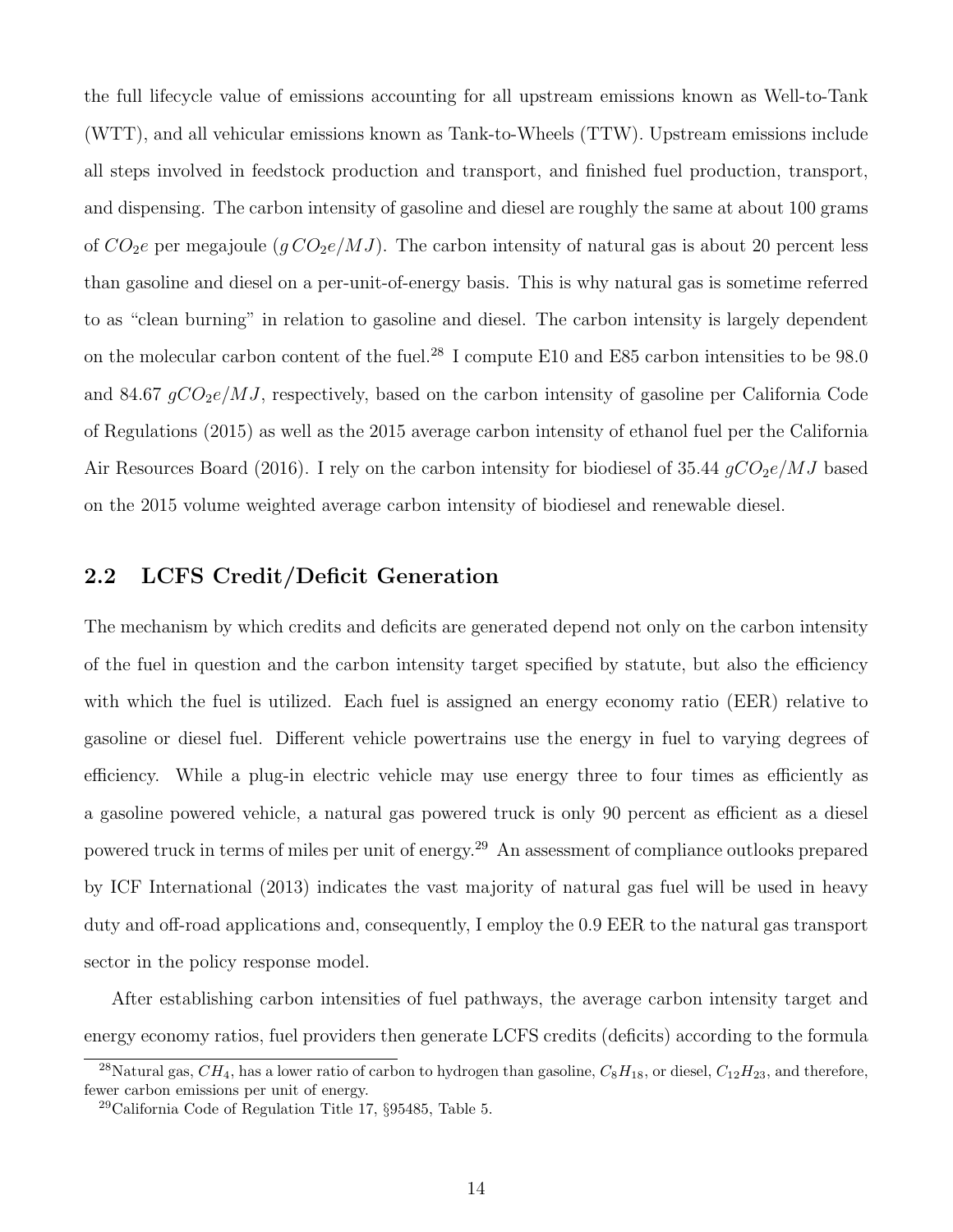$$
Credits = \left(CI_{target} - \frac{CI_{fuel\,\,pathway}}{EER_{fuel}}\right) \times E \times C \tag{1}
$$

where Credits are in metric tonnes of  $CO<sub>2</sub>e$ ,  $CI<sub>target</sub>$  is equal to the the average carbon intensity requirement for that year,  $CI_{fuelpathway}$  is the carbon intensity value for the fuel pathway,  $EER_{fuel}$ is the energy economy ratio for the fuel,  $E$  is the quantity of energy supplied in megajoules, and  $C = 10^{-6} \frac{MT}{g}$  is a constant to convert credits from units of grams of  $CO_2e$  to metric tonnes of  $CO_2e$ . Deficits are generated as negative credits.

## 2.3 LCFS Credit Market Equilibrium

The third and final aspect of the Low Carbon Fuel Standard policy intervention is resolving the credit market equilibrium. High-carbon fuel providers are obligated to comply with the LCFS and they generate deficits according to the formula in Equation 1. Obligated parties must then purchase an equal amount of offsetting credits from producers of low-carbon fuels. The market price of credits is determined by trading so credits equal deficits. There is an important caveat to the calculation of the credit market equilibrium. As a cost containment measure, the LCFS sets a maximum credit price of \$200 per credit. At this price, credits may be purchased directly from the state.

Figure 2 illustrates a simplified credit market where the credit generating fuel consists of fossil and renewable natural gas and the deficit generating fuel consist only of diesel. In this model, the credit market clears where the quantity of deficits generated equals the quantity of credits generated. This condition is equivalent to equating the value of deficits generated to the value of credits generated. In Figure 2, the shaded area in the each panel represents the value of credits (deficits) generated. The credit price that equates the value of credits sold to offset deficits clears the market.

## 3 Analytical Model

In Figure 3, I present a simplified model of the credit generating market. Let the target average carbon intensity be 95  $gCO_2e$ . In that case, fossil natural gas with its carbon intensity of 78.37 will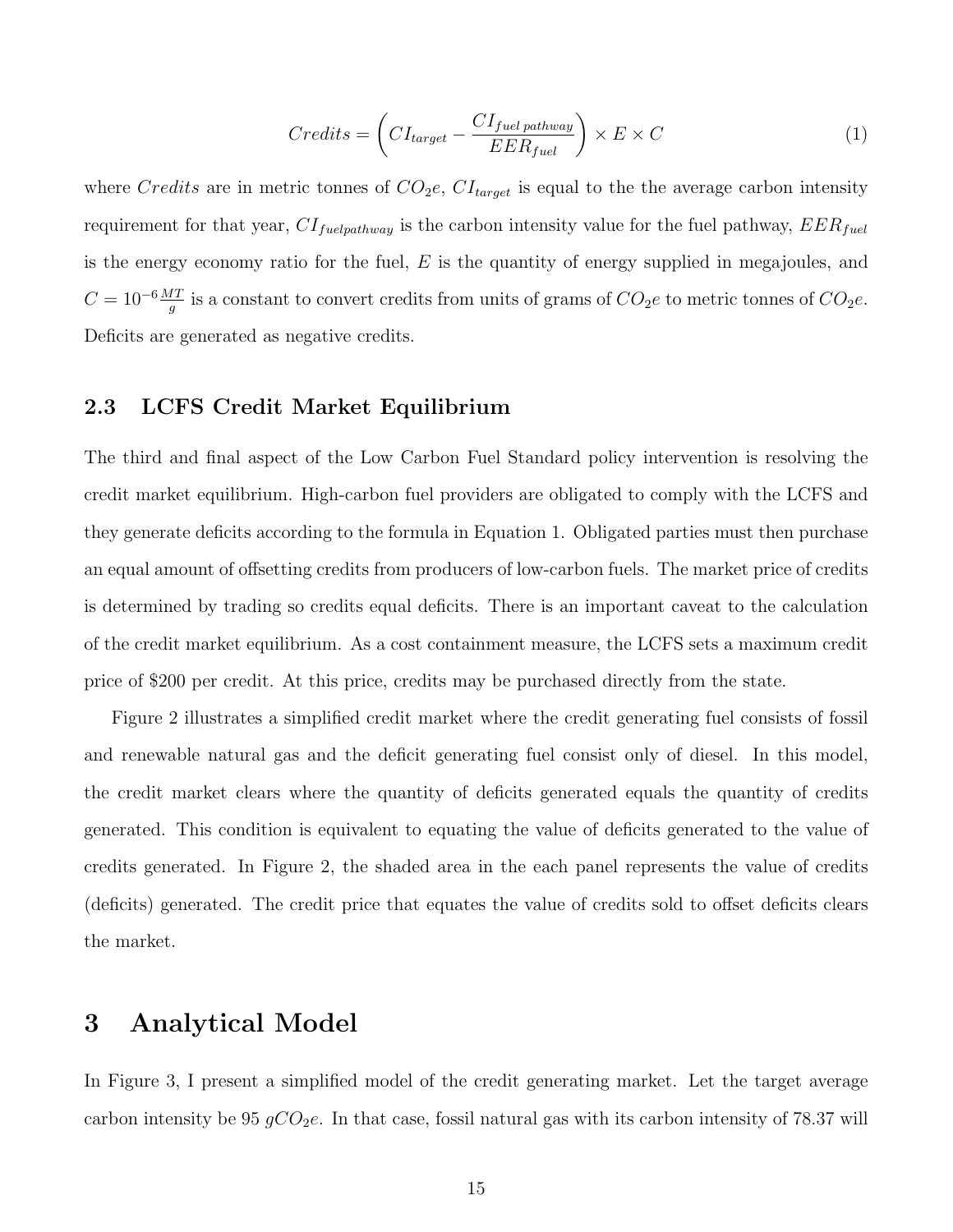generate LCFS credits as its EER-adjusted carbon intensity falls below this target. Fossil natural gas will generate 0.0084 LCFS credits per mmBTU which I denote by  $\alpha_F = 0.0084 \frac{MT\,CO_2e}{mm\,STU}$ .<sup>30</sup> Now consider a hypothetical renewable natural gas pathway with a carbon intensity of 50  $gCO<sub>2</sub>e$ ; fuel from this representative pathway will generate 0.0416 LCFS credits per mmBTU,  $\alpha_R = 0.0416 \frac{MT\,CO_2e}{mm\,STU}$ . The renewable fuel generates roughly five times as many LCFS credit as fossil natural gas for the same quantity of energy. The per-mmBTU subsidy received by each pathway is  $\tau \alpha_i$ , where  $\tau$  is the LCFS credit price per metric ton of  $CO<sub>2</sub>e$  and i signifies the pathway. In this case, the RNG pathway will receive five times the subsidy as fossil gas per unit of energy for the same LCFS credit price.

Figure 3 shows the market for natural gas in transportation as it is impacted by the LCFS policy. Demand for natural gas fuel is shown as  $D_{NG}$  and there is no distinction made between the different pathways of natural gas fuel from the consumer's perspective. Supply of the renewable fuel is represented by  $S_R$  and supply of fossil natural gas is represented by  $S_F$ . The initial equilibrium occurs at point A. I assume the supply of fossil natural gas is perfectly elastic because the LCFS program affects only natural gas used in transportation and the transportation share makes up less than one percent of total natural gas consumption in California.<sup>31</sup> In the absence of the LCFS program, demand for natural gas in transportation is satisfied entirely by fossil natural gas, the lowest cost pathway to provide this fuel.

Next, I introduce the LCFS policy where credits are trading at  $\tau$  dollars per  $MTCO<sub>2</sub>e$ . In that case, fossil natural gas generates  $\tau \alpha_F$  dollar per mmBTU in LCFS credit value which shifts the supply curve down by  $\tau \alpha_F$  to  $S'_F$ . The renewable natural gas pathway generates  $\tau \alpha_R$  dollar per mmBTU in LCFS credit value which shifts the supply curve down to  $S'_R$ . After the introduction of the policy with a credit price of  $\tau$ , the equilibrium price of natural gas falls from P to P' yet the subsidy on renewable natural gas is insufficient to incentivize production of renewable natural gas at the price  $P'$ . The equilibrium occurs at point B. By doubling the LCFS credit price to  $2\tau$ , the fossil natural gas supply curve shifts to  $S_F''$ , the renewable natural gas supply curve shifts to  $S_R''$ ,

<sup>&</sup>lt;sup>30</sup>Under a 95 CI target, fossil natural gas will generate  $(95 - \frac{78.37}{0.9}) \times 10^{-6} = 0.00000792$  LCFS credits per MJ or approximately 0.0084 LCFS credits per mmBTU based on 1,055 MJ per mmBTU.

<sup>&</sup>lt;sup>31</sup>California Energy Commission, Energy Almanac, Supply and Demand of Natural Gas in California, http: //energyalmanac.ca.gov/naturalgas/overview.html.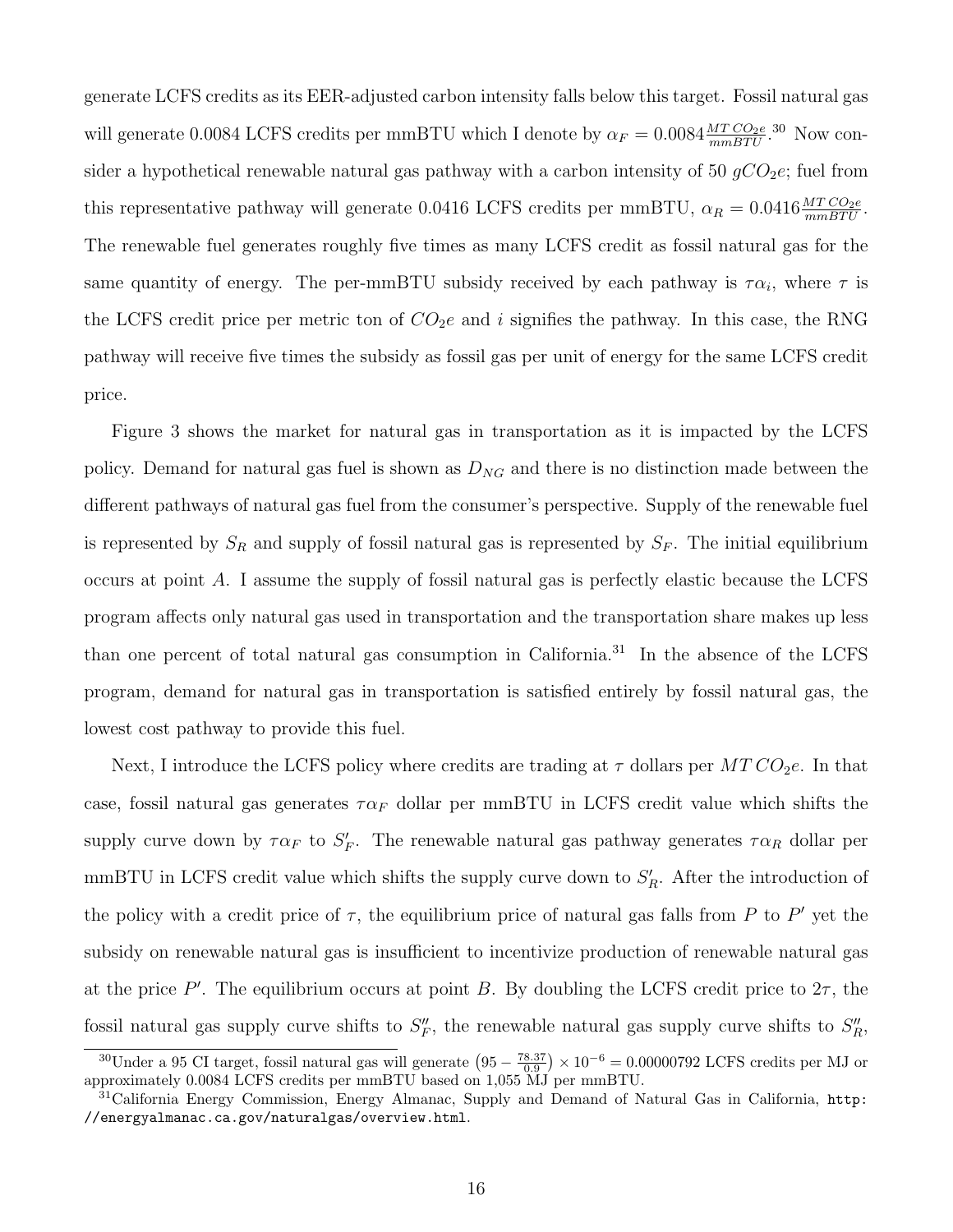and the equilibrium to point shifts from  $B$  to  $C$ . In this case, renewable natural gas supplies  $Q_R$  at point D and fossil gas makes up the remainder  $Q''_C - Q_R$ . In this example, it requires a substantial credit price for renewable natural gas to be supplied to the market which highlights the sensitivity of RNG production to LCFS credit price.

Now suppose instead of the LCFS policy as the instrument to reduce GHG emissions, I introduce a hypothetical carbon tax and evaluate its impact on the natural gas and RNG transportation fuels. This hypothetical carbon tax relies on the same carbon intensity assessments as in the previous example of this analytical model. Using the carbon intensity values as in the previous example,  $CI_F = 78.37$  and  $CI_R = 50$ , the fossil natural gas will generate 0.0919 metric tons of  $CO_2e$  per mmBTU,  $\beta_F = 0.0919$  and renewable natural gas will generate 0.0586 metric tons of  $CO_2e$  per mmBTU,  $\beta_R = 0.0586$ . A carbon tax of  $\tau$  dollars per metric ton of  $CO_2e$  will increase the price of each pathway, i, by  $\tau \beta_i$  dollars per mmBTU. In Figure 4, I present the RNG response to a carbon tax equal to  $\tau$  and  $2\tau$  as in Figure 3. Before any tax is imposed, the market clears at point A. After imposing a carbon tax of  $\tau$  dollars per metric ton of  $CO<sub>2</sub>e$ , the market clears at point B and the tax is not sufficient to induce any RNG production. With a carbon tax of  $2\tau$  the market clears at point C and the tax does induce some RNG production of  $Q_R$  at point D. Notice also that the overall consumption of natural gas fuel from any pathway has decreased from  $Q_C$  to  $Q_C''$ . The carbon tax achieves emissions reductions in two ways. First, it reduces consumption of natural gas altogether by increasing the price of fuel. Second, it induces switching out of fossil natural gas and into renewable natural gas resulting from the tax correcting the relative prices in line with the relative carbon intensities.

The analytical model illustrates the sensitivity of RNG production to LCFS credit prices in particular, and the importance of credit price on quantity response of all fuels in general. A modeling approach which examines the LCFS policy implications under the exogenous choice of credit price fails to capture the important consequences of the LCFS credit price. Even an examination of LCFS policy response to the exogenous choice of credit price that examines the entire range of credit prices from \$0 to \$200 per metric tonne of  $CO<sub>2</sub>e$  does not provide any information regarding the likelihood of outcome.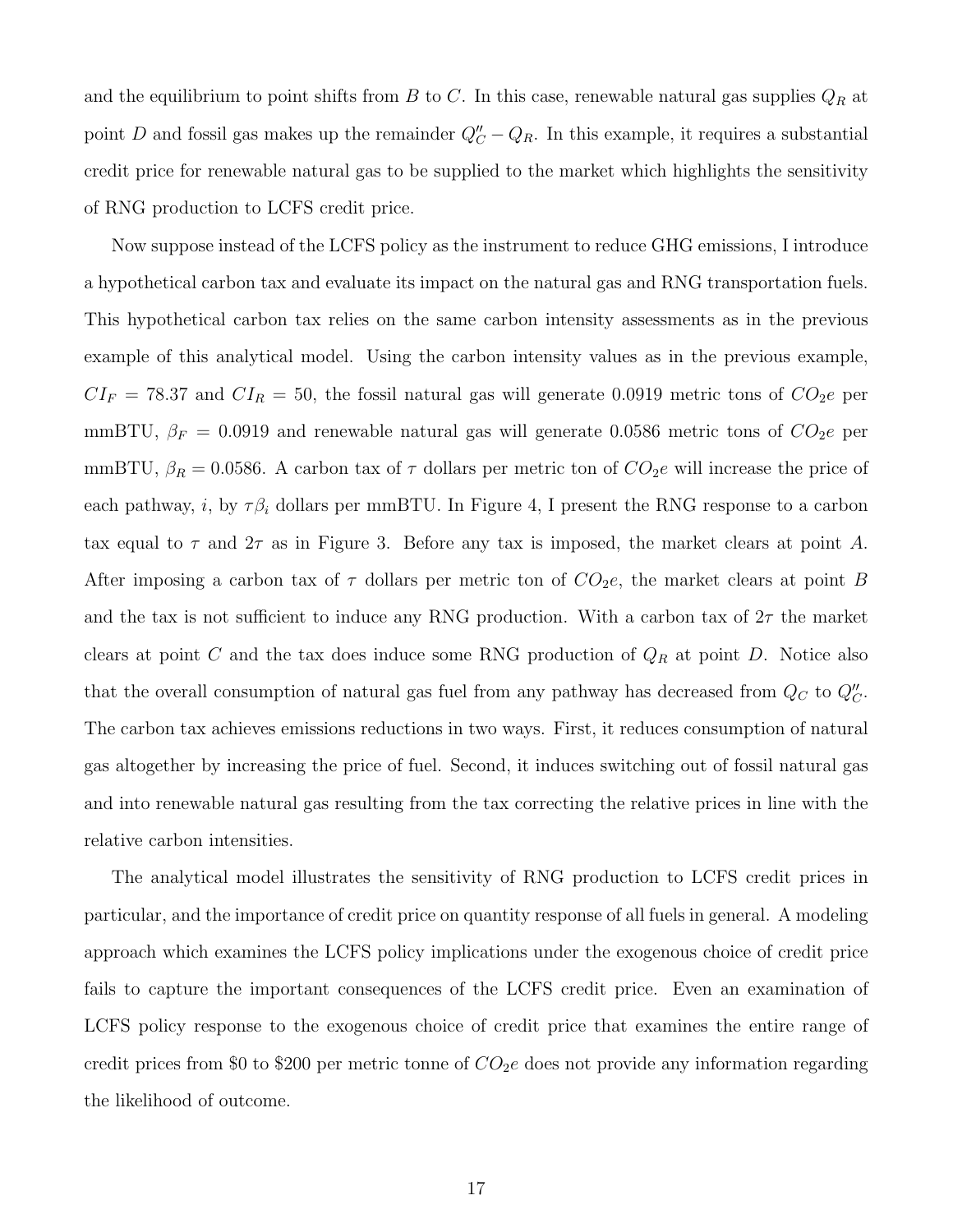## 4 Numerical Model

In order to capture the important consequences of the LCFS credit price and to assess the LCFS policy impact, I construct a static, multi-market, numerical model of all the major transportation fuels and calibrate this model to actual 2015 California transportation fuel data. I evaluate the response to LCFS policy specification of target carbon intensity of 100 down to 85  $g \, CO_2e/MJ$ and over the full range of credit prices from \$0 to \$200 per metric tonne of  $CO<sub>2</sub>e$ . To compare the economic efficiency of the LCFS policy, the numerical model also evaluates the response to a hypothetical carbon tax which relies on the same carbon intensity assessments as employed in the LCFS regulation. The carbon tax is evaluated under carbon prices ranging from \$0 to \$200 per metric tonne  $CO<sub>2</sub>e$ . This numerical model accounts for deficit generation by the high-carbon, conventional fuels California Reformulated Gasoline (E10, a gasoline-ethanol blend containing 10% ethanol) and diesel and examines the credit generation by the low-carbon, alternative fuels E85 (a gasoline-ethanol blend containing 85% ethanol), bio- and renewable-diesel, natural gas, and RNG. This comprehensive view of the transportation fuels market provides a more complete view of the market of supply and demand for LCFS credits. These fuels together made up 99.9% of transportation fuel in California reporting to the LCFS program in 2015 (California Air Resources Board, 2016).<sup>32</sup> Further, I impose a number of constraints regarding how fuel switching may occur between markets.

I am examining the policy impact in the near- to intermediate-term horizon which precludes the examination of vehicle choice and fleet turnover. Changing the makeup of technologies employed in California's vehicle fleet can lead to much larger adoption of alternative, low-carbon fuels. However, this transition will take place over the long-term and is left for future work. My analysis reveals interesting policy consequences that will manifest in the near-term, before the possibility of any substantial transition of the vehicle fleet technology makeup. Since the numerical model is based on a partial-equilibrium model in the short-term, I do not allow for perfect substitution between vehicle fuels as has been employed in previous analyses of the impact of LCFS policy. Rather, I impose the constraint the the markets are separated into three groups which allow for substitution within

<sup>&</sup>lt;sup>32</sup>The remaining 0.1% of transportation fuel is composed of hydrogen and electricity.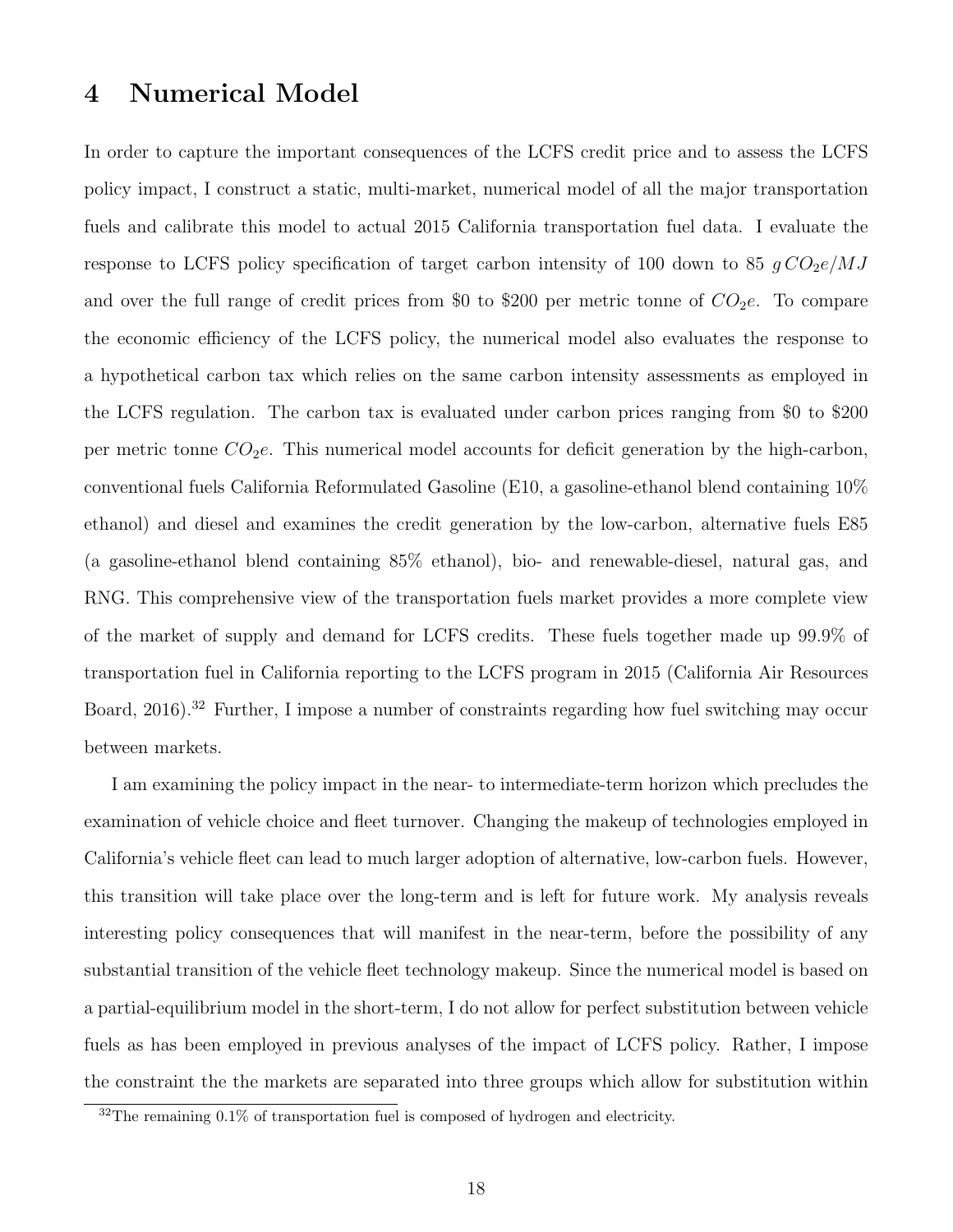group, but not between groups. These fuel groups are the gasoline-ethanol blend group containing E10 and E85 fuels, the diesel group which contains conventional diesel and bio/renewable diesel, and the natural gas group which contains fossil natural gas and RNG.

The evaluation of these deficit and credit generating fuels introduce new complexities into the model that are not featured in the fossil/renewable natural gas fuel switching decision. Since renewable natural gas is nearly identical to fossil natural gas, there is no energy-density disadvantage to consider when choosing one fuel over the other. Further, RNG is injected into the pipeline network and is immediately comingled with fossil natural gas. There is no guarantee that a consumer purchasing RNG for their vehicle will receive physical molecules of natural gas produced from renewable pathways. The consumer may not even know if their refueling station has contracted to deliver RNG or not, as the decision takes place behind the scenes between refueling station operators and RNG producers.

The fuel switching decision between E10 and E85 and between diesel and bio/renewable diesel happens at the individual driver level. Unlike the case of renewable natural gas, a consumer must explicitly decide to purchase E85 for their vehicle rather than E10 (similarly for biodiesel over diesel). Since E85 contains about 25% less energy than E10, the decision to purchase E85 depends on the energy-adjusted relative price of the fuels, the inconvenience of finding an E85 station, the inconvenience of more frequent refueling, but also, the possible satisfaction of purchasing a "green" fuel (Anderson, 2010). The consumption of E85 is limited to a subset of gasoline-powered vehicles known as "flex-fuel" vehicles (Energy Information Administration, 2016b). There are about 100 million flex-fuel vehicles on the road in the United States overall, but only about 10% of these vehicles actually run on E85 (Energy Information Administration, 2016b). The characteristics of the diesel/biodiesel fuel switching decision are similar to that of the E10/E85 market. Biodiesel contains about 10% less energy than conventional diesel, users of biodiesel face the same inconvenience of lower availability of biodiesel refueling stations and requiring more frequent refueling, and also users may benefit from the satisfaction of purchasing "green" fuel. The key difference between the diesel-biodiesel market and the E10-E85 is that all diesel engines can run on biodiesel.

To model the fuel switching behavior for these fuel types, I employ the methodology developed by Anderson (2010) and expand this method from the E10-E85 fuels market to the diesel-biodiesel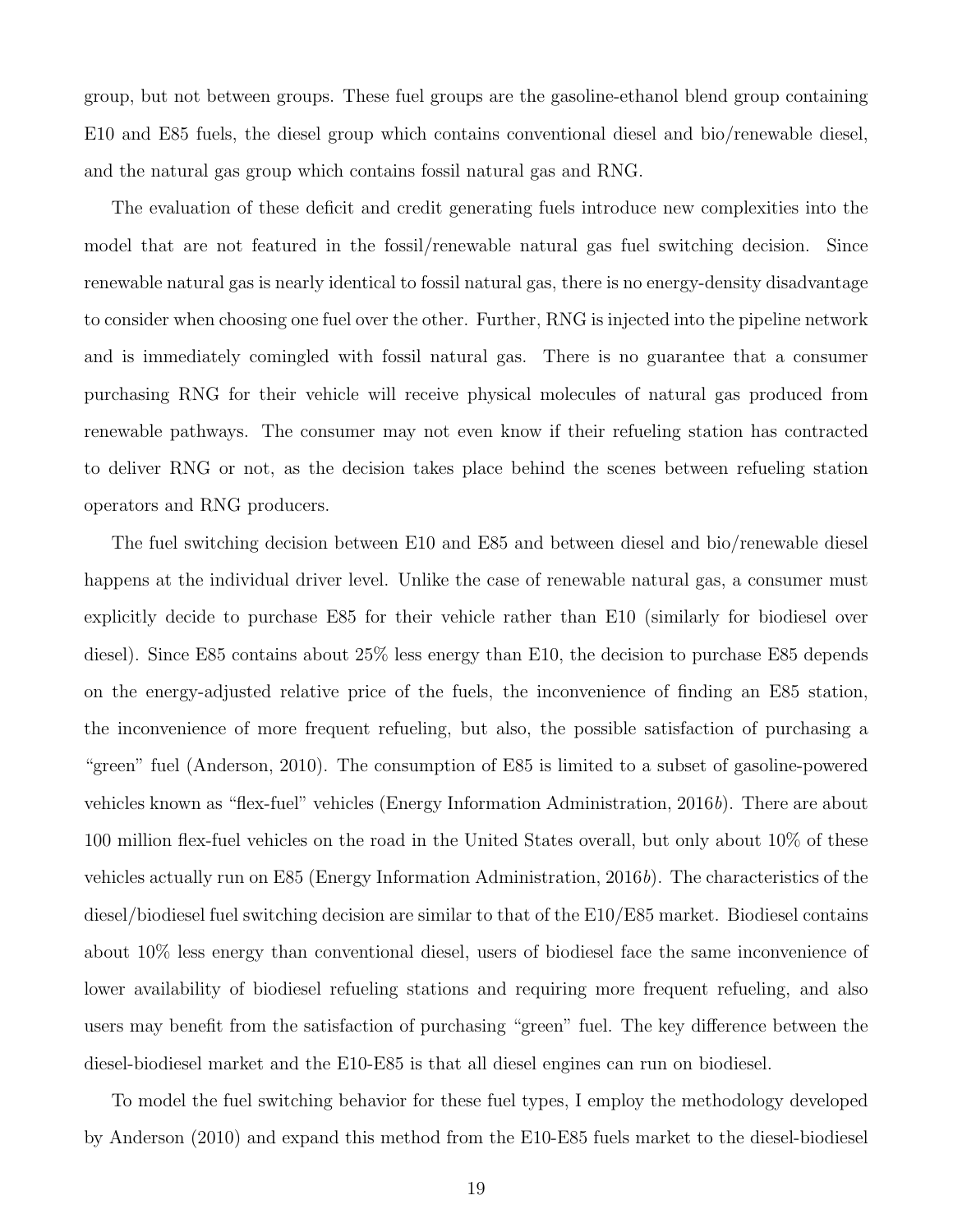market. Anderson considers an individual household utility function where utility is quasilinear in fuel. The utility function is specified as

$$
U(e, g, x) = v(e + rg) + x,\tag{2}
$$

where  $v(\cdot)$  is strictly increasing and strictly concave, e is consumption of E85, g is consumption of E10, x is consumption of all other goods, and r is the rate at which the household converts gallons of gasoline to gallons of ethanol-equivalent. In this specification, E85 and E10 are perfect substitutes. Given the budget constraint

$$
y - p_e e - p_g g - x = 0,\t\t(3)
$$

where the price of x is normalized to 1, each individual household will be at a corner solution consuming either only ethanol or only gasoline. Whether a household is consuming ethanol or gasoline is determined by their value of r and the ratio of prices of gasoline and ethanol,  $p_g/p_e$ . When  $r < p_g/p_e$ , the household will consume ethanol exclusively. For a household that cares only about mileage, their value of r will equal the relative mileage of E10 over E85 and the household will simply choose the fuel that is cheaper on a cost-per-mile basis. However, other considerations affect a household's decision whether or not to purchase ethanol. The inconvenience of finding refueling stations that offer E85 as well as the need to make more frequent refueling stops when running E85 can dissuade a household from choosing the fuel, yielding a higher value for  $r$ , suggesting the household will avoid E85 even when in cases where it is the cheaper fuel per mile. Conversely, if a household places more weight on the "green" aspects of ethanol fuel, this will yield a value for r below the mileage ratio.

The share of households choosing ethanol is then determined by the distribution of  $r, h(r)$ , the ratio of prices,  $p_g/p_e$ , and the portion of vehicles that are of flex-fuel technology,  $\phi$ . Households with a value of r less than  $p_g/p_e$  will consume ethanol exclusively. The share of fuel that is consumed as ethanol is given by the cdf of r,  $H(r)$ , evaluated at  $p_g/p_e$  multiplied by the share of vehicles capable of consuming ethanol,  $\phi$ .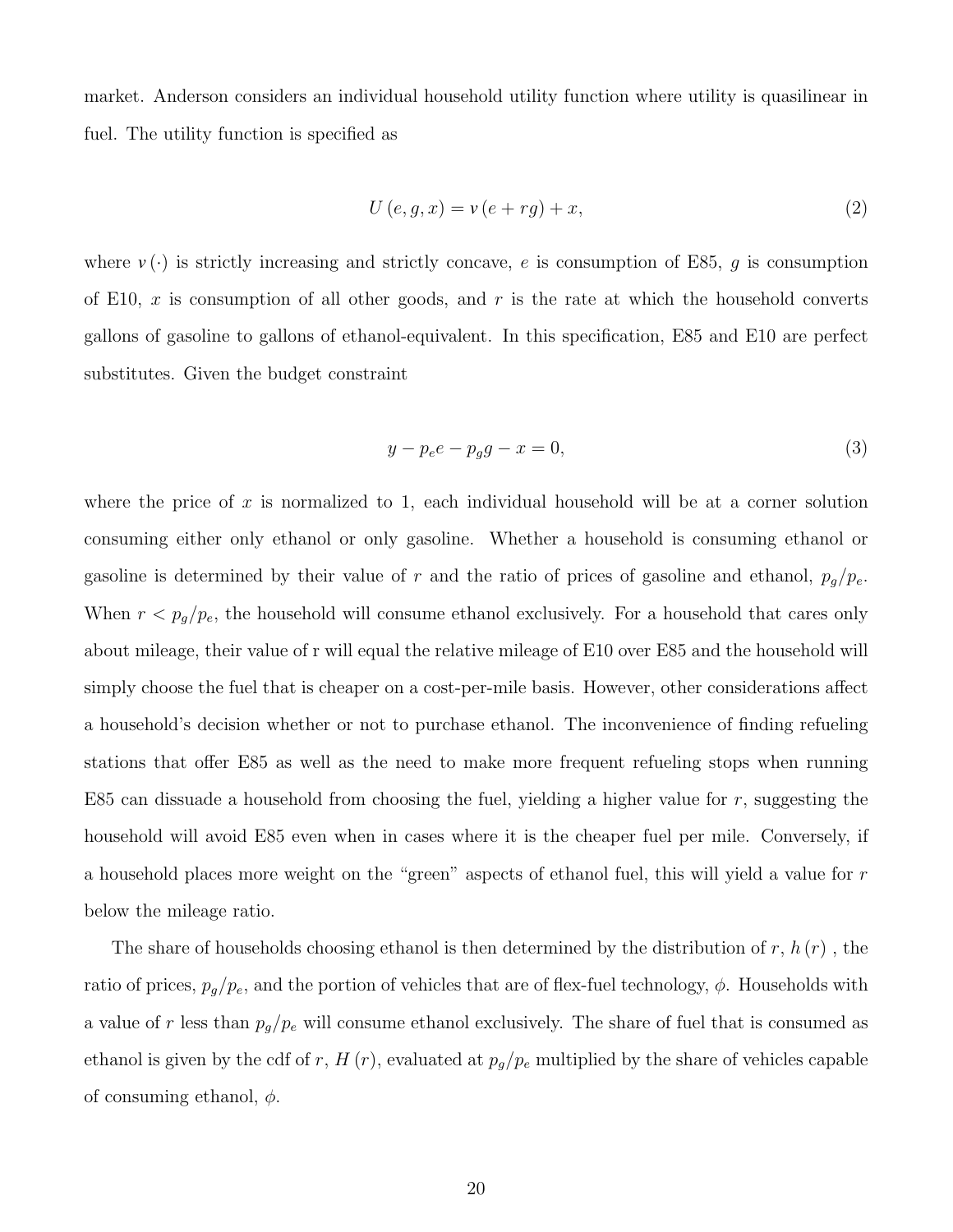#### 4.1 Model Calibration

The numerical model is calibrated to parameterize the supply and demand equations of each fuel and to calibrate the parameters that govern fuel switching as per the Anderson model in accordance with the fuel groups I specify. I calibrate the model to observed 2015 California equilibrium data for prices, quantities, alternative-fuel-capable vehicle shares, alternative fuel choice fractions, and carbon intensities.

For natural gas, I rely on the California citygate price in December 2015 of \$3.00/mmBTU per the Energy Information Administration (2016c) and the 2015 consumption in transportation quantity of 17 billion cubic feet per the California Energy Commission  $(2016b)$ . For E10 and diesel, I rely on the California 2015 average prices of \$3.22/gallon and \$3.02/gallon respectively from the Energy Information Administration  $(2016e)$  and the consumption quantities of 15.1 billion gallons and 3.5 billion gallons per the California Air Resources Board (2016) and California Board of Equalization (2016). For E85, I rely on the California 2015 average price of \$2.66/gallon per E85Prices (2016) and consumption quantity of 11.1 million gallons per Elam et al. (2015) as of 2014. The price of biodiesel of \$3.40/gallon was obtained from the Department of Energy as the national October 2015 price (Bourbon, 2016) and the consumption quantity of biodiesel of 291 million gallons is per the California Air Resources Board (2016).<sup>33</sup>

The share of gasoline powered vehicles in California which are capable of running on E85 is quite low. Nationally, about ten percent of gasoline vehicles are equipped with "flex-fuel" technology enabling the use of E85. In California, the share of vehicles with flex-fuel technology may be as low as 6.6 percent. In this study, I choose the value of ten percent as the share of gasoline vehicles with flex fuel technology,  $\phi_{flex, well}$ . All diesel engines can run on biodiesel without modification; therefore, the share of biodiesel capable vehicles,  $\phi_{biodesel}$ , is 1.0 (Wang et al., 2000).

The last consideration of the fuel switching model is to calibrate the distribution of  $r_{ethanol}$ , the rate of conversion of gasoline to ethanol-equivalent gallons, and  $r_{biodesel}$ , the rate of conversion of diesel to biodiesel-equivalent gallons. I calibrate the distribution of  $r_{ethanol}$  for the gasoline-ethanol market, by setting the mean of the distribution equal to the mileage ratio of E10 to E85 and

<sup>33</sup>Quantity information for biodiesel is based on the sum of biodiesel and renewable diesel sold in California in 2015.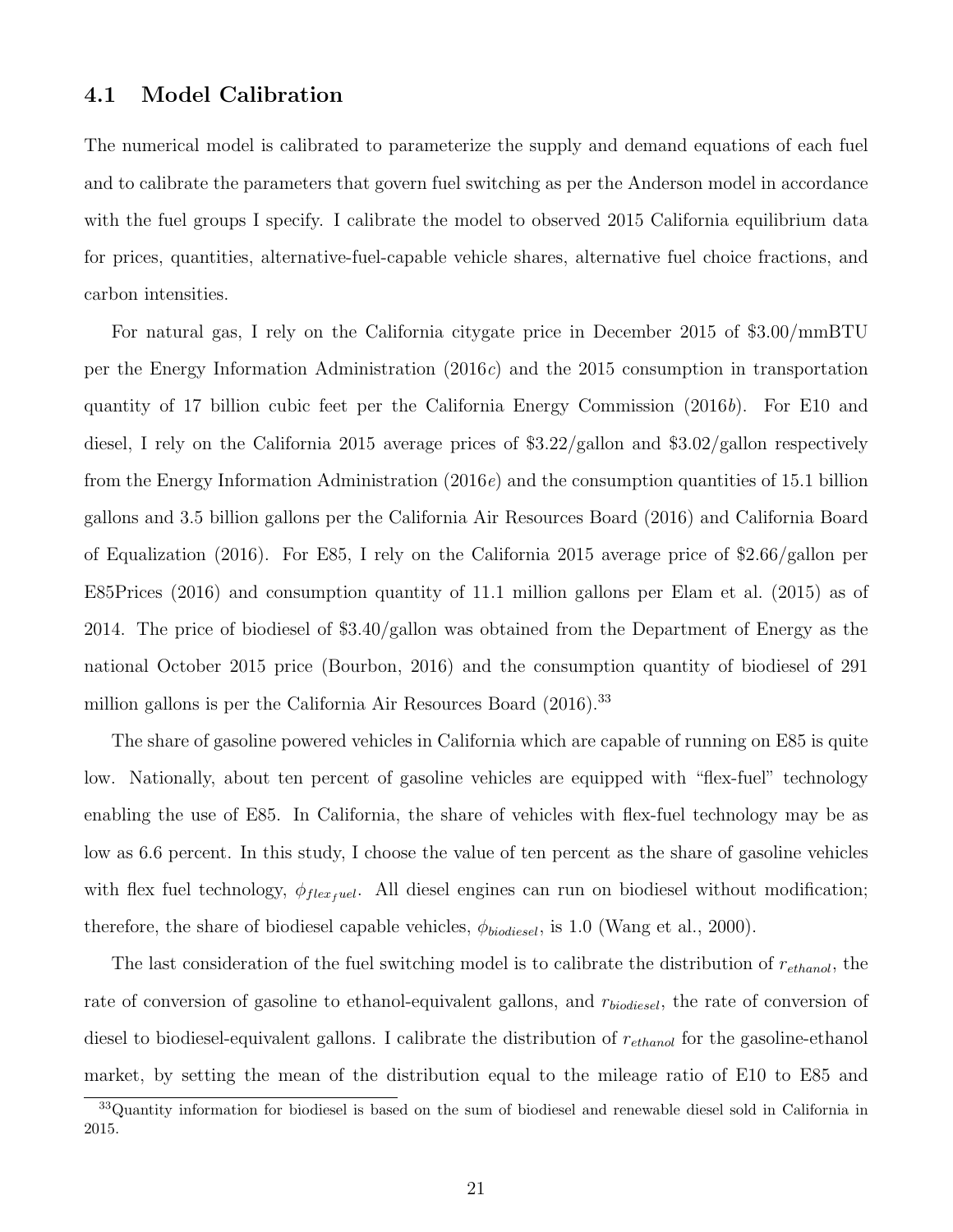| Variable                   | Description            | Value                 |
|----------------------------|------------------------|-----------------------|
| Price of Natural Gas       | $P_{NG}$               | $$3.00/mm$ BTU        |
| Price of E10 blend         | $P_{E10}$              | \$3.22/gal            |
| Price of E85 blend         | $P_{E85}$              | \$2.66/gal            |
| Price of Diesel            | $P_d$                  | \$3.02/gal            |
| Price of Biodiesel         | $P_b$                  | \$3.40/gal            |
| Quantity of Natural Gas    | $Q_{NG}$               | 17 billion cubic feet |
| Quantity of E10 blend      | $Q_{E10}$              | 15.1 billion          |
| Quantity of E85 blend      | $Q_{E85}$              | 11.1 million gallons  |
| Quantity of Diesel         | $Q_d$                  | 3.5 billion gallons   |
| Quantity of Biodiesel      | $Q_b$                  | 291 million gallons   |
| Share E85-enabled vehicles | $\phi_{flex-fuel}$     | 10\%                  |
| Share biodiesel-enabled    | $\phi_{biodiesel}$     | $100\%$               |
| E85 choice fraction        |                        | 1.38%                 |
|                            |                        |                       |
| Biodiesel choice fraction  | $\frac{P_d}{P_b}$<br>Н | 7.78%                 |

Table 3: California Fuel Market Parameters

computing the variance based on the observed share of E85 fuel consumed at the observed California E10-E85 price ratio, 1.138 percent. This calibration procedure yields the distribution  $r_{ethanol} \sim$  $N(1.35, 0.0612).$ <sup>34</sup> I follow the same procedure for the diesel market and find the distribution  $r_{biodiesel} \sim N(1.1, 0.1491)$  at the observed price ratio of diesel to biodiesel and the observed share of biodiesel of 7.78 percent.

The model calibration inputs are summarized in Table 3. While there is a sizable literature devoted to estimating the price elasticity of gasoline demand, there is a gap where it applies to estimating the price elasticity of demand of natural gas as a transportation fuel. Further, estimates of the price elasticity of demand for diesel are much less common than those for gasoline. Based on two commonly cited studies of the price elasticity of diesel, I establish a range of -0.7 to -0.07 (Dahl, 2012; Johansson and Schipper, 1997).

Consistent with the gasoline elasticity estimate meta-analyses of Espey (1996), Dahl and Sterner (1991), and Graham and Glaister (2004), as well as more recent estimates by Hughes, Knittel and Sperling (2006) and Lin and Prince (2013) I employ a price elasticity of demand of -0.2 for all fuels

<sup>&</sup>lt;sup>34</sup>This distribution compares to the distribution specified by Andersen of  $r \sim N(1.35, 0.10)$  which was calibrated to the Minnesota market.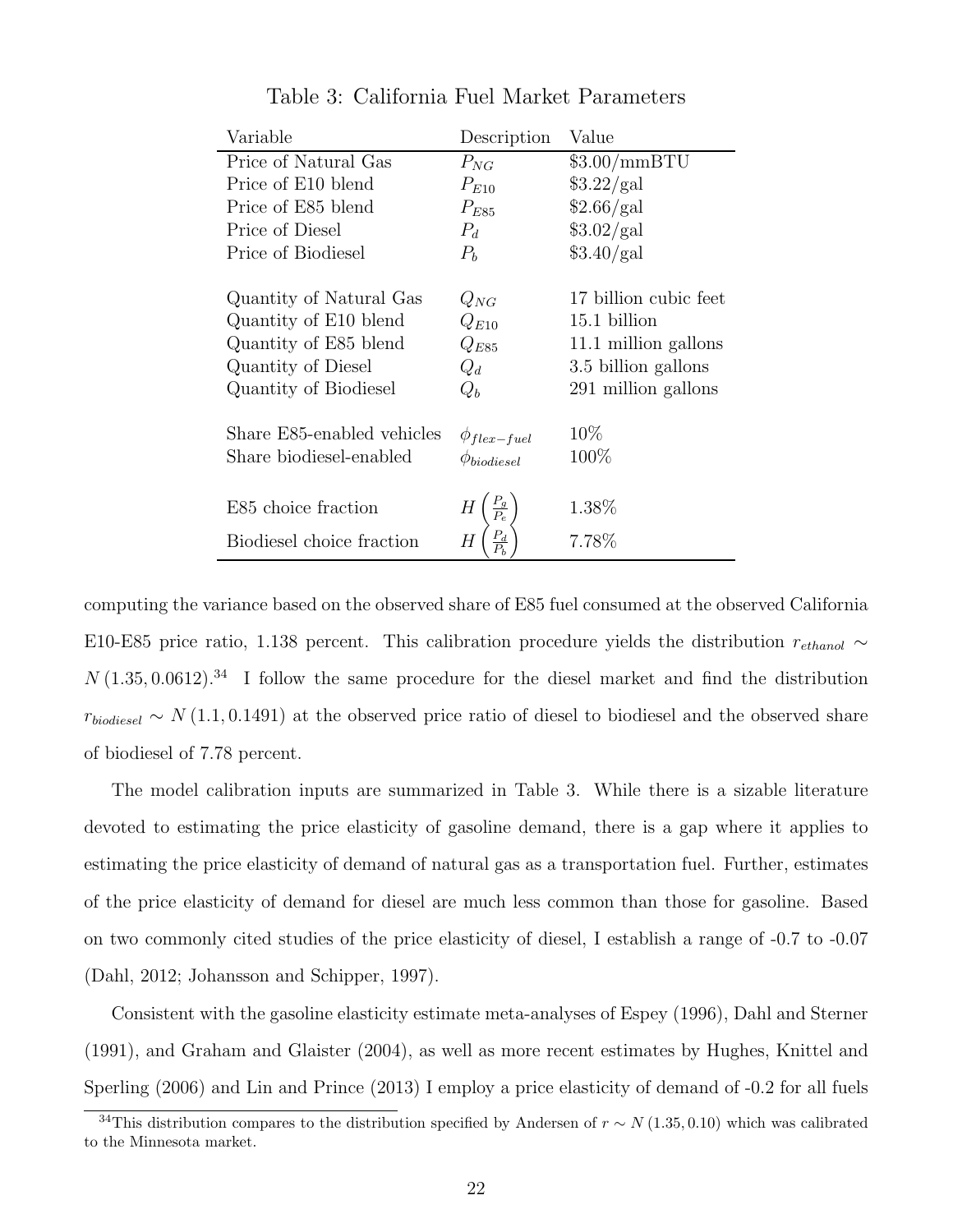in consideration in this study.

#### 4.2 Natural Gas Group Calibration

The basis of my estimate of supply of renewable natural gas is the forthcoming work by Parker (2016). A more detailed description is provided in Appendix A. Renewable natural gas has been addressed in previous analyses of LCFS policy only in terms of scenarios-based analyses that make an exogenous assumption on the portion of the natural gas transportation market that will be fueled by RNG.<sup>35</sup> This paper is the first to employ estimates of RNG supply in terms of market response to fuels policy. For the supply of fossil natural gas, I assume it to be perfectly elastic at the equilibrium price of \$3.00/mmBTU. I assume the supply to be perfectly elastic because I am only considering the supply of natural gas for use in transportation which makes up less than one percent of California total natural gas consumption.

I assume demand to be linear and to have an elasticity of -0.2 at the equilibrium price of \$3.00 per mmBTU and equilibrium quantity of 17 billion cubic feet per year.<sup>36</sup>

## 4.3 Gasoline-Ethanol Blend Group Calibration

The calibration of the gasoline-ethanol blend market containing the E10 and E85 fuels requires the specification of parameters that govern the demand and supply for both fuels, plus the mechanism governing fuel switching between the two blend options. Aggregate E85 demand is specified as the product of (1) number of households, (2) the share which have flex-fuel vehicles, (3) the fraction that choose E85, and (4) the average per household consumption of E85. The aggregate ethanol demand equation is

$$
Q_e(P_e, P_g) = N\phi H\left(\frac{P_g}{P_e}\right)\bar{q}(P_e),\tag{4}
$$

where  $\bar{q}_{e}(P_{e})$  is the expected per household consumption of E85 for households that choose E85. The type of fuel is determined by the ratio of prices, and the extent of consumption is determined

<sup>35</sup>See for instance ICF International (2013).

<sup>36</sup>Natural gas price elasticity of demand is consistent with Arora (2014) estimate of overall natural gas price elasticity of demand.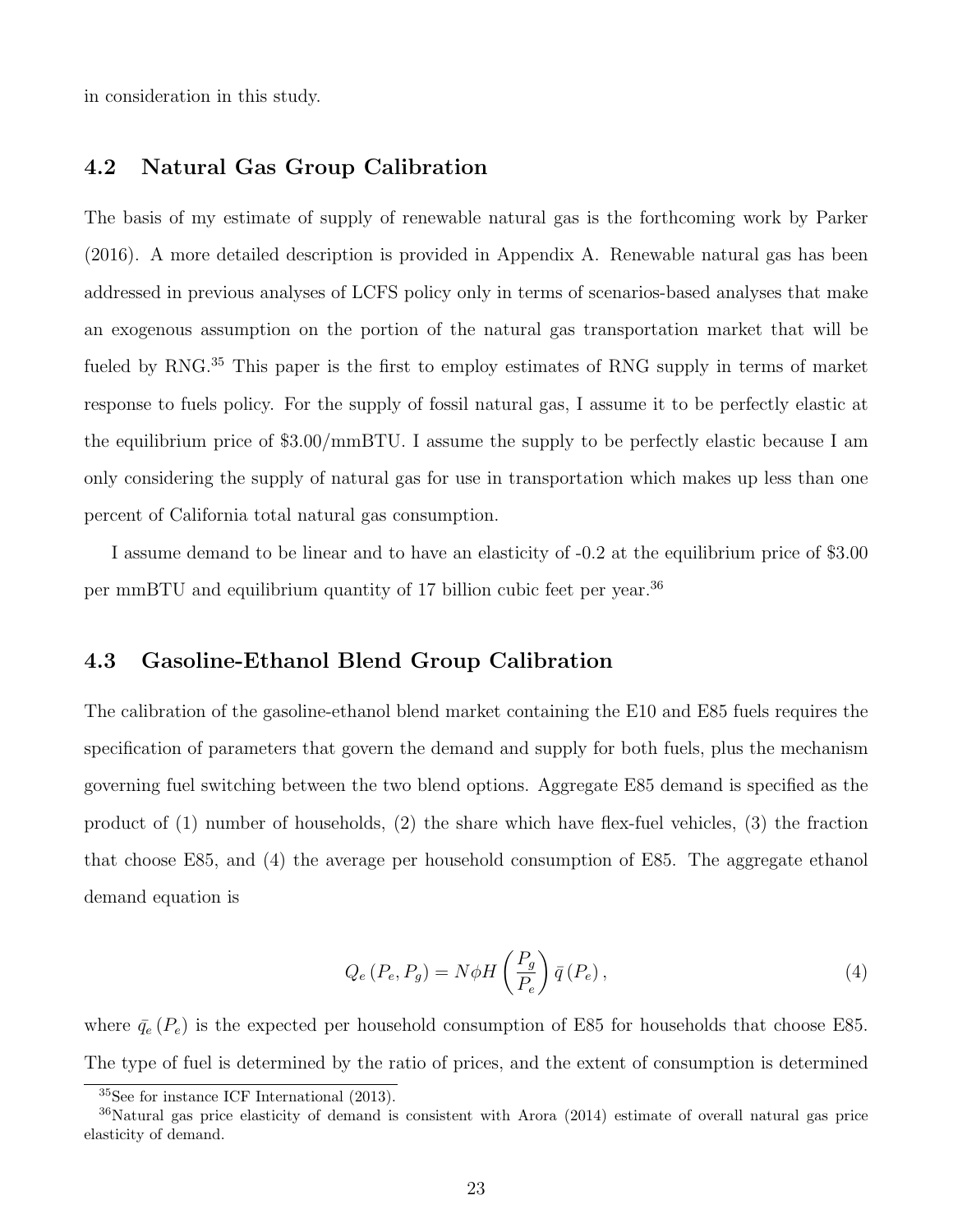| Parameter                    | Value          |
|------------------------------|----------------|
| $\overline{Q}_e$ : intercept | 11,707,317,086 |
| $\overline{Q}_e$ : slope     | $-733,541,170$ |
| $Q_q$ : intercept            | 15,978,179,173 |
| $Q_q$ : slope                | $-827,027,907$ |

Table 4: Gasoline-Ethanol Aggregate Demand Parameters

by the absolute price.

I then simplify equation 4 to

$$
Q_e(P_e, P_g) = \phi H\left(\frac{P_g}{P_e}\right) \bar{Q_e}(P_e),\tag{5}
$$

where  $\overline{Q}_e(P_e) = N\overline{q}(P_e)$ , and specifies the aggregate demand for E85 fuel given all households choose E85,  $\phi$  reduces this demand to only households that have the technology to choose E85, and  $H\left(\frac{P_g}{P}\right)$ Pe reduces the demand further to only those households that do choose E85. I set the elasticity of unconstrained aggregate demand,  $\overline{Q}_e(P_e)$ , to -0.2 as described in Section 4.2. Lastly, I calibrate the linear function for  $\overline{Q}_{e}(P_{e})$  such that the demand curve has an elasticity of -0.2 at the observed price of E85 and the equilibrium quantity yields a quantity that, once multiplied by  $\phi$  and  $H\left(\frac{P_g}{P}\right)$ Pe at the observed price ratio, equals the observed E85 consumption.

I repeat the procedure for the E10 market to calibrate the equation

$$
Q_g(P_e, P_g) = \left[1 - \phi H\left(\frac{P_g}{P_e}\right)\right] \bar{Q}_g(P_g),\tag{6}
$$

where  $\overline{Q}_g(P_g)$  specifies the aggregate demand for E10 fuel given all households choose that fuel type. The resulting parameters for the unconstrained aggregate demand equations for E10 and E85 are specified in Table 4.

The supply of both E10 and E85 are assumed to be linear, with elasticities of 0.3 based on the estimate of gasoline supply elasticity of 0.289 by Coyle, DeBacker and Prisinzano (2012) and the estimate of ethanol supply elasticity of 0.258 by Luchansky and Monks (2009).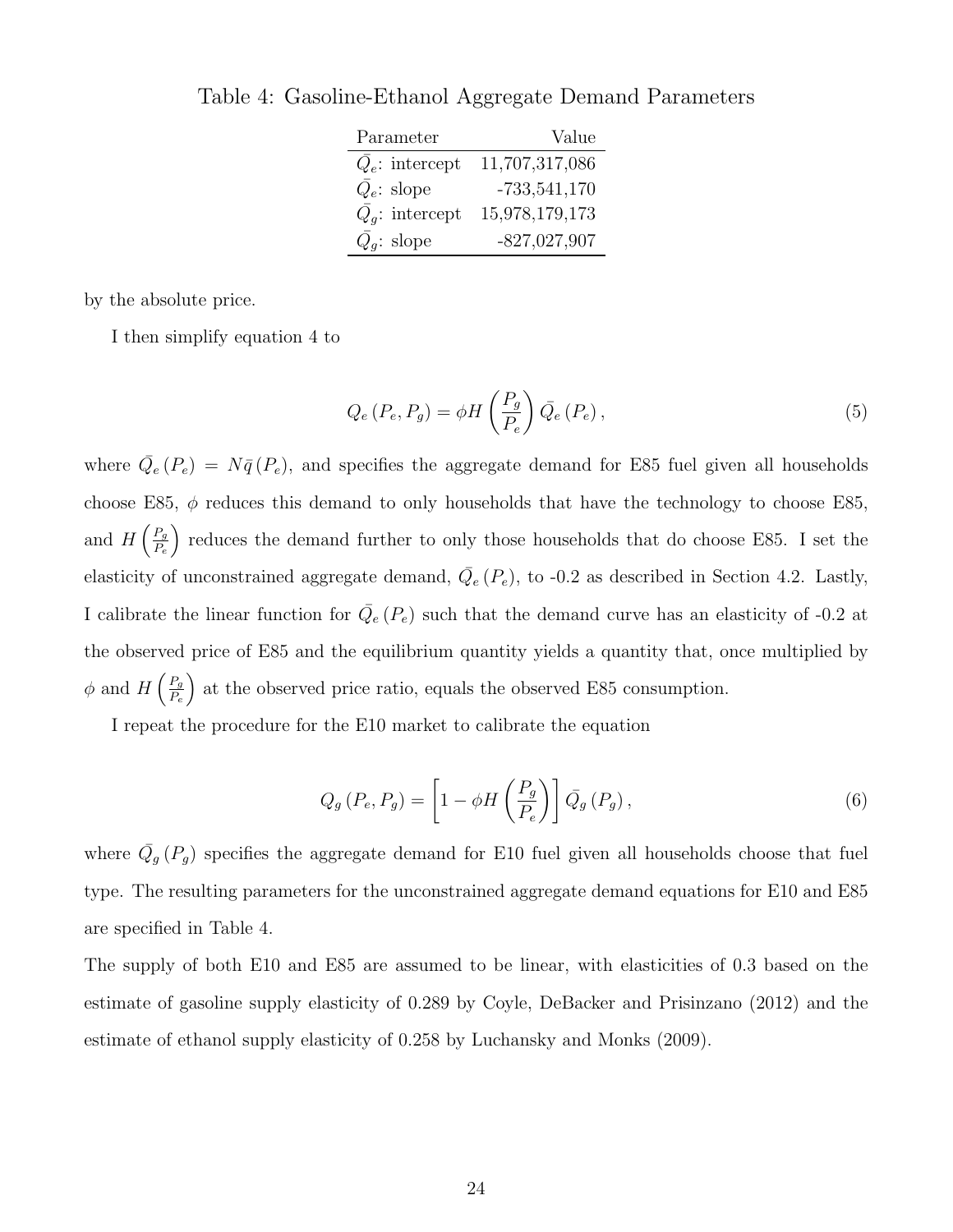| Parameter                | Value          |
|--------------------------|----------------|
| $Q_b$ : intercept        | 4,485,595,997  |
| $\overline{Q}_b$ : slope | $-219,882,157$ |
| $Q_d$ : intercept        | 4,554,569,534  |
| $\overline{Q}_d$ : slope | 253,031,641    |

Table 5: Diesel-Biodiesel Aggregate Demand Parameters

## 4.4 Diesel-Biodiesel Calibration

I specify the fuel switching model of the diesel-biodiesel model in a similar fashion to the E10-E85 market described in Section 4.3. It is important to note that there are two drop-in replacements for diesel fuel, biodiesel and renewable diesel. Both of which are produced from biomass. I make the simplifying assumption to treat both biodiesel and renewable diesel as the same diesel alternative fuel and do not distinguish between the two in our fuel switching model. As in Section 4.3, I specify the aggregate biodiesel demand equation to be

$$
Q_b(P_b, P_d) = \phi_{biodiesel} H\left(\frac{P_d}{P_b}\right) \bar{Q}_b(P_b), \qquad (7)
$$

and the aggregate diesel demand equation to be

$$
Q_d(P_b, P_d) = \left[1 - \phi_{biodiesel} H\left(\frac{P_d}{P_b}\right)\right] \bar{Q}_d(P_d), \qquad (8)
$$

where the parameters for the unconstrained aggregate demand equations for biodiesel,  $\overline{Q}_b$ , and diesel,  $\bar{Q}_d$ , are presented in Table 5. The supply of both diesel and biodiesel are assumed to be linear, with elasticities of 0.3 based on the estimates for gasoline and ethanol stated above.

# 5 Results

I present the results of market response to the LCFS policy and estimate credits and deficits generated under combinations of intensity target and credit price over their relevant ranges. Next, I present the likely path of credit prices in the LCFS credit market under scheduled intensity targets. Given the likely path of credit prices, I then present the implications on economic surplus and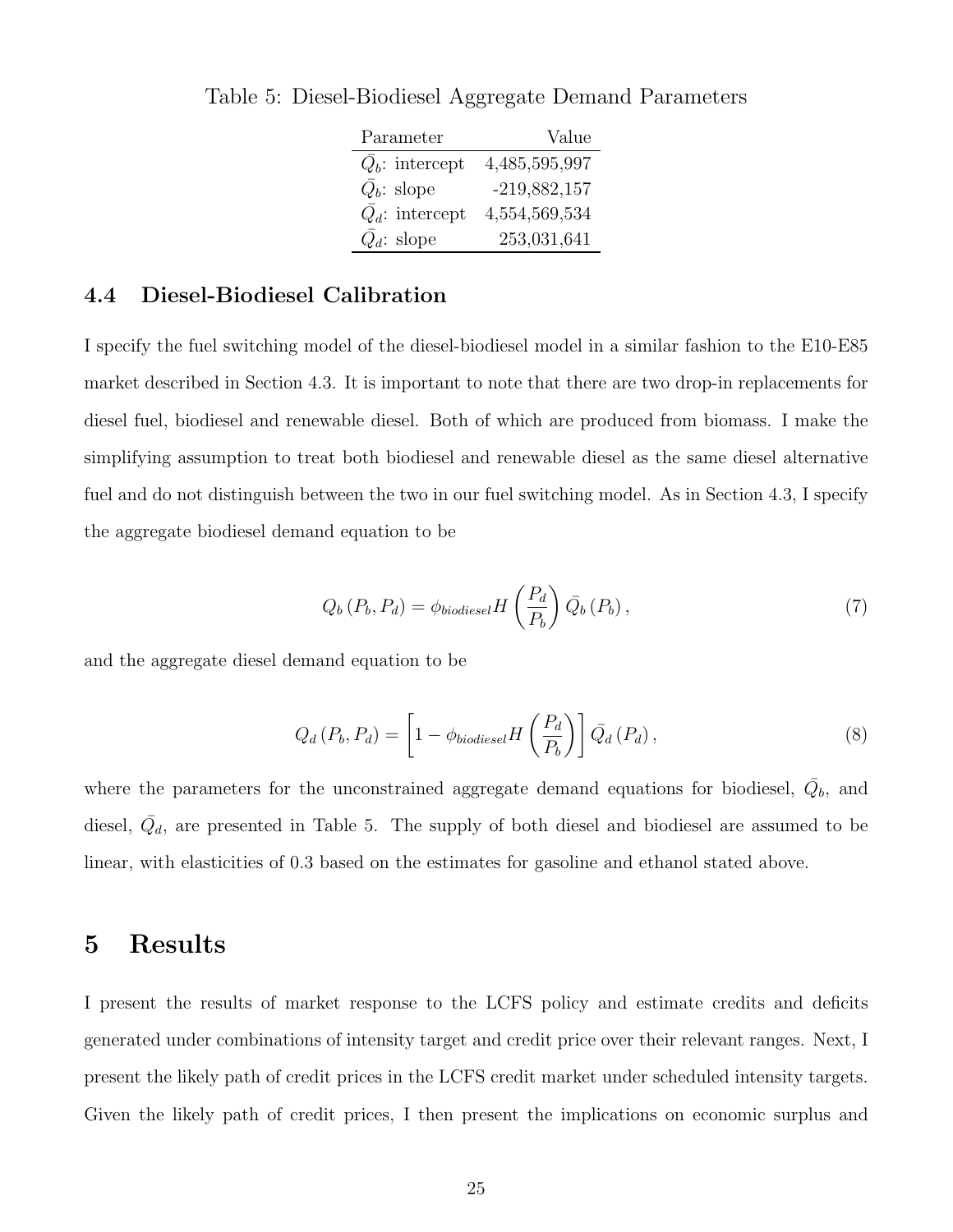greenhouse gas mitigation at the equilibrium outcomes under the intensity target range of 100 down to 85  $gCO_2e/MJ$ . I comment on the potential for the LCFS to encourage the production of renewable natural gas and the possibility of the dairy and landfill sectors to meet the new regulatory requirements. For the carbon tax, I present implications on economic surplus and greenhouse gas mitigation under carbon prices ranging from \$0 to \$200 per metric tonne of  $CO<sub>2</sub>e$ . Lastly, I compare the efficiency of these policies in terms of the emission reduction per dollar of deadweight loss at the equilibrium outcomes of each policy.

#### 5.1 LCFS Policy Impact

The nature of the LCFS policy requires the evaluation of policy response across not only each possible LCFS credit price (\$0 to \$200), but also across the relevant range of carbon intensity targets (100 to 85  $gCO_2e/MJ$ ). Given the quantity of credits and deficits generated at each combination of intensity target and credit price, I determine the resultant credit market equilibrium. Figure 5 illustrates the credit market equilibrium under a carbon intensity of 95.25  $g \mathcal{CO}_2e/MJ$ . In this figure, the supply of credits equals the demand for credits at a price of just over \$150 per LCFS credit. This illustrates the need for a comprehensive model incorporating all major fuels to determine credit price. Under each specification of carbon intensity target, the model identifies the equilibrium LCFS credit price.

I find an extremely narrow window of intensity targets that yield an interior solution to the credit market equilibrium. That is, at choices of carbon intensity target greater than or equal to the current average carbon intensity in the transportation sector, no adjustment is required to meet the target. For intensity targets slightly below the current average carbon intensity, credits are sold to holders of deficits at a price which equates credits and deficits. In this instance, the credit market resolves at an interior solution above zero and below the price ceiling. Further, there is a carbon intensity target such that at the maximum credit price, the supply of credits from low-carbon fuels is insufficient to meet demand for credits by the consumption of high-carbon fuels. At this carbon intensity targets and all intensity targets below, the carbon price resolves at the price ceiling and some portion of credits are purchased directly from the government. As noted in Borenstein et al.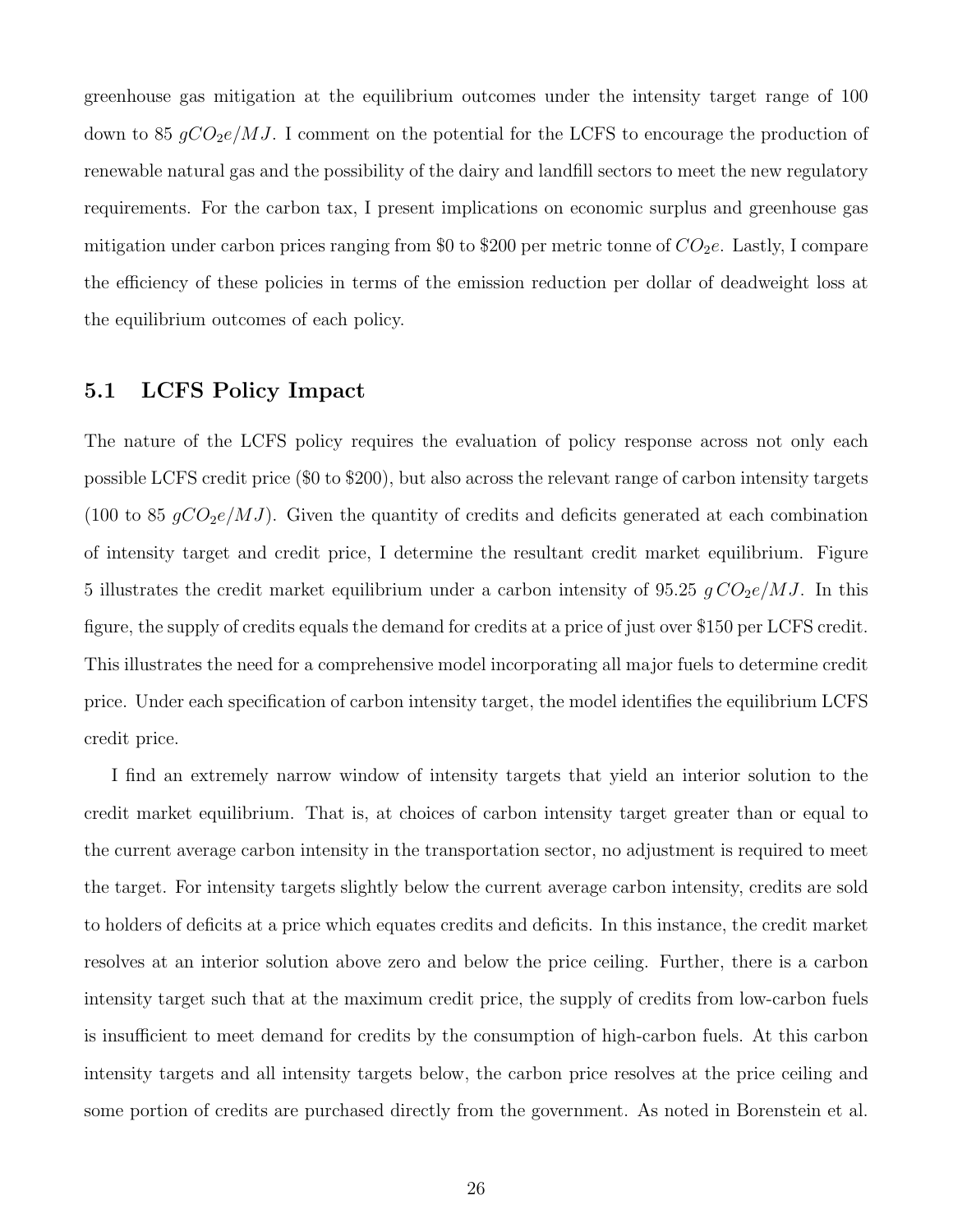(2015), the scarcity of low-carbon fuels and the vehicle technology limitations on their adoption yields a situation where the window of market response is limited. The most likely outcomes are a zero credit price, or a price that binds at the ceiling set by statute. Figure 6 shows the path of credit prices as the carbon intensity target declines from 100 to 85  $qCO_2e/MJ$  and indicates the scheduled intensity targets. Note that the intensity target scheduled for as soon as 2017 yields a credit price binding at the ceiling.

Once the credit price binds at the ceiling, the realized average carbon intensity of the transportation sector fails to meet the intensity target specified by the government. Additionally, the policy ceases to be revenue-neutral as the shortfall in availability of credits is met by sales of credits by the government.

In Figure 7, I present the equilibrium distributional impacts of the LCFS policy as a function of the carbon intensity target. The revenue neutrality of the policy is evident in the lower-left panel of the diagram. In this panel, the change to taxpayer surplus due to the policy is steady at zero until the credit price ceiling is met and the state becomes a vendor of credits. Below this binding intensity target, the revenue to the government steadily increases as the policy become more stringent and the market must increasingly rely on the state as a source of credits. Producers and consumer are made worse off by this policy in general, but the impact varies by fuel and pathway. Producers of low-carbon fuels benefit greatly from this policy at the expense of producers of high-carbon fuels. Similarly, consumers of natural gas fuel see large benefits in terms of lower fuel price relative to their gasoline-consuming counterparts which suffer increased costs of fuel. Lastly, the lower right panel of the figure shows the total economic impact of the policy before accounting for the value of avoiding emissions. In Section 5.4, I discuss carbon savings and cost to avoid carbon.

## 5.2 Policy Implications on Renewable Natural Gas

The California dairy and waste management industries have been specifically targeted for reducing their methane emissions by recent legislation SB 1383. These industries must reduce their methane emissions by 40% relative to 2013 levels by 2030. This amounts to a reduction of roughly 12.7 million metric tonnes of  $CO<sub>2</sub>$  equivalent from the dairy and landfill sectors combined. The main approach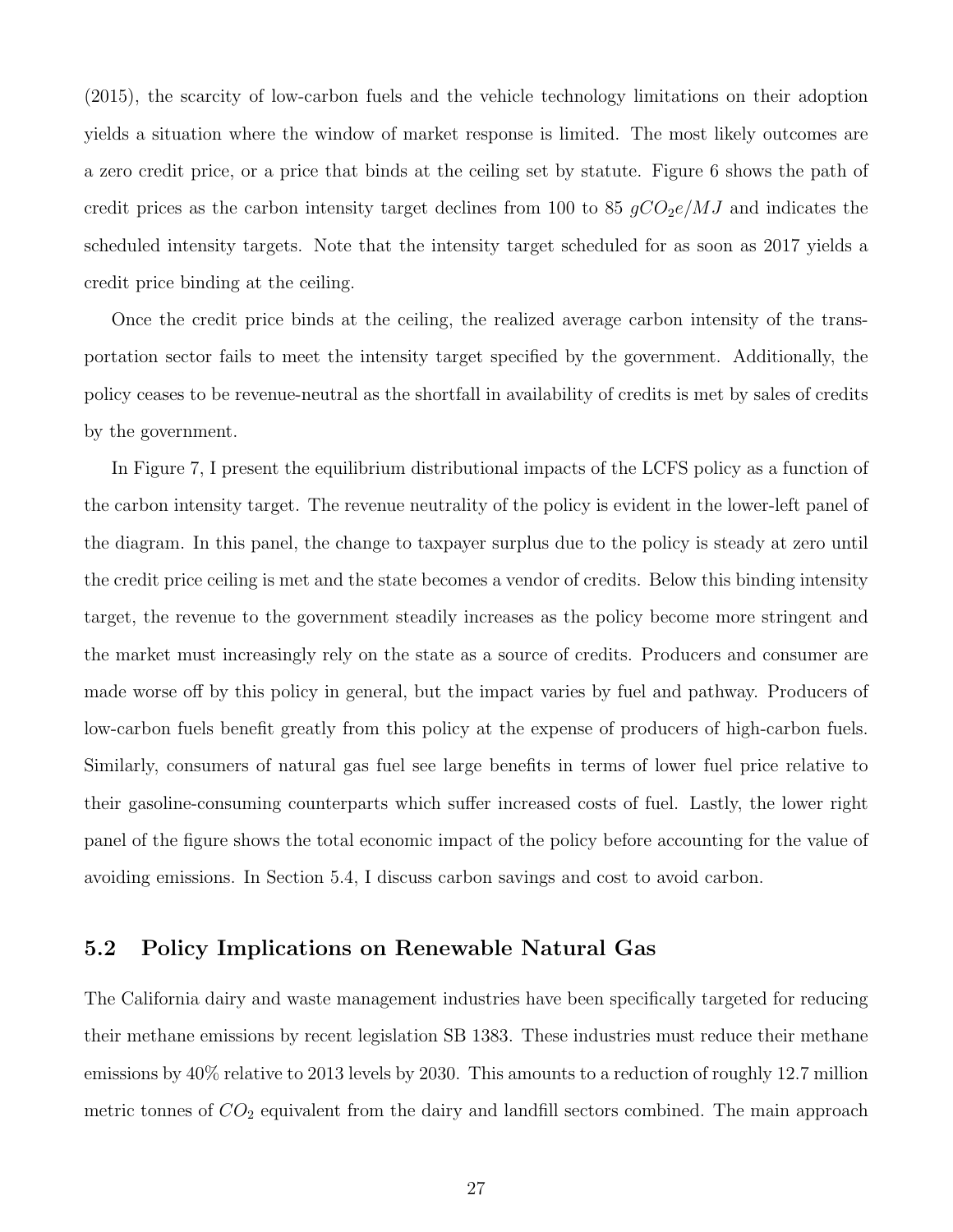dairies and landfills can pursue to avoid methane is to capture the gas, upgrade by removing pollutants and ambient air, and inject into the pipeline network. This is the process I evaluate in my model and is the methane reduction strategy specifically mentioned in the legislation.

Representative supply curves of renewable and fossil gas are presented in Figure 1. They show that renewable natural gas is much too expensive to compete against fossil natural gas. These pathways for natural gas production require some form of support relative to fossil gas in order to encourage production. The supply of RNG in response to the LCFS policy is presented in Figure 8 and the quantity of methane avoided is presented in figure 9. Given the incentives provided by the LCFS, the scheduled carbon intensity targets and the likely credit prices, dairies and landfills can reduce up to 16% of methane emissions in the short-term, upon construction of the anaerobic digester and pipeline capital. The extent of methane reduction is mainly limited by the capacity of the natural gas vehicle fleet to consume RNG. In the longer-term, as vehicles switch into natural gas fuel, these required reduction in methane emissions can certainly be attained given the existing policy instrument and incentives for renewable natural gas production.

## 5.3 Carbon Tax Policy Impact

I present the distributional impacts of the carbon tax policy in Figure 10. Here, the taxpayers are enriched at the expense of losses to producer and consumer surplus. The losses to consumers and producers outweigh the gains to tax revenue leading to deadweight loss to the economy. The loss to the economy grows as the price on carbon increases. Within the producer and consumer groups, the transfer of wealth from producers and consumers of high-carbon fuels to their lowcarbon counterparts is greatly diminished relative to the LCFS policy scenario. Again, the value of avoiding greenhouse gas emissions is not included in the measure of cost to the economy. Valuing the cost of avoiding carbon is addressed in the following subsection.

## 5.4 Policy Comparison

In this section, I describe the complexity of comparing the LCFS and carbon tax policy instruments, present my basis for comparison, and describe the relative performance of these policy instruments.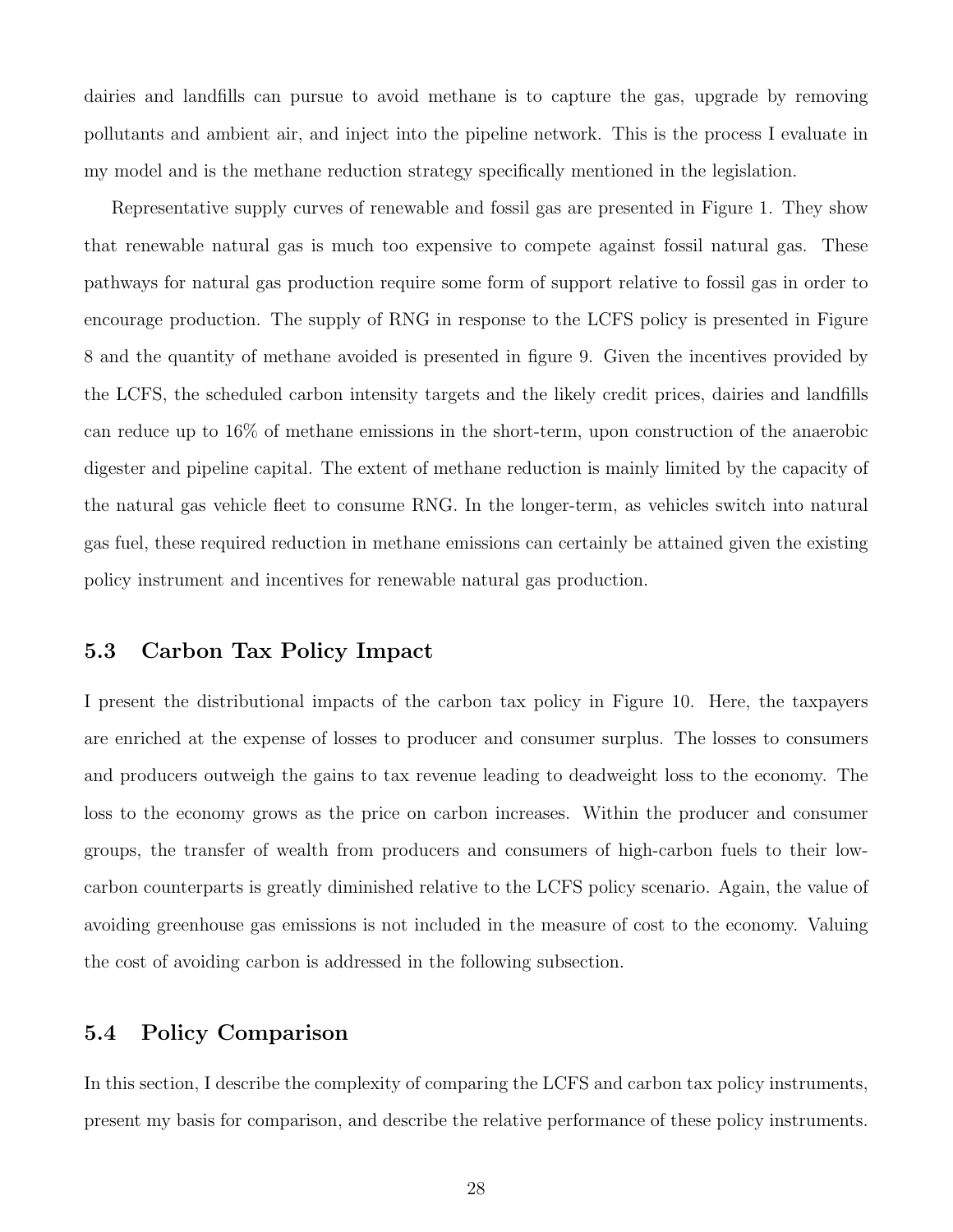In order to compare the LCFS and carbon tax policies, they must first be placed on equal footing. For instance, a carbon tax of \$100 per tonne is not directly comparable with an LCFS policy with credit prices trading at \$100 per tonne and a non-zero intensity target. Though they have the same price per tonne of  $CO<sub>2</sub>e$  generated, the mechanism by which they measure emissions is not equal. The LCFS will understate the emissions by high-carbon fuels and overstate the savings of low-carbon fuels.

The relevant metric to compare the efficiency of these policies is cost to the economy per quantity of  $CO_2e$  avoided. That is, dollars of deadweight loss per metric tonne of  $CO_2e$  avoided. Figure 11 presents the policy efficiency in terms of  $$DWL/MTCO_2e$ avoided plotted against the quantity$ of avoided emissions for the equilibrium results of both policies. The policy efficiencies can then be directly compared for a given reduction in  $CO<sub>2</sub>e$  by comparing the cost per unit to avoid that quantity of emissions. To achieve a five million metric tonne reduction in  $CO<sub>2</sub>e$ , the LCFS can achieve this at a cost of \$37 per tonne, whereas a carbon tax can achieve the same reduction for a cost of about \$25 per tonne. However, as the policies become more stringent and the carbon reductions increase, the performance gap between the LCFS and the carbon tax shrinks. This result provides further evidence to what is suggested in Lade and Lin Lawell (2015b) that the efficiency of an LCFS policy with a hard cap on prices can improve as the intensity target decreases.

# 6 Discussion

By relying on the novel dataset of RNG supply estimates and constructing a model of LCFS response which includes the endogenous determination of credit price, I am able to assess the RNG supply response to LCFS policy. I find that as the LCFS policy is currently specified, credit prices will likely reach levels that will incentivize large quantities of RNG production. Under likely LCFS credit price outcomes, RNG can supply the entire California vehicular natural gas market with about 5.1 billion cubic feet per year from dairy, about 14.8 bcf/year from MSW, and about 2.5 bcf/year from WWTP RNG production. The LCFS yields a larger RNG production response than a carbon tax. The substantial production of RNG will lead to a reduction of 2.0 million metric tonnes of  $CO<sub>2</sub>e$  emissions from the dairy and MSW sources which meets about 16\% of the required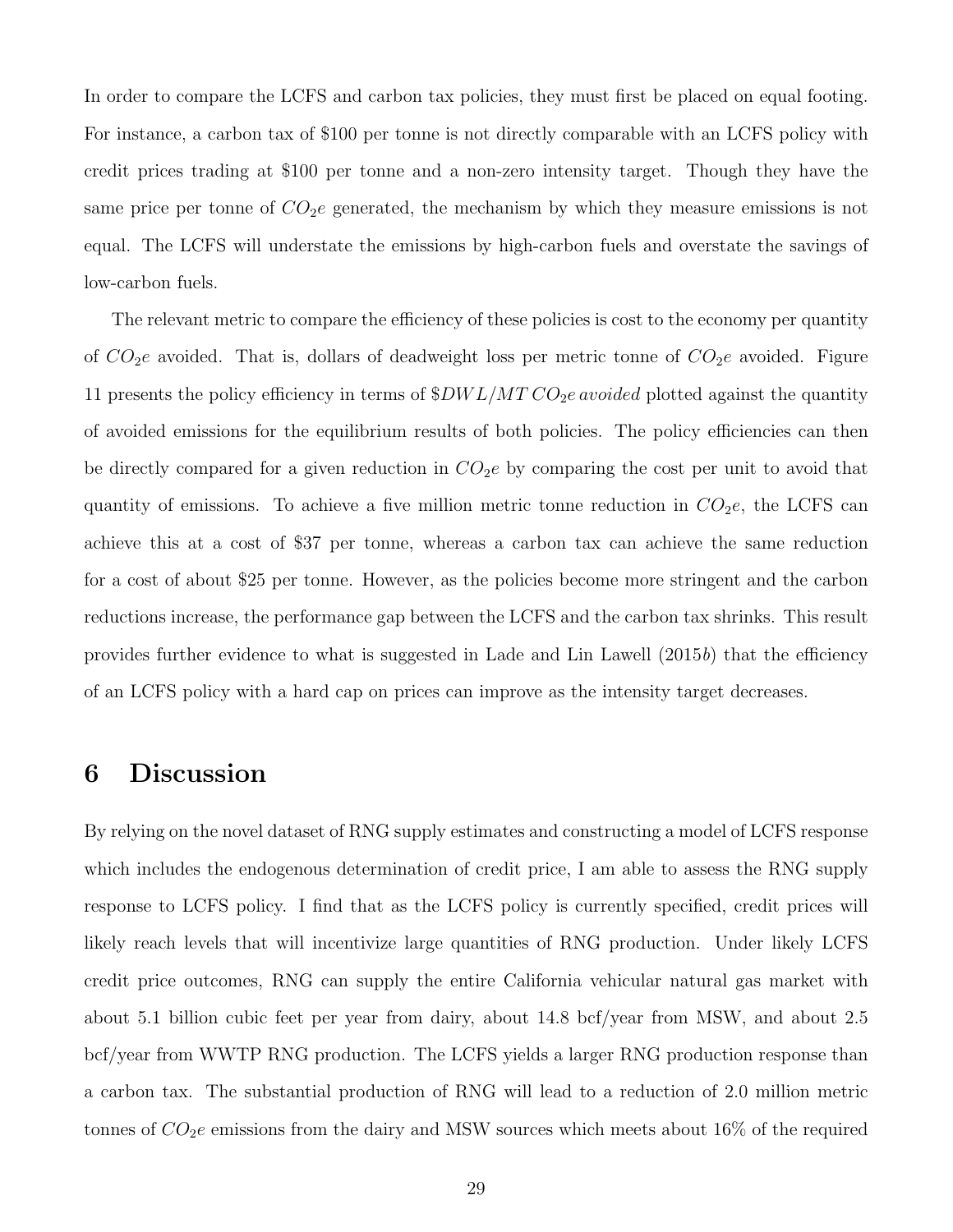emissions reductions required under SB 1383.

It is important to highlight the lack of production of RNG from landfill gas. Landfill gas has the lowest cost of production and is the closest to being able to produce competitively against fossil natural gas. However, the carbon intensity of landfill gas, while lower than that of fossil natural gas, is much higher than the carbon intensity of RNG produced from either MSW sources or from dairy sources. As discussed in Section 5.1, the range of intensity targets which will generate an interior solution for the credit price is very small and the most likely outcome for credit price is to bind at the price ceiling of \$200 per metric tonne of  $CO<sub>2</sub>e$  under most intensity targets. Given such a high LCFS credit price and the much lower carbon intensities of MSW and dairy RNG, the LCFS policy greatly reduces the cost of production of these sources of RNG in contrast to landfill gas. Landfill gas receives a much smaller effective subsidy due to the fact that it generates few credits per unit of energy. Just as RNG production displaces fossil natural gas, landfill natural gas is also displaced by the less carbon intensive sources of RNG.

The quantity of RNG produced is constrained by the demand for vehicular natural gas fuel. Under high LCFS credit prices, a much greater quantity could be produced profitably, but is not produced because use of RNG outside of transportation fuel does not generate LCFS credits. Expanding the use of natural gas in transportation can lead to substantial increases in RNG production, and therefore, methane emission reductions beyond what is presented in the short-term model in this paper.

As has been established in the literature before,  $37$  I too find that the LCFS policy is less economically efficient than an alternative carbon tax. However, the presence of a price ceiling provides many improvements over an unconstrained LCFS policy as was considered in Holland, Hughes and Knittel (2009). Given the limited supply of LCFS credits, the equilibrium credit price is highly sensitive to specification of carbon intensity targets. Therefore, reductions in carbon intensity target below the current average carbon intensity in transportation yields rapidly increasing credit price outcomes. Under intensity targets scheduled for as early as 2017, the LCFS credit price will bind at the price ceiling. The price ceiling limits the price of LCFS credits from resolving at unreasonably high prices and provides certainty to the market. Participants in the fuels markets can reasonably

 $37$ See Holland, Hughes and Knittel (2009) and Lade and Lin Lawell (2015a).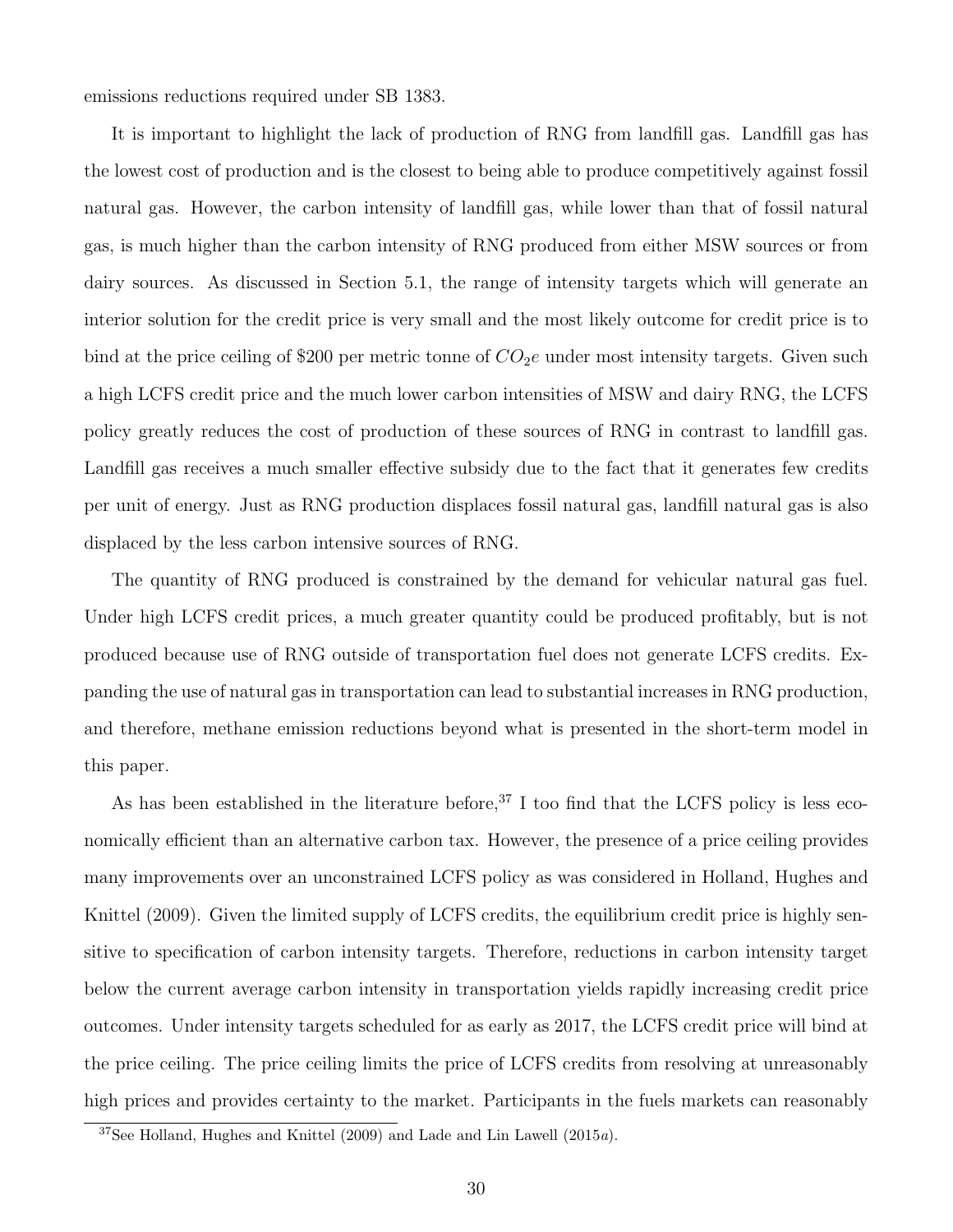assume that credit prices will remain at or near the price ceiling until a large scale transformation of the California vehicle fleet occurs. Credit price certainty will encourage greater investment into low-carbon fuel production and research and development (Sandmo, 1971). However, just as noted in the carbon tax versus cap-and-trade debate, certainty in credit prices (compliance costs) comes at the expense of giving up certainty in carbon reductions (Metcalf, 2009; Krugman, 2010).

Under a binding credit price ceiling, I show the economic efficiency of the LCFS policy rapidly improving and approaching the efficiency of the hypothetical carbon tax. The main source of inefficiency in the LCFS policy is that the carbon intensity target is set greater than zero meaning that the policy subsidizes fuels which, while still under the target, have positive levels of emissions. As the intensity targets decrease, the efficiency gap between the LCFS and the carbon tax decreases.

# 7 Conclusion

Natural gas is a rapidly growing transportation fuel and while fossil sourced natural gas may not have a significant climate benefit relative to liquid fuels like diesel and gasoline, renewable sources of natural gas have clear advantages in terms of avoiding extremely harmful methane emissions. The production of RNG from organic matter that would otherwise emit methane into the atmosphere can dramatically reduce greenhouse gas emissions. However, RNG production is very expensive relative to the production of fossil natural gas. Depending on the value placed upon avoiding greenhouse gas emissions, RNG production can be a worthwhile endeavor.

California's LCFS policy as it exists can incentive substantial quantities of RNG production. RNG produced from dairy and MSW sources can supply the entire market for vehicular natural gas. This amounts to a 1.6 million metric tonne reduction in emissions from the livestock industry and a 0.4 million metric tonne reduction in emissions from the waste management sector of the economy achieving about 16% percent of their reductions required by 2030.

While often criticized as an inefficient policy instrument, I find the LCFS policy approaches the efficiency of a carbon tax, the first-best alternative, when combined with a credit price ceiling. As the LCFS policy becomes more stringent and the carbon intensity target decreases, the economic inefficiency of the LCFS policy quickly decreases.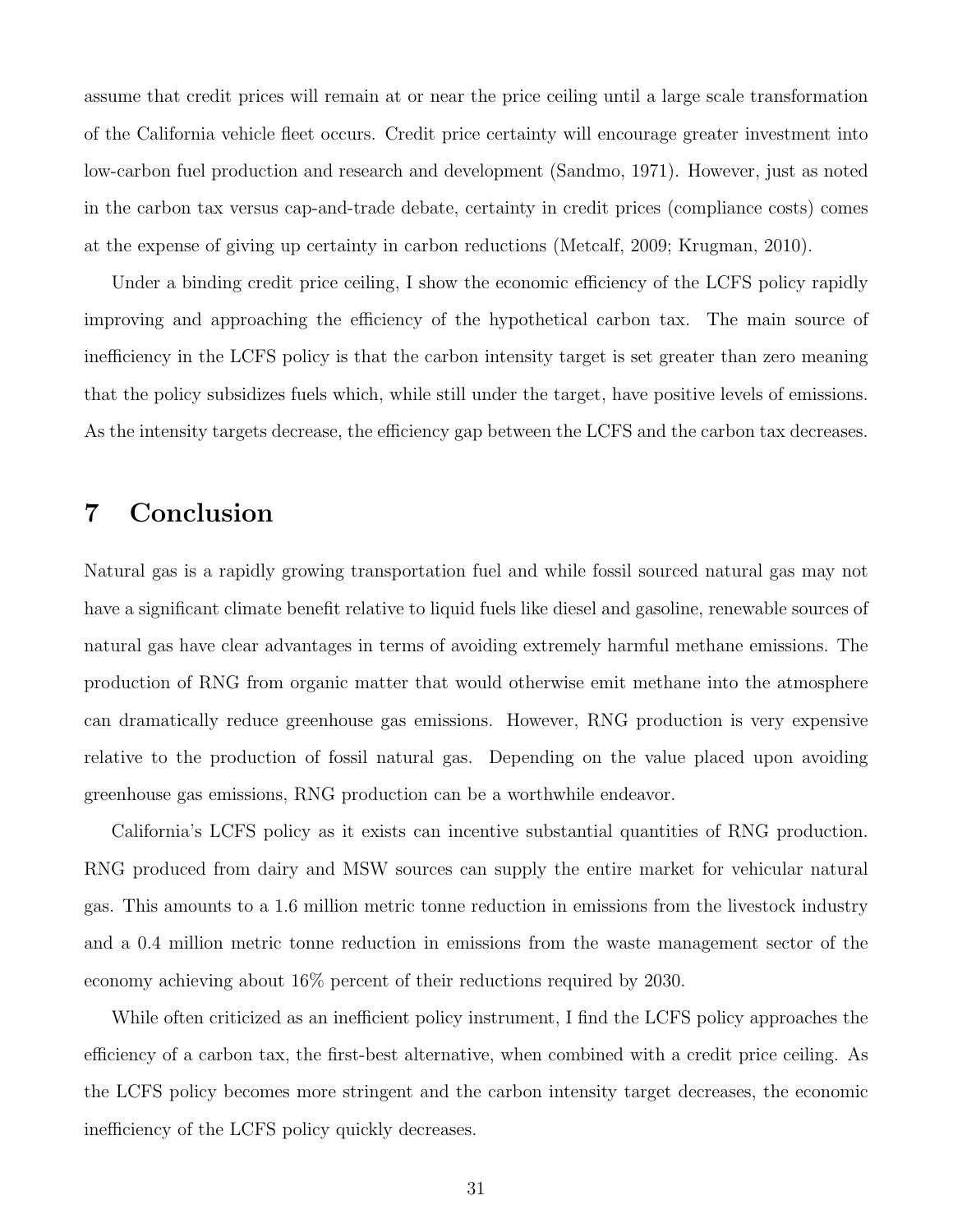# References

- Anderson, Soren T. 2010. "The Demand for Ethanol as a Gasoline Substitute." National Bureau of Economic Research.
- Arora, Vipin. 2014. "Estimates of the price elasticities of natural gas supply and demand in the United States." University Library of Munich, Germany.
- Borenstein, Severin, James Bushnell, Frank A Wolak, and Matthew Zaragoza-Watkins. 2015. "Expecting the Unexpected: Emissions Uncertainty and Environmental Market Design." National Bureau of Economic Research.
- Bourbon, E. 2016. "Clean Cities Alternative Fuel Price Report: January 2016." US Department of Energy, Washington, DC.
- Brennan, Michael J. 1958. "The supply of storage." The American Economic Review, 50-72.
- Brown, Daryl R, James E Cabe, and Tyson E Stout. 2011. "National lab uses OGJ data to develop cost equations." *Oil and Gas Journal*, 109(PNNL-SA-74993).
- California Air Resources Board. 2016. "Low Carbon Fuel Standard, Media Request July 28, 2016." https: // www. arb. ca. gov/ fuels/ lcfs/ dashboard/ media\_ request\_ 072816. xlsx .
- California Board of Equalization. 2016. "NetTReport Gasoline Gallons." https: // www. boe. ca. gov/ sptaxprog/ reports/ mvf\_ 10\_ year\_ report. pdf .
- California Code of Regulations. 2015. Title 17. §95488.
- California Energy Commission. 2016a. "Fuel and Transportation Division." http: // www. energy. ca. gov/ transportation/ .
- California Energy Commission. 2016b. "Supply and Demand of Natural Gas in California." http: // www. energy. ca. gov/ almanac/ naturalgas\_ data/ overview. html .
- California State Bill 1383. 2016. "An act to add Sections 39730.5, 39730.6, 39730.7, and 39730.8 to the Health and Safety Code, and to add Chapter 13.1 (commencing with Section 42652) to Part 3 of Division 30 of the Public Resources Code, relating to methane emissions." https://leginfo.legislature.ca.gov/faces/billTextClient. xhtml? bill\_ id= 201520160SB1383 .
- CalRecycle. 2015. "Landfill Tipping Fees in California." , (Publication #DRRR-2015-1520).
- Carter, Colin A, Gordon C Rausser, and Aaron Smith. 2016. "Commodity storage and the market effects of biofuel policies." American Journal of Agricultural Economics, Forthcoming.
- Coyle, David, Jason DeBacker, and Richard Prisinzano. 2012. "Estimating the supply and demand of gasoline using tax data." *Energy Economics*, 34(1): 195–200.
- Dahl, Carol A. 2012. "Measuring global gasoline and diesel price and income elasticities." *Energy* Policy, 41: 2–13.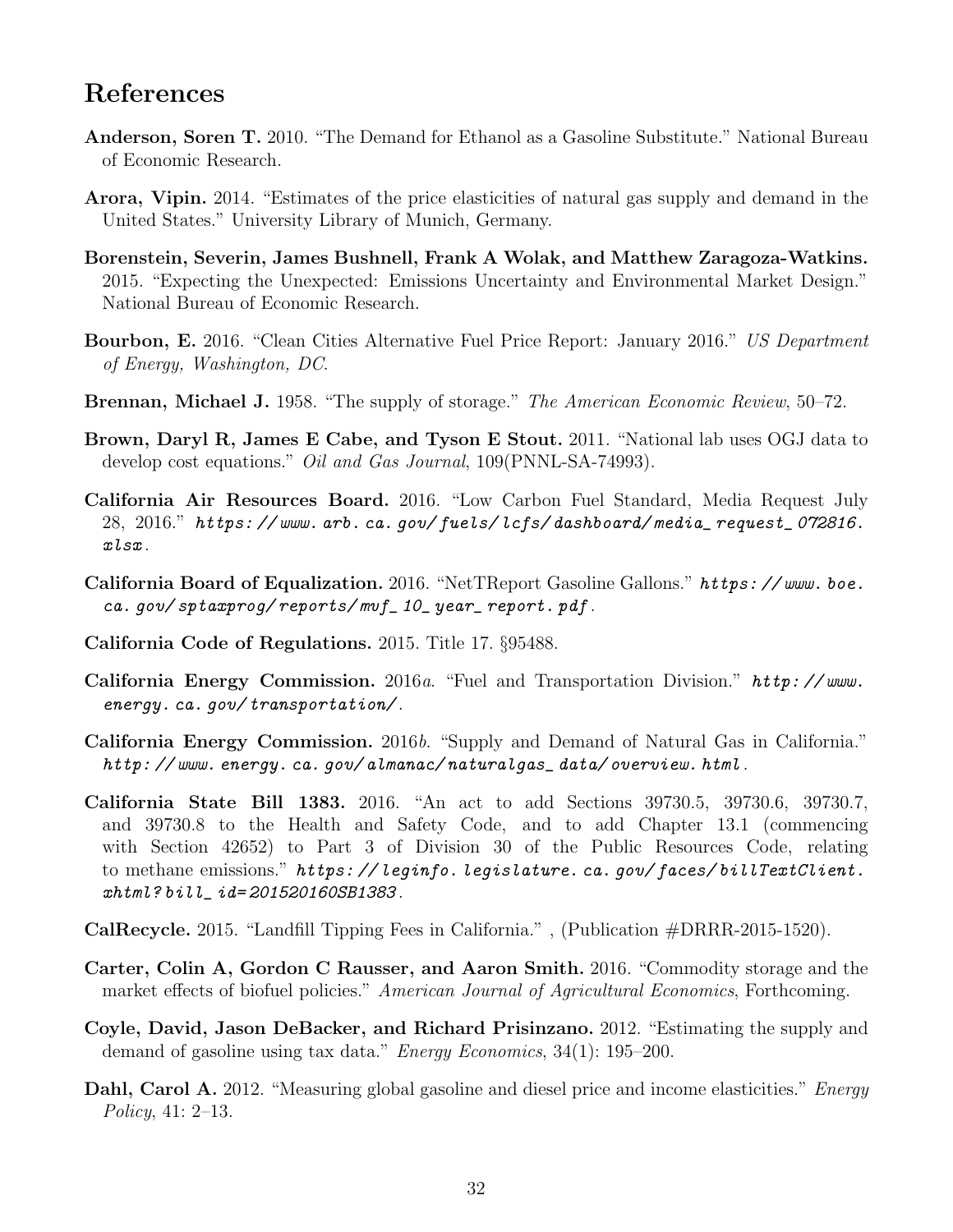- Dahl, Carol, and Thomas Sterner. 1991. "Analysing gasoline demand elasticities: a survey." Energy economics, 13(3): 203–210.
- Davis, Stacy C, Susan W Diegel, and Robert G Boundy. 2016. "Transportation Energy Data Book 34." Oak Ridge National Laboratory.
- Dumas, Carl Ryan. 2016. "California dairy industry fights 'unacheivable' methane mandate." http://www.capitalpress.com/California/20160830/ california-dairy-industry-fights-unachievable-methane-mandate .
- E85Prices. 2016. "State Average Fuel Price." https: // e85prices. com/ california. html .
- Elam, R, Will Faulkner, C LaPlante, and P Chase. 2015. "2016 California Success Story." Propel Fuels White Paper.
- Electrigaz. 2011. "Economic Study on Renewable Natural Gas Production and Injection Costs in the Natural Gas Distribution Grid in Ontario."
- Energy Information Administration. 2016a. "Almost all U.S. gasoline is blended with 10% ethanol." https: // www. eia. gov/ todayinenergy/ detail. cfm? id= 26092 .
- Energy Information Administration. 2016b. "Biofuels: Ethanol and Biodiesel Explained." https: // www. eia. gov/ energyexplained/ index. cfm? page= biofuel\_ ethanol\_ use .
- Energy Information Administration. 2016c. "Natural Gas Prices." https: // www. eia. gov/  $dnav/ng/ng_{pri\_sum\_dcu\_SCA_{m}.htm.$
- Energy Information Administration. 2016d. "Vehicular Natural Gas Consumption." https:  $\frac{1}{2}$  www.eia.gov/dnav/ng/ng\_sum\_lsum\_a\_EPGO\_vdv\_mmcf\_a.htm.
- Energy Information Administration. 2016e. "Weekly Retail Gasoline and Diesel Prices." https://www.eia.gov/dnav/pet/pet\_pri\_gnd\_dcus\_sca\_a.htm.
- EPA AgSTAR. 2009. "AGSTAR Database of Livestock Digesters."
- Espey, Molly. 1996. "Explaining the variation in elasticity estimates of gasoline demand in the United States: a meta-analysis." The Energy Journal, 49–60.
- Farrell, Alexander, and Dan Sperling. 2007a. "A low-carbon fuel standard for California, Part 1: Technical analysis." Institute of Transportation Studies.
- Farrell, Alexander, and Dan Sperling. 2007b. "A Low-Carbon Fuel Standard for California, Part 2: Policy Analysis." *Institute of Transportation Studies*.
- Faulhaber, Carol Rose, D Raj Raman, and RT Burns. 2012. "An engineering-economic model for analyzing dairy plug-flow anaerobic digesters: Cost structures and policy implications." Transactions of the ASABE, 55(1): 201–209.
- Graham, Daniel J, and Stephen Glaister. 2004. "Road traffic demand elasticity estimates: a review." Transport reviews, 24(3): 261–274.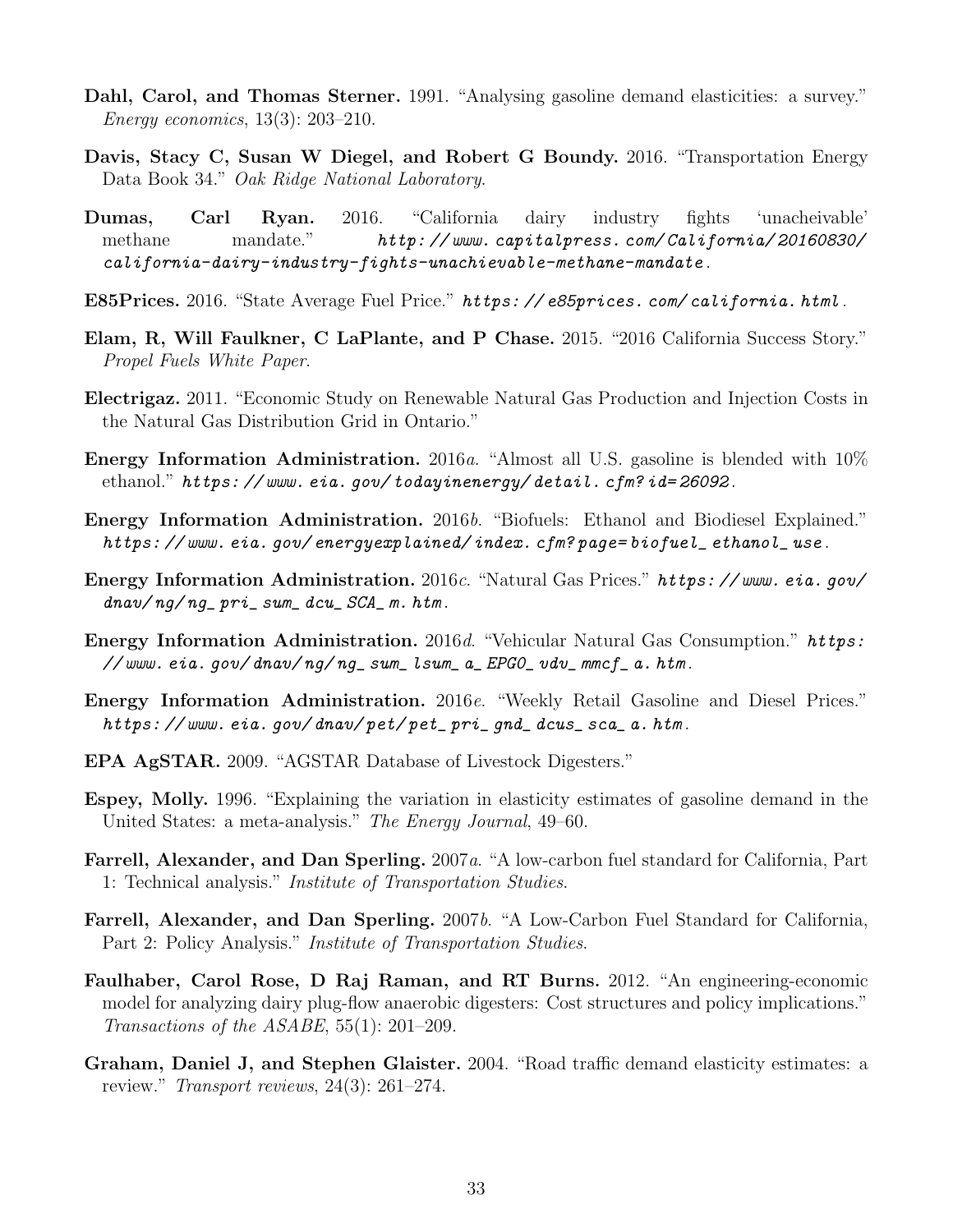- Holland, Stephen P, Jonathan E Hughes, and Christopher R Knittel. 2009. "Greenhouse gas reductions under low carbon fuel standards?" American Economic Journal: Economic Policy,  $1(1): 106-146.$
- Hughes, Jonathan E, Christopher R Knittel, and Daniel Sperling. 2006. "Evidence of a shift in the short-run price elasticity of gasoline demand." National Bureau of Economic Research.
- ICF International. 2013. "Californias Low Carbon Fuel Standard: Compliance Outlook for 2020." Prepared for California Electric Transportation Coalition.
- Jaffe, Amy Myers, Rosa Dominguez-Faus, Allen Lee, Kenneth Medlock, Nathan Parker, Daniel Scheitrum, Andrew Burke, Hengbing Zhao, and Yueyue Fan. 2015. "Exploring the Role of Natural Gas in US Transportation." UC Davis Institute of Transportation Studies NextSTEPS White Paper.
- Jaffe, Amy Myers, Rosa Dominguez-Faus, Nathan Parker, Daniel Scheitrum, Justin Wilcock, and Marshall Miller. 2016. "The Feasibility of Renewable Natural Gas as a Large-Scale, Low Carbon Substitute." California Air Resources Board Final Draft Report Contract No. 13-307.
- Johansson, Olof, and Lee Schipper. 1997. "Measuring the long-run fuel demand of cars: separate estimations of vehicle stock, mean fuel intensity, and mean annual driving distance." Journal of Transport Economics and policy, 277–292.
- Knittel, Christopher R. 2012. "Reducing petroleum consumption from transportation." The Journal of Economic Perspectives, 26(1): 93–118.
- Krugman, Paul. 2010. "Building a green economy." The New York Times Magazine, 5: 2–16.
- Krupnick, Alan J. 2011. "Will Natural Gas Vehicles Be in Our Future?" Resources For the Future, May.
- Lade, Gabriel E, and C-Y Cynthia Lin Lawell. 2015a. "The design and economics of low carbon fuel standards." Research in Transportation Economics, 52: 91–99.
- Lade, Gabriel E, and C-Y Cynthia Lin Lawell. 2015b. "Mandating green: On the design of renewable fuel policies and cost containment mechanisms." University of California, Davis Working Paper.
- Lin, C-Y Cynthia, and Lea Prince. 2013. "Gasoline price volatility and the elasticity of demand for gasoline." Energy Economics, 38: 111–117.
- LMOP, EPA. 2015. "United States Environmental Protection Agency Landfill Methane Outreach Program."
- Luchansky, Matthew S., and James Monks. 2009. "Supply and demand elasticities in the U.S. ethanol fuel market." *Energy Economics*, 31(3): 403–410.
- Metcalf, Gilbert E. 2009. "Market-based policy options to control US greenhouse gas emissions." The Journal of Economic Perspectives, 23(2): 5–27.
- Morse, Edward L, A Yuen, SM Kleinman, Christian Wetherbee, T Thein, I Michaeli, G Cunningham, and RP Smith. 2013. "Energy 2020: Trucks Trains & Automobiles." Citigroup.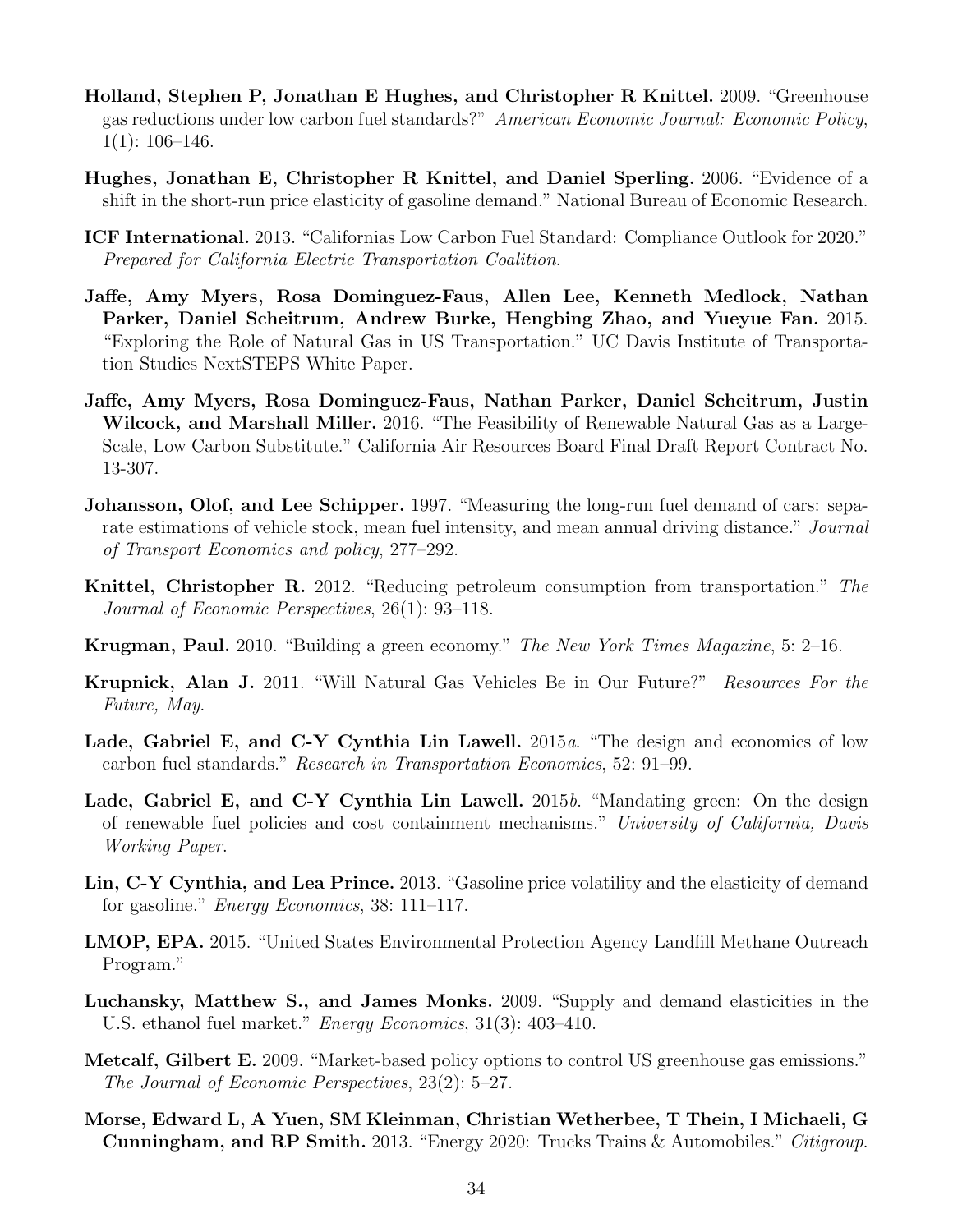- Pachauri, Rajendra K, Myles R Allen, VR Barros, J Broome, W Cramer, R Christ, JA Church, L Clarke, Q Dahe, and P Dasgupta. 2014. Climate change 2014: synthesis Report. Contribution of working groups I, II and III to the fifth assessment report of the intergovernmental panel on climate change. IPCC.
- Parker, Nathan. 2016. "Economic Potential for Renewable Natural Gas in California." Working paper.
- Parker, Nathan, Peter Tittmann, Quinn Hart, Richard Nelson, Ken Skog, Anneliese Schmidt, Edward Gray, and Bryan Jenkins. 2010. "Development of a biorefinery optimized biofuel supply curve for the Western United States." *Biomass and Bioenergy*, 34(11): 1597–1607.
- Rapport, Joshua, Ruihong Zhang, Bryan M. Jenkins, and Robert B. Williams. 2008. "Current Anaerobic Digestion Technologies Used for Treatment of Municipal Organic Solid Waste." Contractors Report to California Integrated Waste Management Board.
- Rubin, Jonathan, and Paul N Leiby. 2013. "Tradable credits system design and cost savings for a national low carbon fuel standard for road transport." Energy policy, 56: 16–28.
- Sandmo, Agnar. 1971. "On the theory of the competitive firm under price uncertainty." The American Economic Review, 61(1): 65–73.
- Schnepf, Randy, and Brent D Yacobucci. 2010. "Renewable fuel standard (RFS): overview and issues."
- Summers, Matthew, and Doug Williams. 2013. "An Economic Analysis of Six Dairy Digester Systems in California." , (California Energy Commission. Publication number: CEC-500-2014-  $001-V1$ ).
- Tittmann, PW, NC Parker, QJ Hart, and BM Jenkins. 2010. "A spatially explicit technoeconomic model of bioenergy and biofuels production in California." Journal of Transport Geography, 18(6): 715–728.
- U.S. Environmental Protection Agency. 2016. "Program Overview for Renewable Fuel Standard Program." https://www.epa.gov/renewable-fuel-standard-program/ program-overview-renewable-fuel-standard-program .
- Wang, Wei-Guang, Donald W Lyons, Nigel N Clark, M Gautam, and PM Norton. 2000. "Emissions from nine heavy trucks fueled by diesel and biodiesel blend without engine modification." *Environmental Science* & Technology, 34(6): 933–939.
- Wiliams, Robert B., Bryan M. Jenkins, and Steve Kaffka. 2015. "An Assessment of Biomass Resources in California."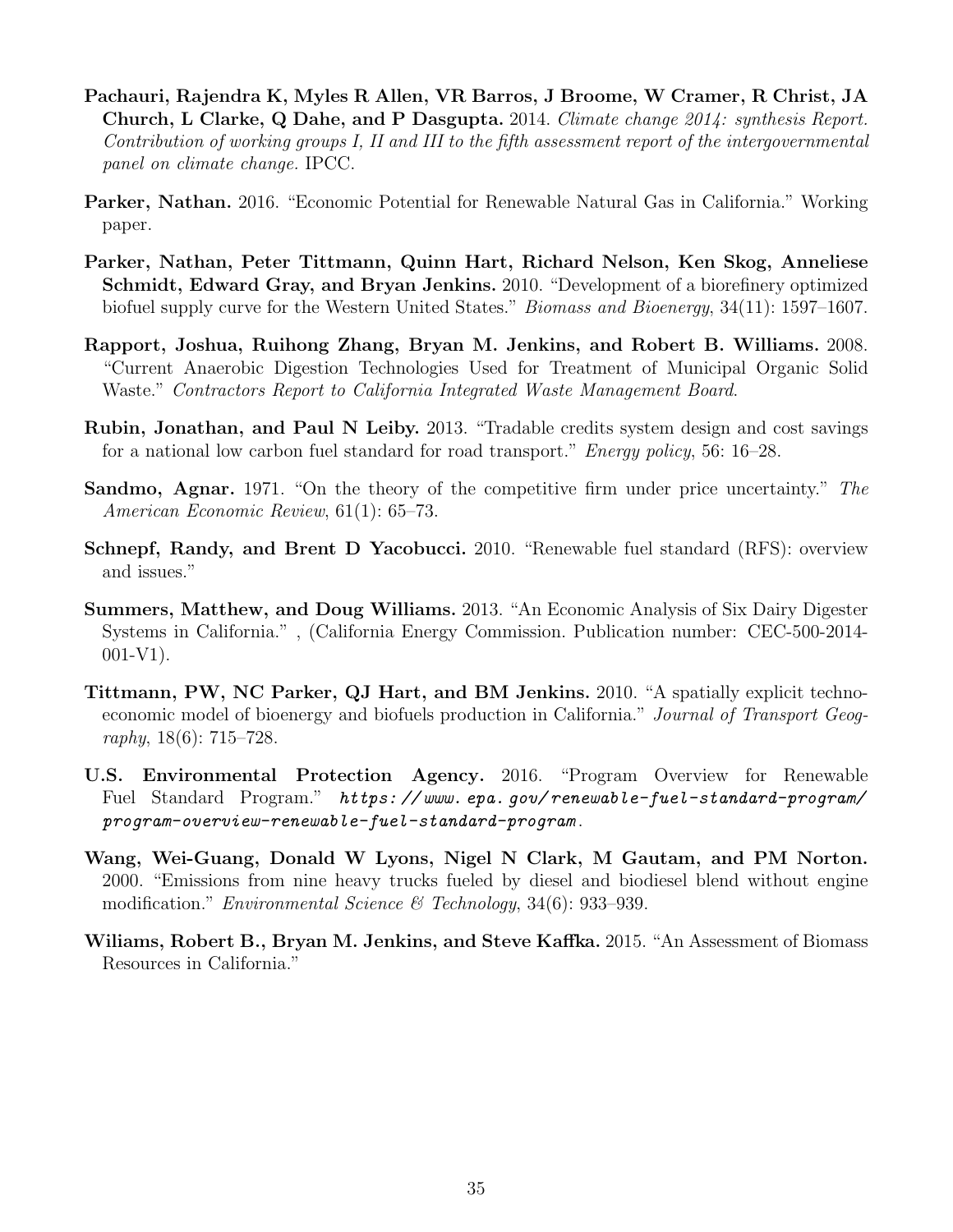# A RNG Supply Estimation

The renewable natural gas supply estimates that I rely upon in this paper are based on the estimates presented in Jaffe et al. (2016) and forthcoming work by Parker (2016). The supply estimation focuses on the four most promising pathways for RNG production; dairies, landfill, wastewater treatment plants, and municipal solid waste streams. The estimation procedure begins with assessing the resource potential of each pathway for all possible production sites in California. Based on the site-specific resource potential a techno-economic model of RNG production technologies is employed to estimate the cost of production and RNG yield at each site. The cost of accessing the natural gas transmission pipeline via a dedicated pipe installed to the nearest transmission line is calculated using ArcGIS to find the distance between the point source and the pipeline. Lastly, the quantity and costs from each site are aggregated to generate supply curves for each RNG production pathway. In this analysis, Parker (2016) makes the simplifying assumptions of overnight construction, certainty in product price and technological performance over lifetime of investment, all potential entrants require the same rate of return on investment, and that all RNG is injected into transmission pipelines. On-site vehicle refueling is not considered.

The resource potential for the dairy industry is based on the location and size of dairy herds in 2011 and 2012, obtained from Central Valley Regional Water Quality Control Board and the Santa Anna Regional Water Quality Control Board. These data represent 96% of the total dairy herd of the state. Dairies in California range in size from 10 to nearly 11,000 mature cows. This manure represents a technical RNG production potential ranging from 0.09 to 103.25 million cubic feet per year for the smallest to the largest dairy. Each dairy is considered to operate independently.

Food and green wastes can be intercepted before the landfill to produce RNG at a dedicated MSW anaerobic digester. The California Biomass Collaborative estimates that 1.2 million dry tons per year of this resource could be utilized if it can be economically separated from the waste stream (Wiliams, Jenkins and Kaffka, 2015). These resources are best suited for anaerobic digestion due to high moisture content and high biodegradability. The currently landfilled food waste and green waste represents 8 billion cubic feet (bcf) of RNG potential. This resource is modeled spatially as being available at the landfills where they are currently disposed. The quantity of total landfill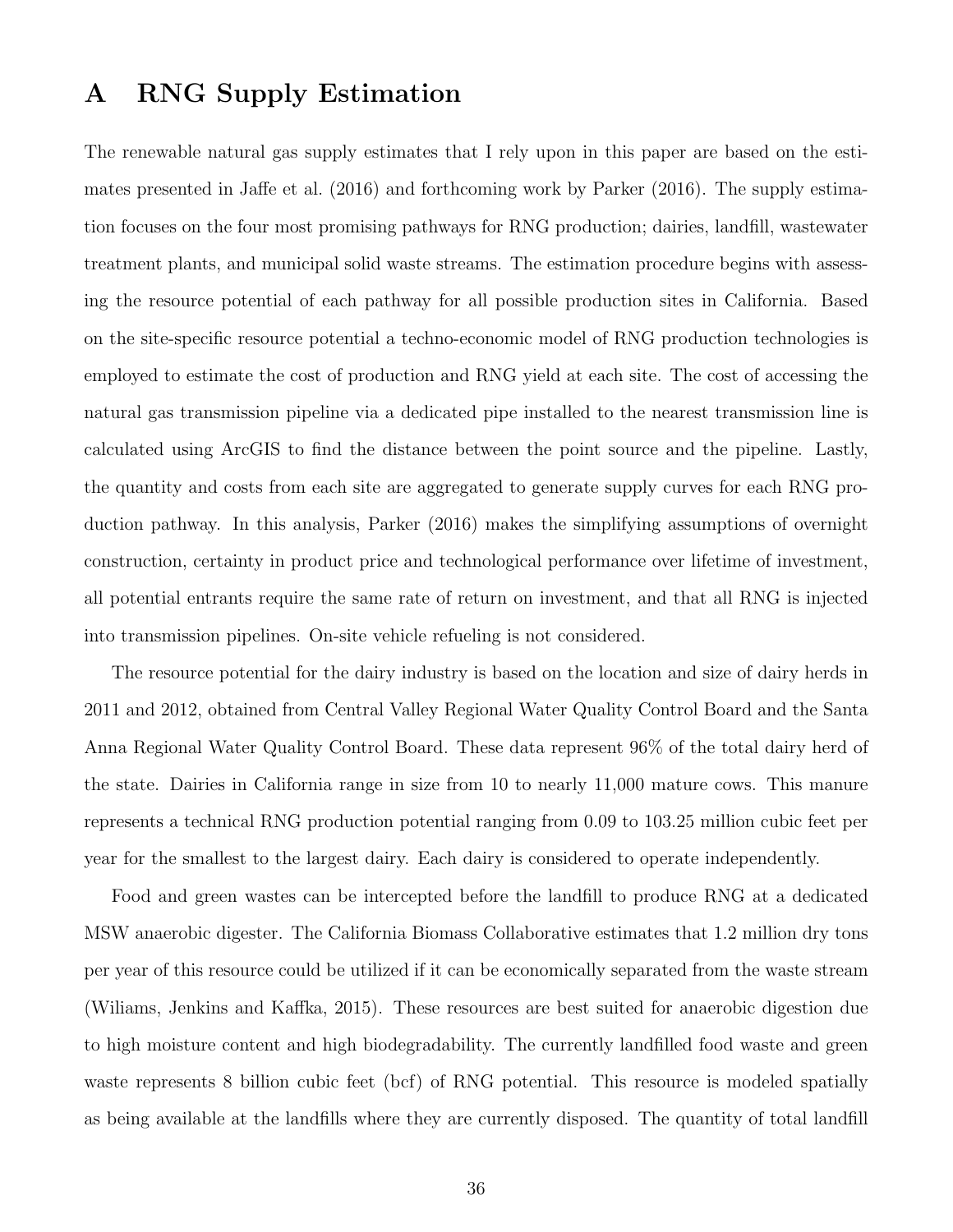disposal at each landfill in the state is taken from the Solid Waste Information Systems (SWIS) database and the food and green wastes fractions are applied based on the most recent waste characterization study. This resource is assumed to generate a tipping fee for the facility that receives it. We have used regional average tipping fees from the CalRecycle 2015 report on tipping fees across California (CalRecycle, 2015) to assign tipping fees across space. The tipping fees range from \$21 to \$34 per wet ton in the base case. The resource assumed to be available at the landfills where it is currently disposed and anaerobic digesters are sited throughout the state to minimize the combined transport and conversion cost using the Geospatial Bioenergy Systems Model (Parker et al., 2010; Tittmann et al., 2010).

Many of the waste water treatment plants in California use anaerobic digestion to reduce the nutrient load. This results in biogas that can be upgraded to renewable natural gas. Of the 150 waste water treatment plants in the California Association of Sanitation Agencies with anaerobic digesters, 56 are currently producing heat and power for the facility from their biogas and 8 are producing heat. The potential for RNG production from WWTP with anaerobic digesters (but no energy production) was analyzed.

Landfill gas is estimated based on current landfill gas production rates from the EPAs Landfill Methane Outreach Program (LMOP, 2015). The LMOP has collected a database of landfills in the country. In this database an estimate of current landfill gas production is made for the majority of the landfills. In California, 147 of 314 landfills in the database have an estimate of landfill gas production. These 147 landfills contain 92% of the reported waste in place in landfills in California. The total production of methane from these landfills is approximately 52 bcf per year or about three quarters of the resource estimated by California Biomass Collaborative using disposal rates for the state as a whole.

Dairy and MSW anaerobic digesters have separate cost functions due to the significantly different qualities of the feedstock. Cost functions for the two digesters types can be found in Table A1. The estimate for dairy digesters is based on the cost function found in Faulhaber, Raman and Burns (2012) that was fitted to the EPA's AgSTAR project database for plug-flow anaerobic digesters. The cost function was adjusted to remove costs associated with electricity production and increased by 30% to account for the higher cost of digesters in California. In a case study, Summers and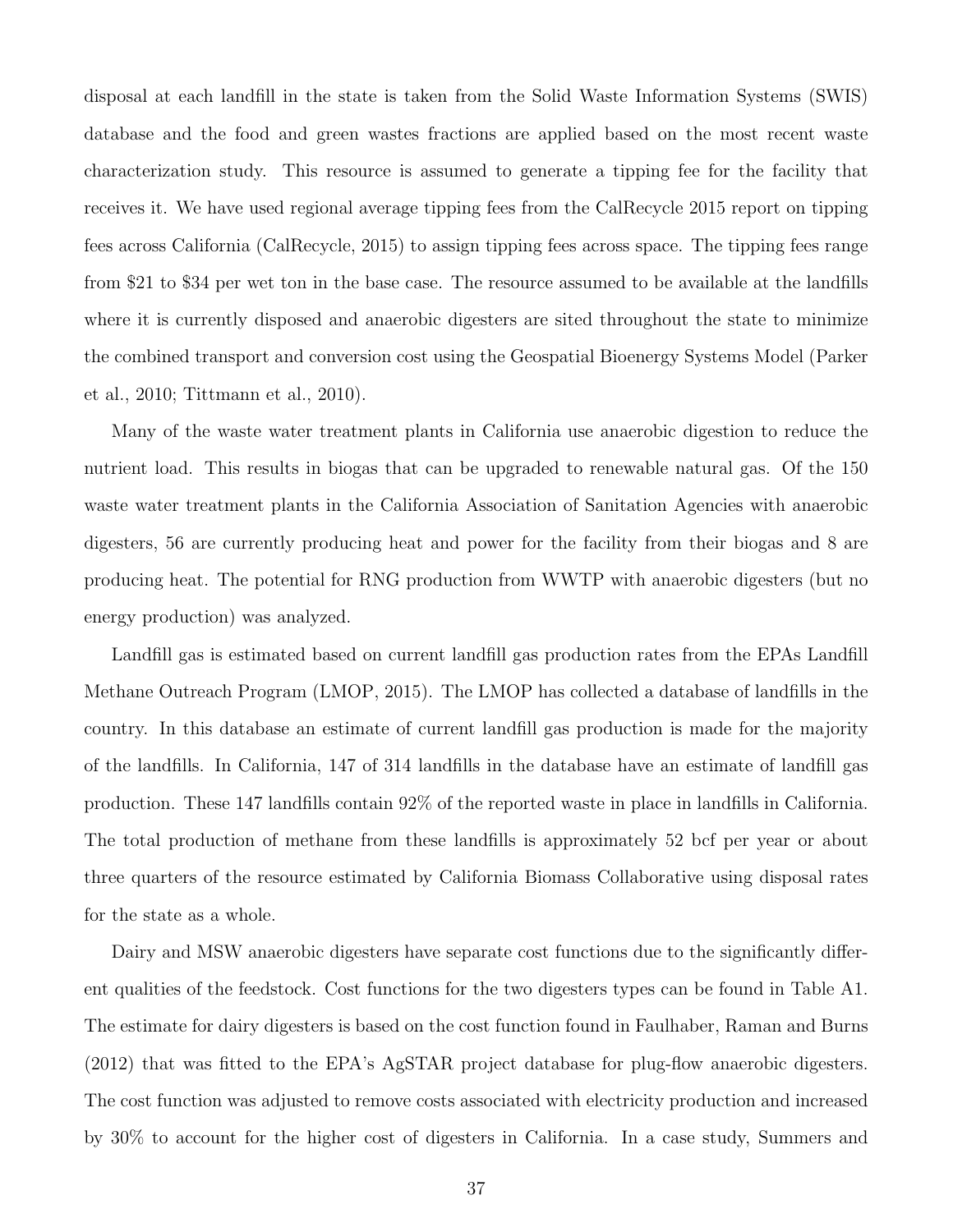Williams (2013) found California digesters to be 30% more expensive than the average digesters of the same size and type found in the AgSTAR database (EPA AgSTAR, 2009). Biomethane production is assumed to be 4.3 million British thermal units (mmBTU) per dry ton of manure. The cost function for MSW digesters is fitted to data from Rapport et al. (2008) with the costs updated to 2014 dollars. Biomethane production is assumed to be 2.16 mmBTU/wet ton of waste digested based on the composition of food and green waste currently landfilled that could be made available to digesters. The costs were also adjusted by subtracting the cost of power generation equipment. The MSW digesters are limited to facility sizes less than 200,000 tons per year, which is the size of a large landfill operation in CA, due to practical feasibility for siting and permitting of the facility. For comparison, the largest current facility in California is 90,000 tons per year.

Table A1: Costs of RNG Production and Upgrading Facilities

| Technology     | Capital Cost $(\$)$                  | Operating Cost $(\frac{6}{yr})$    | Capacity Notes                     |
|----------------|--------------------------------------|------------------------------------|------------------------------------|
| Dairy Digester | $15,826$ capacity <sup>0.59</sup>    | $0.05$ Capital + 20,000            | dry tons of manure per year        |
| MSW Digester   | $1,666,500$ capacity <sup>0.54</sup> | $162,772$ capacity <sup>0.6</sup>  | $1,000$ tons per year of MSW input |
| RNG Upgrading  |                                      | $333,177$ capacity <sup>0.64</sup> | flow rate of RNG $(mmBTU/hr)$      |

The costs of upgrading biogas, including construction of a pipeline interconnect is developed from Electrigaz (2011) and public comments to the California Public Utilities Commission (CPUC). The costs include the clean-up to the pipeline specification, compression and injection station with the necessary monitoring equipment. For the purposes of estimating the costs across the hundreds of sources in California, Parker did not analyze each site to provide a unique clean-up configuration recommendation for each site but rather fitted a cost curve to the data from the Electrigaz study to give a good estimate of the cost while taking into account the scale of the resources at a given location. In addition, the cost function is modified to account for higher costs of interconnection in California based on industry comments to the CPUC. The cost of capital was adjusted to reflect a 12% rate of return.

The distance from each production site to the nearest natural gas transmission pipelines were calculated using ArcGIS 10.3. The distance found is the shortest straight-line path between the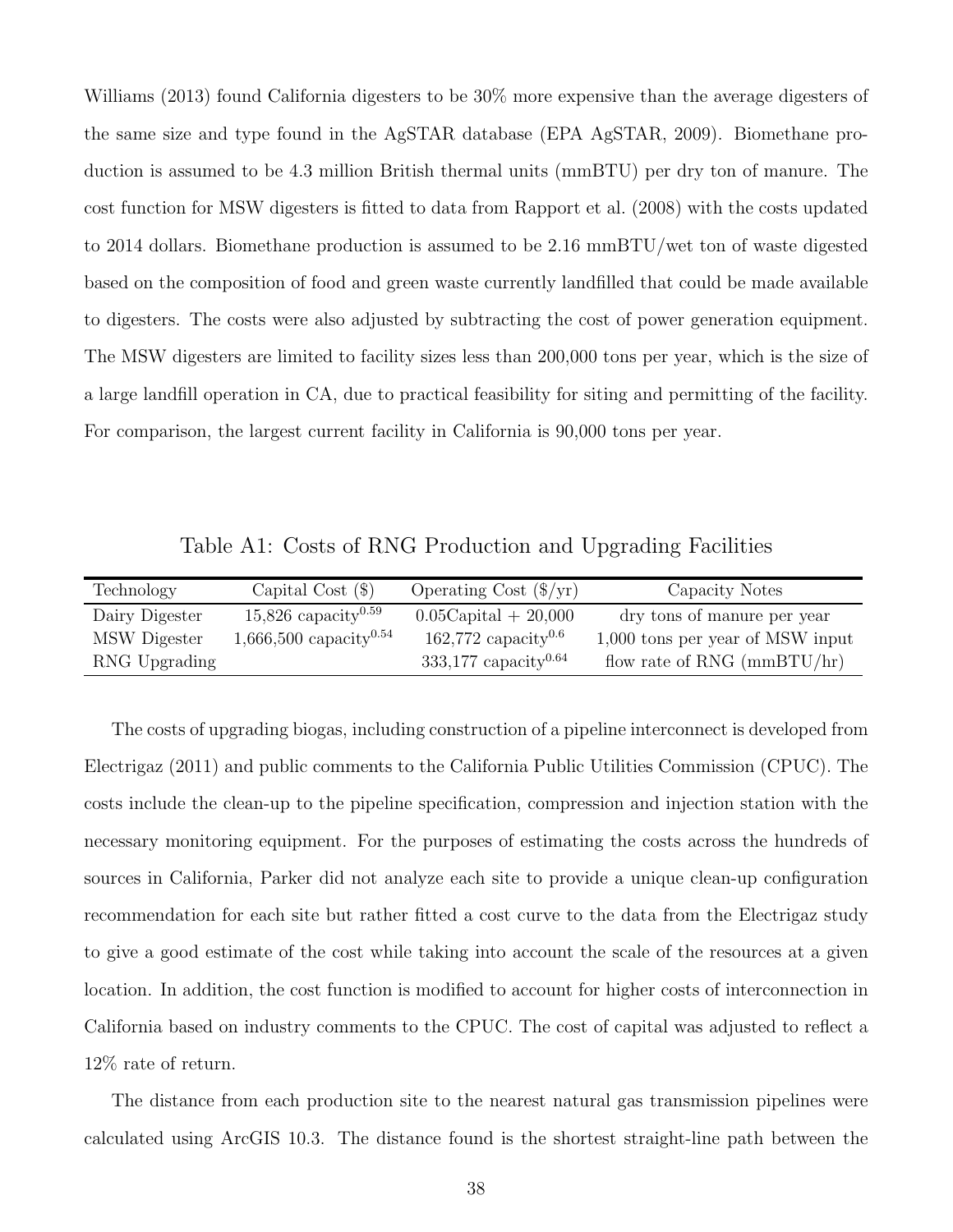production site and the pipeline. Since pipelines are unlikely to travel the shortest path due to rights of way, terrain, and other considerations, a tortuosity factor of 1.3 is included in the estimate. Pipeline costs are estimated at \$1 million per mile based on updating the EPA Region 9 natural gas pipeline costs for 2 to 8 inch pipelines found in Brown, Cabe and Stout (2011) to 2014 dollars. The cost for each facility is then dependent on their distance to the pipeline.

Supply curves of RNG produced from (1) dairy gas, (2) municipal solid waste, (3) wastewater treatment plants, and (4) landfill gas as well as natural gas from fossil sources are presented in Figure 1. The price of natural gas from fossil sources is based on the California citygate price December 2015 of \$3.00/mmBTU per the United States Energy Information Administration. The price of natural gas from fossil sources is the important benchmark against which renewable natural gas competes. Methane from fossil sources and from renewable sources are indistinguishable from a consumer's point of view. Without addressing the externality of carbon emissions, no consumer would have any incentive to purchase renewable natural gas for more than the cost of the cheapest source of methane available, fossil natural gas. The private costs of production for each of the RNG sources we consider exceed the price of fossil natural gas. RNG from landfill gas is the closest source to profitable production when natural gas prices are around \$3.00/mmBTU. However, the lowest cost source of RNG is \$6.61/mmBTU, over double the price of fossil gas. The lowest cost source of RNG from the other three sources are \$8.81/mmBTU for gas from wastewater treatment, \$14.01/mmBTU for gas from municipal solid waste, and \$26.41/mmBTU for dairy gas. The combined supply available under \$10.00/mmBTU from all four sources of RNG is 33.9 bcf per year. Under \$20.00/mmBTU, the combined supply of RNG available is 66.5 bcf per year. The total RNG supply possible at any price is 94.0 bcf per year.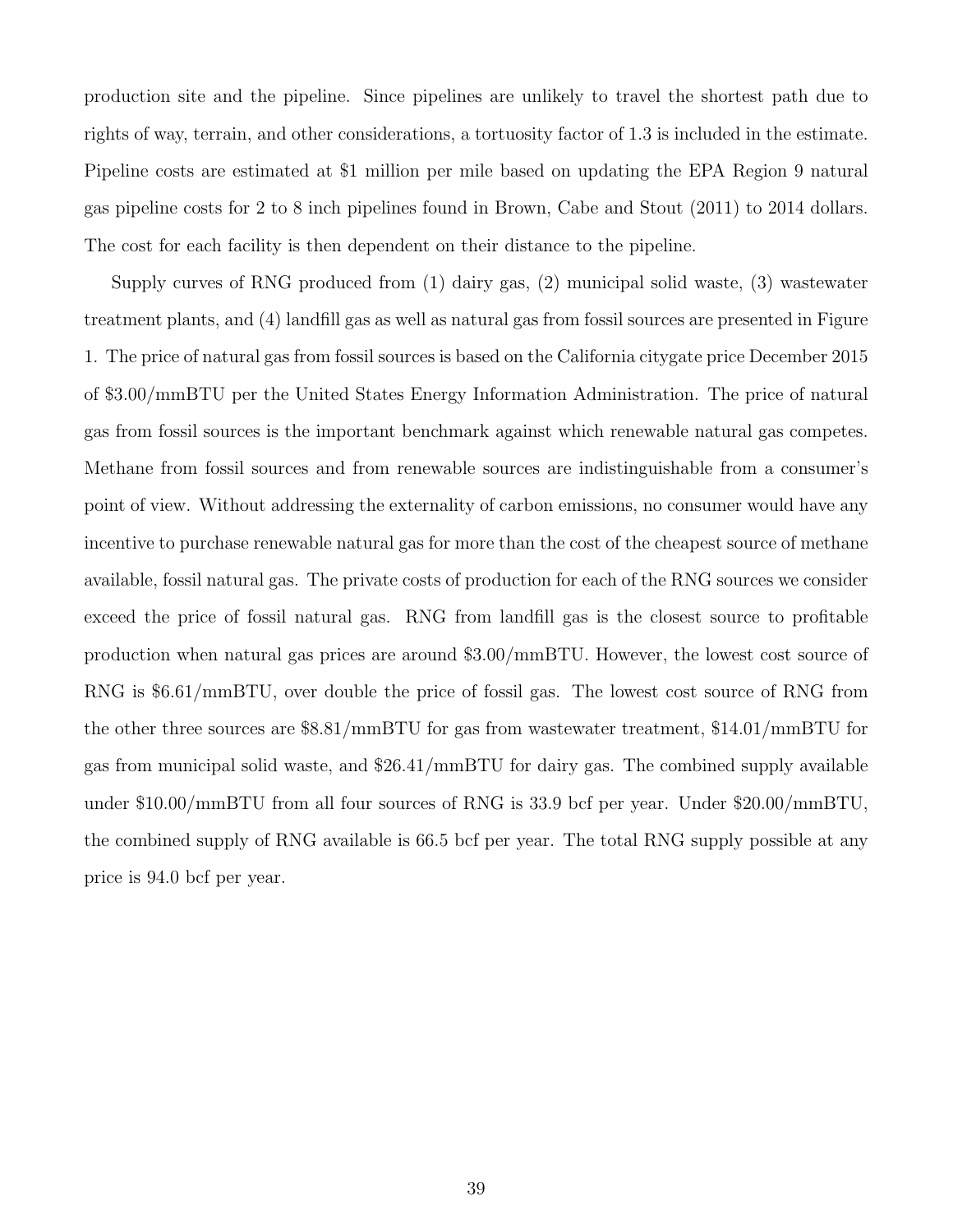# List of Figures

| -1          |                                                                   | -41 |
|-------------|-------------------------------------------------------------------|-----|
| 2           |                                                                   | 42  |
| -3          |                                                                   | 43  |
| 4           |                                                                   | 44  |
| $5^{\circ}$ |                                                                   | 45  |
| -6          |                                                                   | 46  |
| 7           | Equilibrium Economic Impact under LCFS by Carbon Intensity Target | 47  |
| 8           | RNG Supplied under LCFS by Carbon Intensity Target                | 48  |
| -9          | RNG Emissions Savings under LCFS by Carbon Intensity Target       | 49  |
| -10         |                                                                   | 50  |
| -11         |                                                                   | 51  |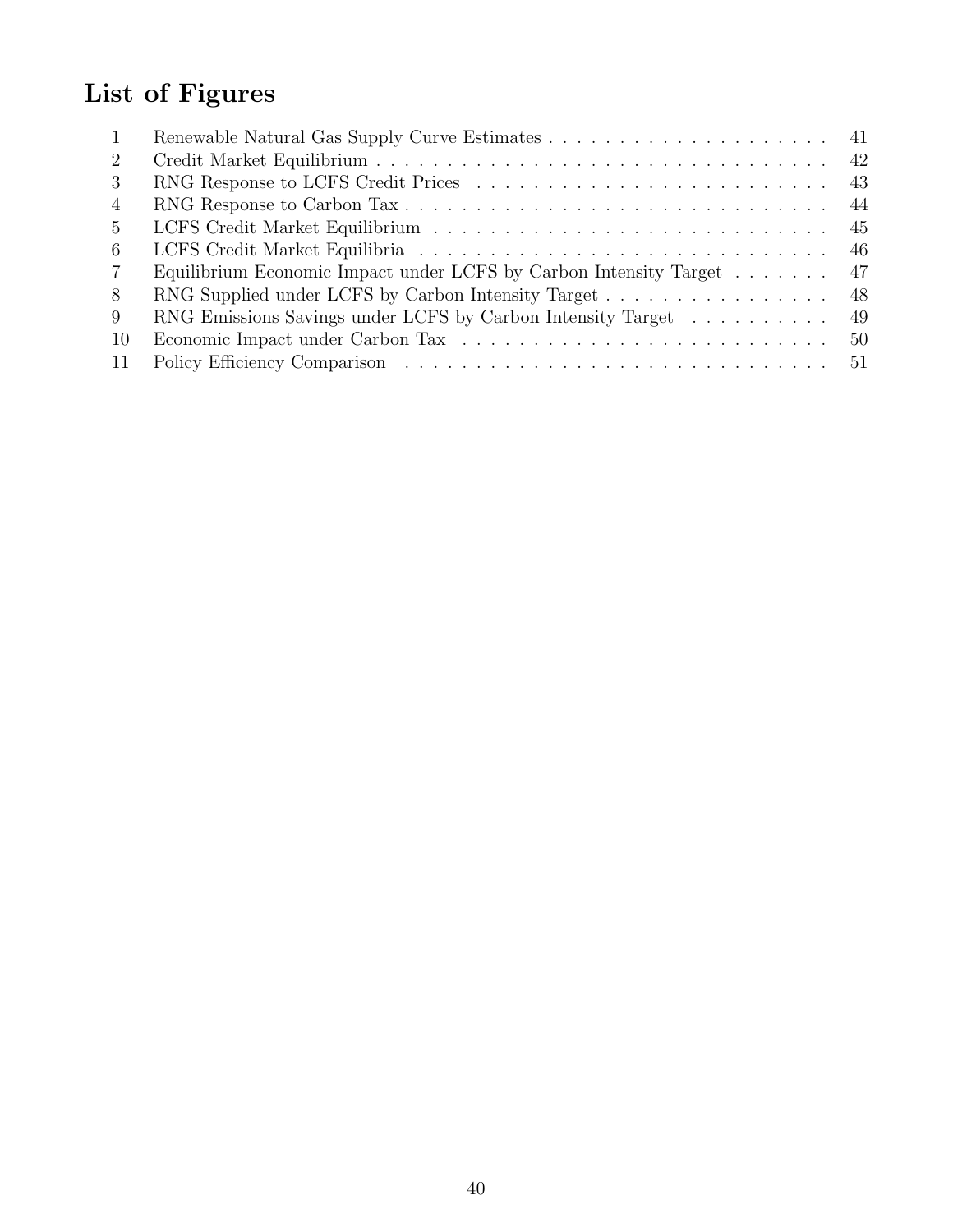Figure 1: Renewable Natural Gas Supply Curve Estimates

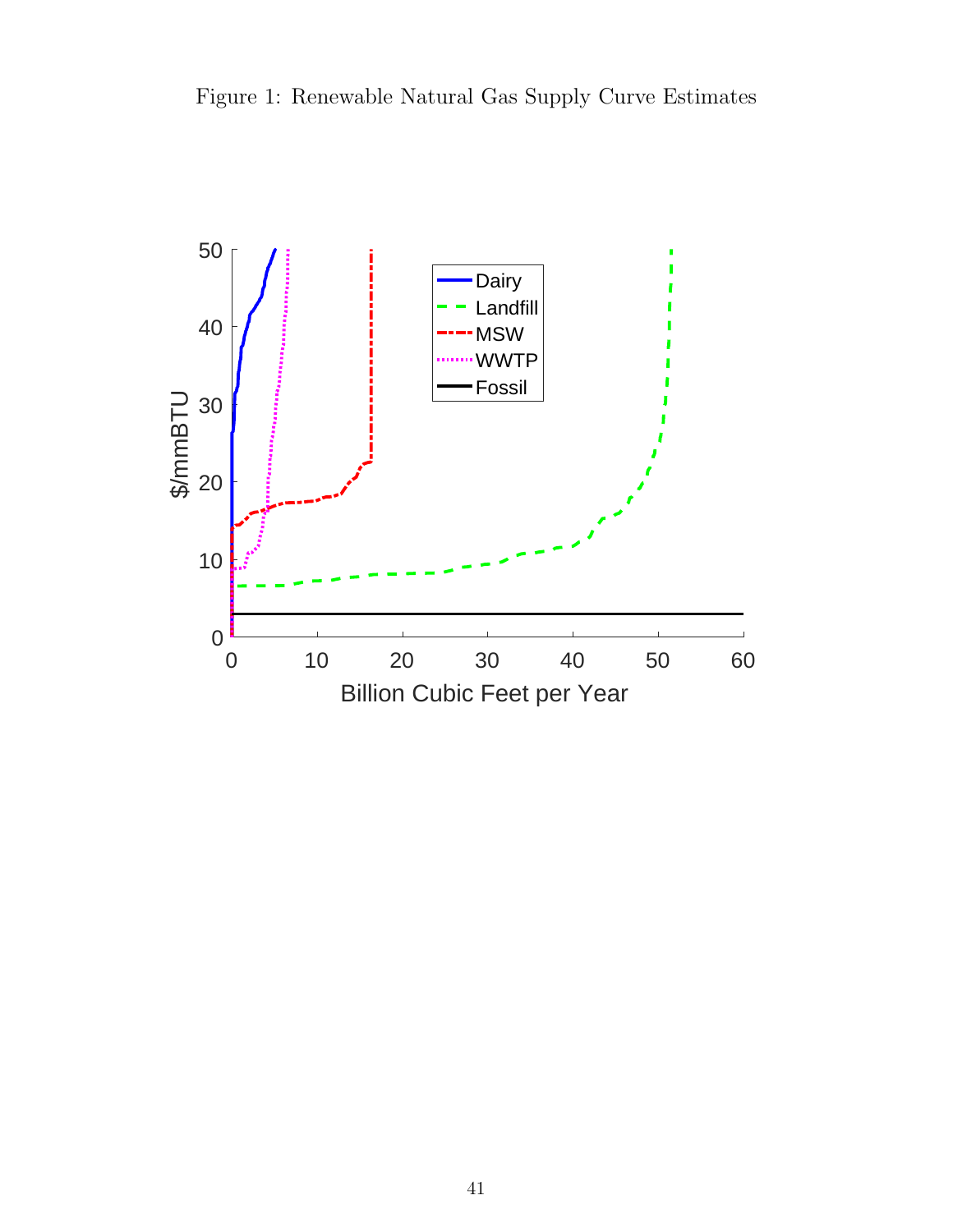Figure 2: Credit Market Equilibrium

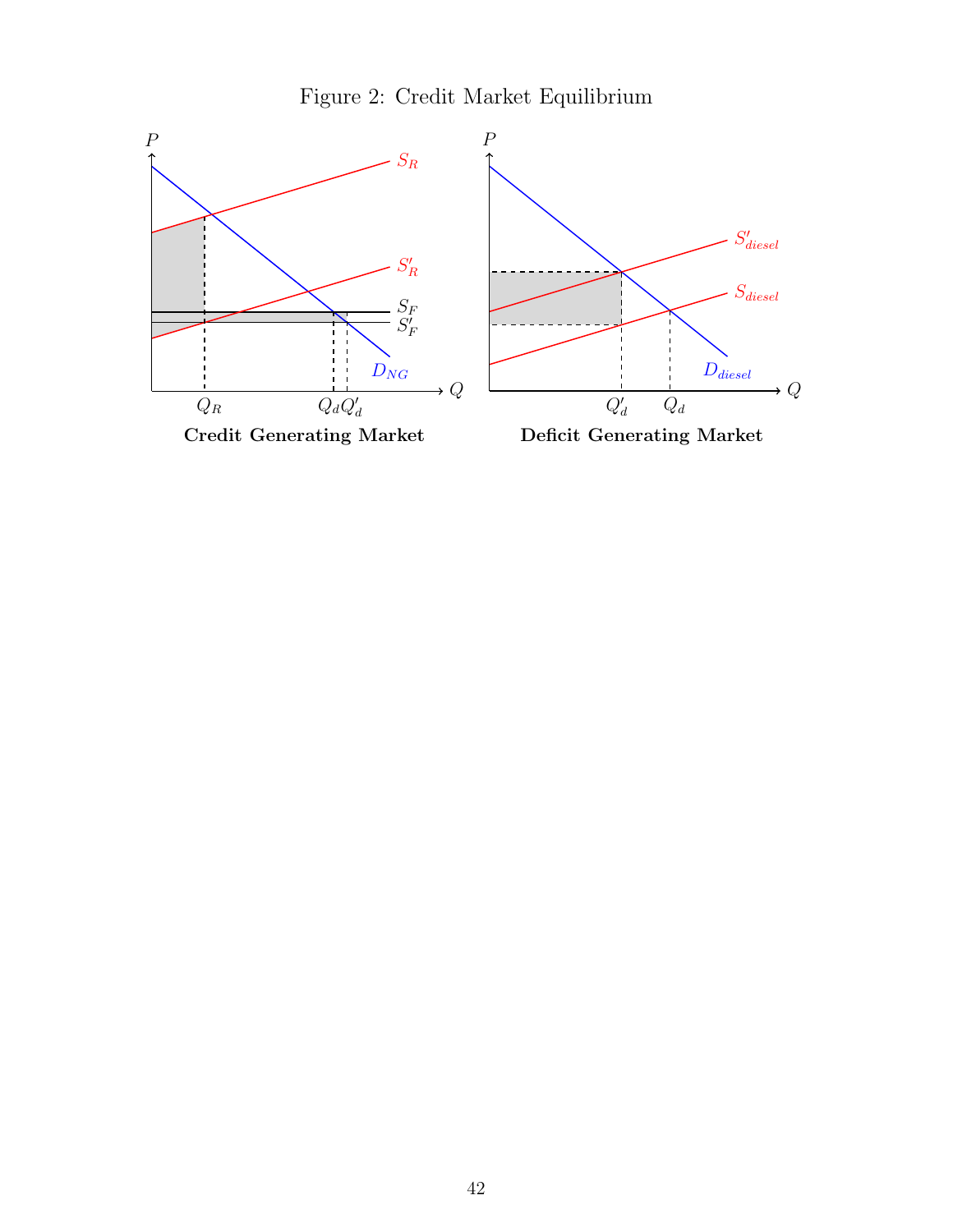

Figure 3: RNG Response to LCFS Credit Prices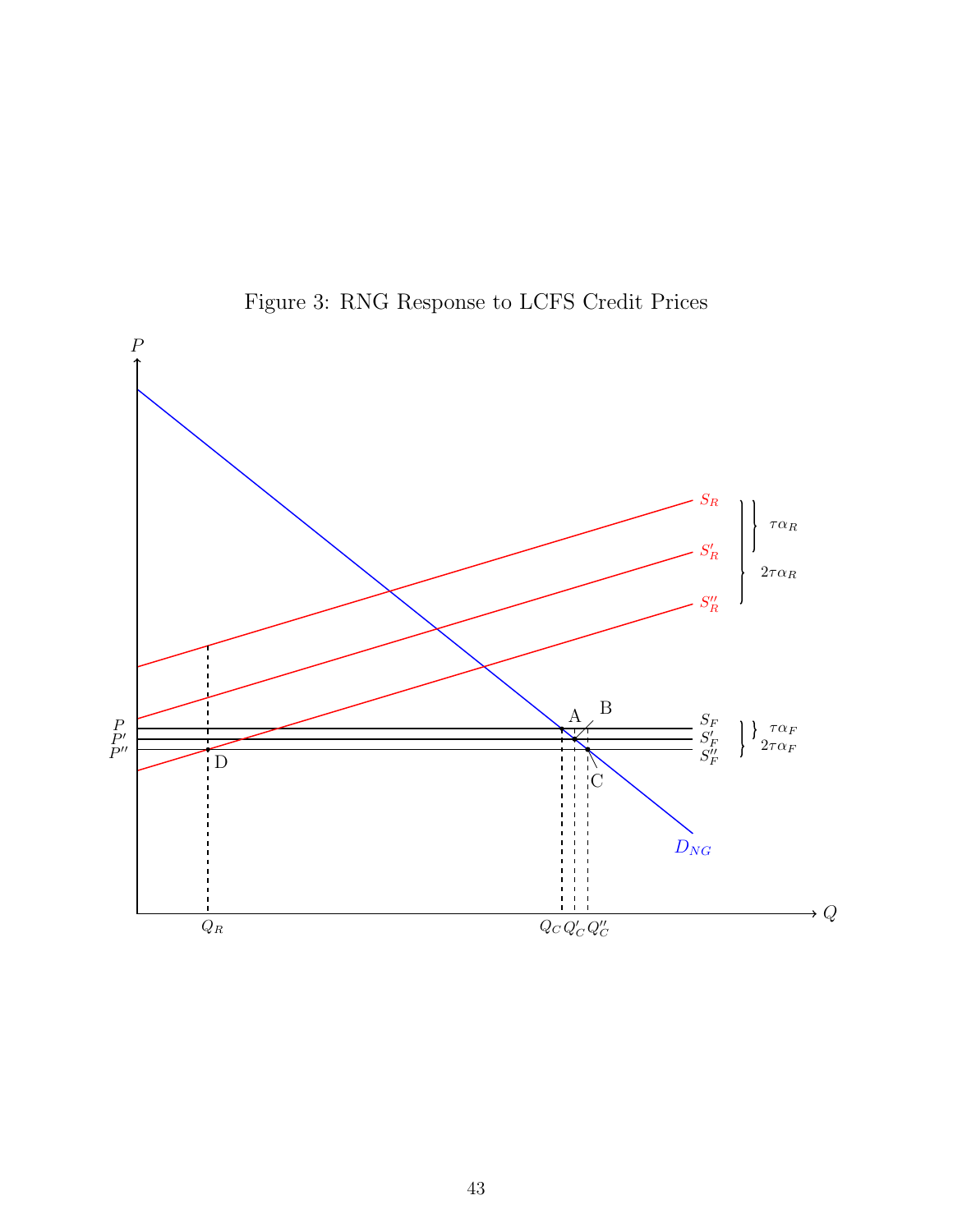

Figure 4: RNG Response to Carbon Tax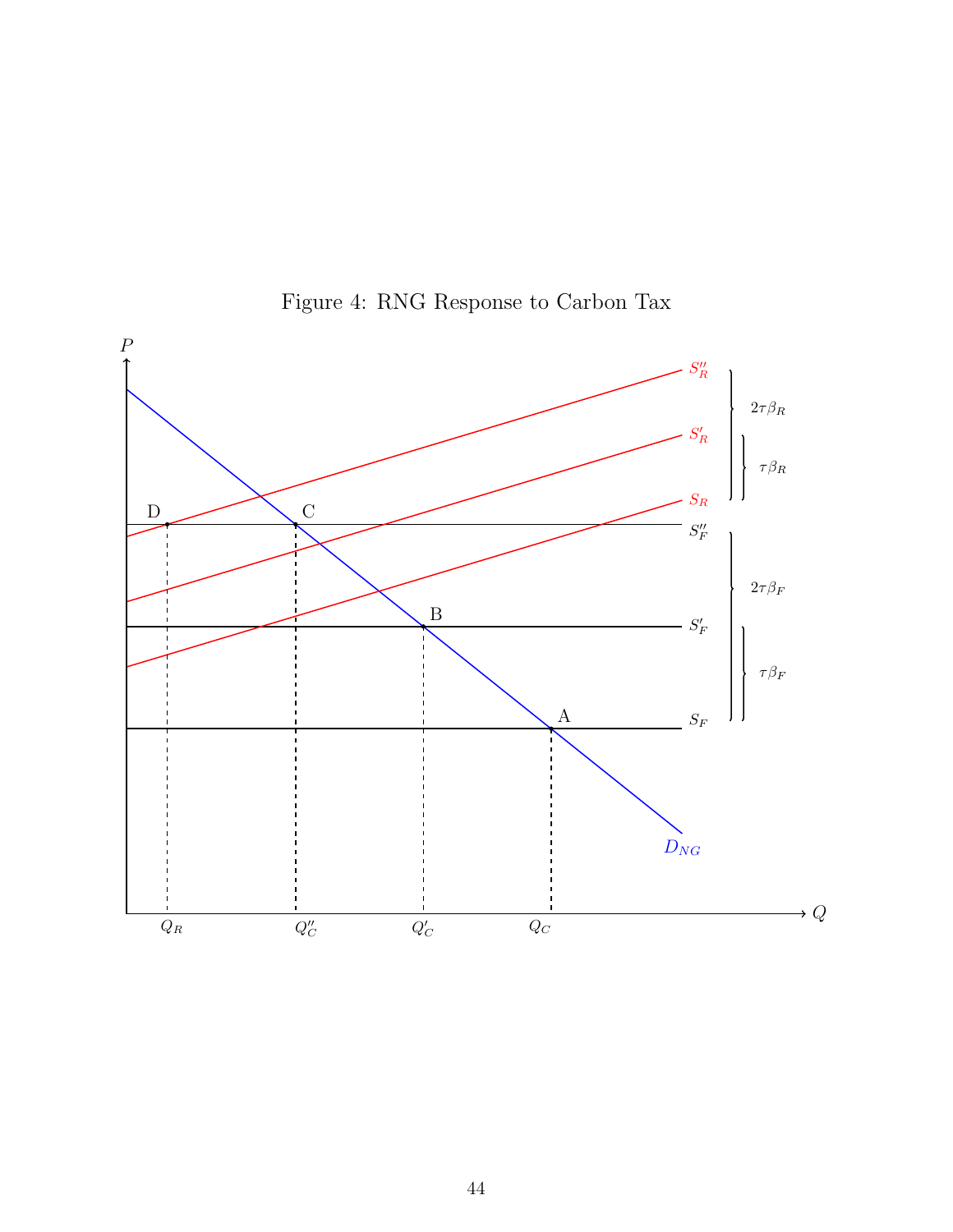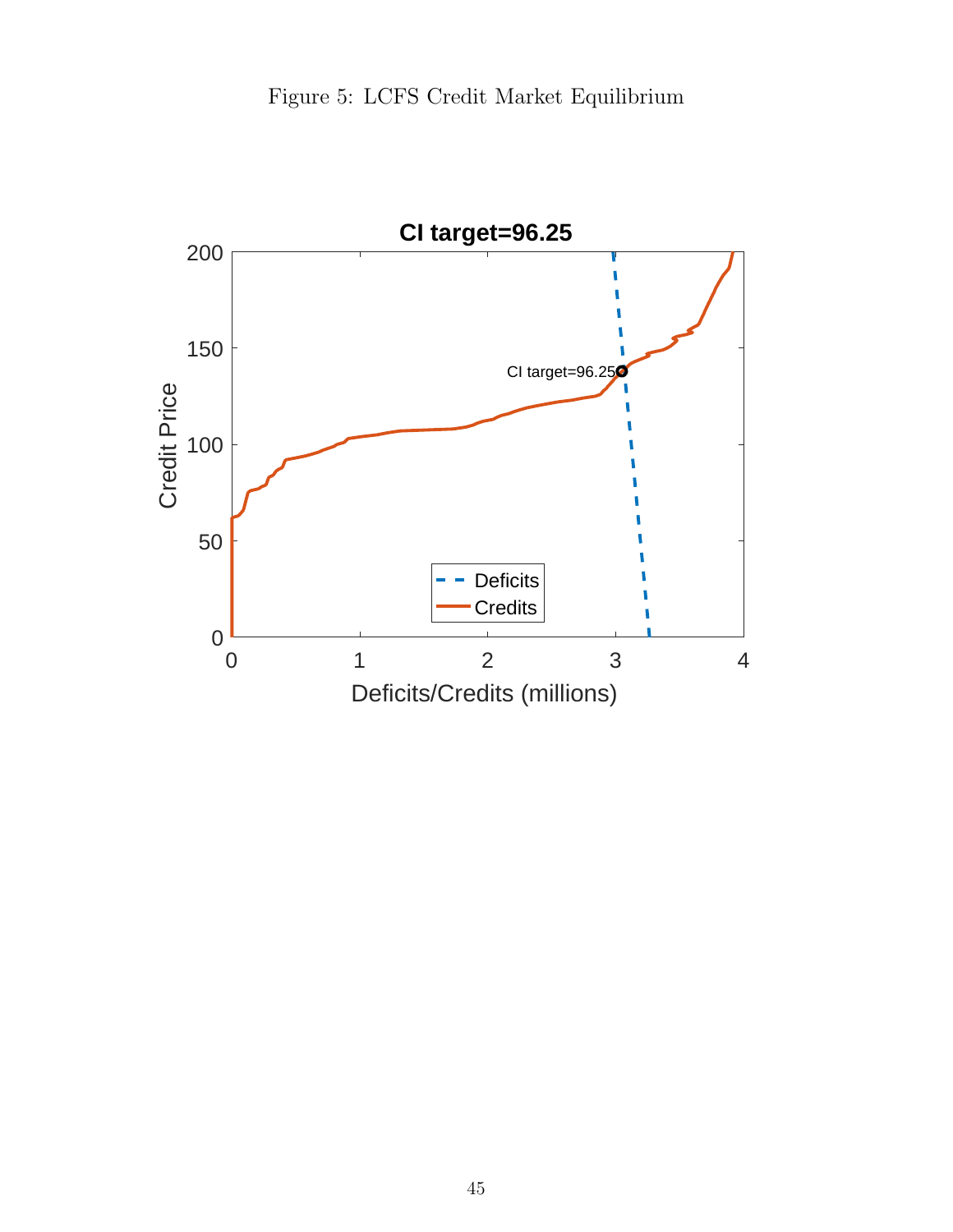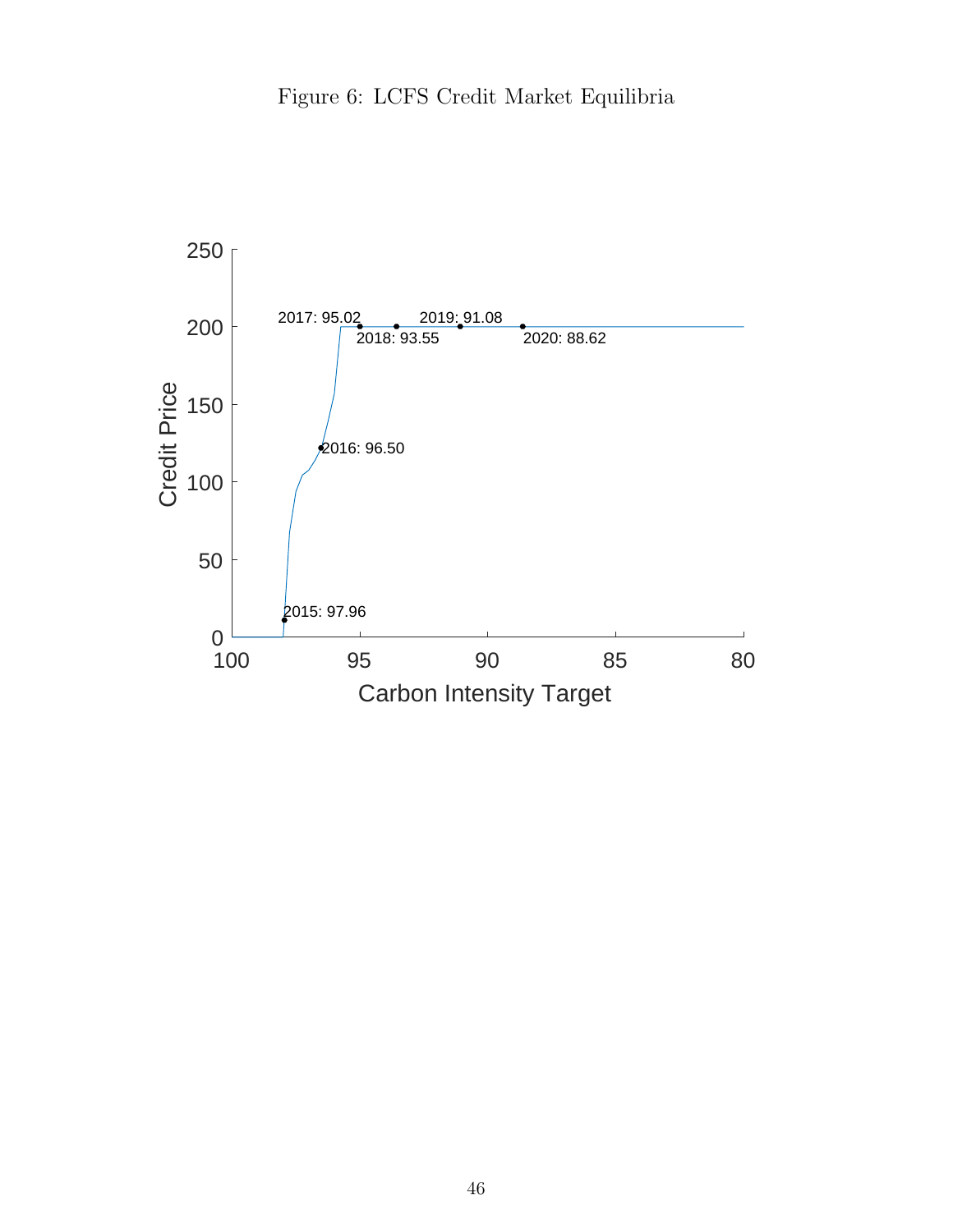

Figure 7: Equilibrium Economic Impact under LCFS by Carbon Intensity Target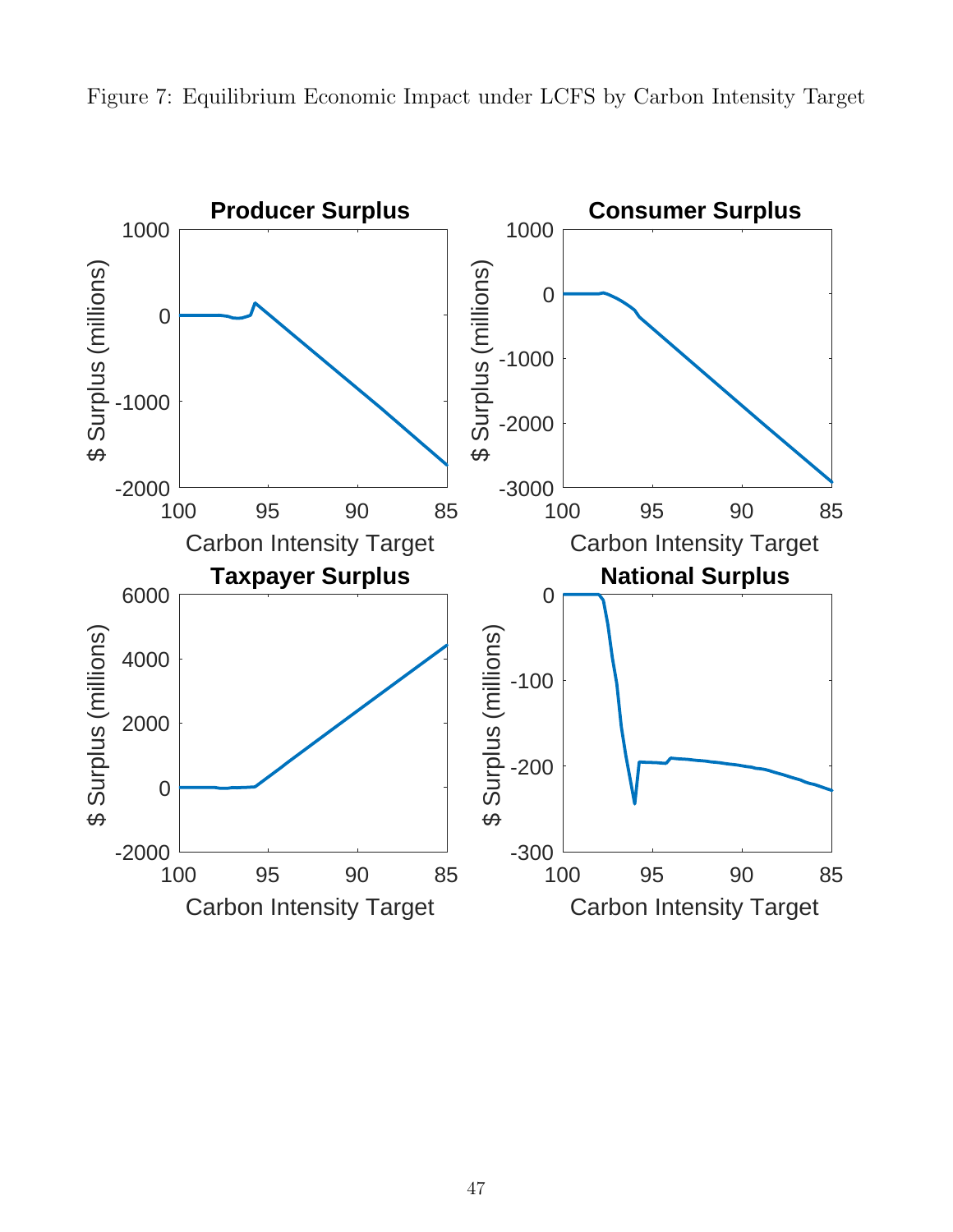

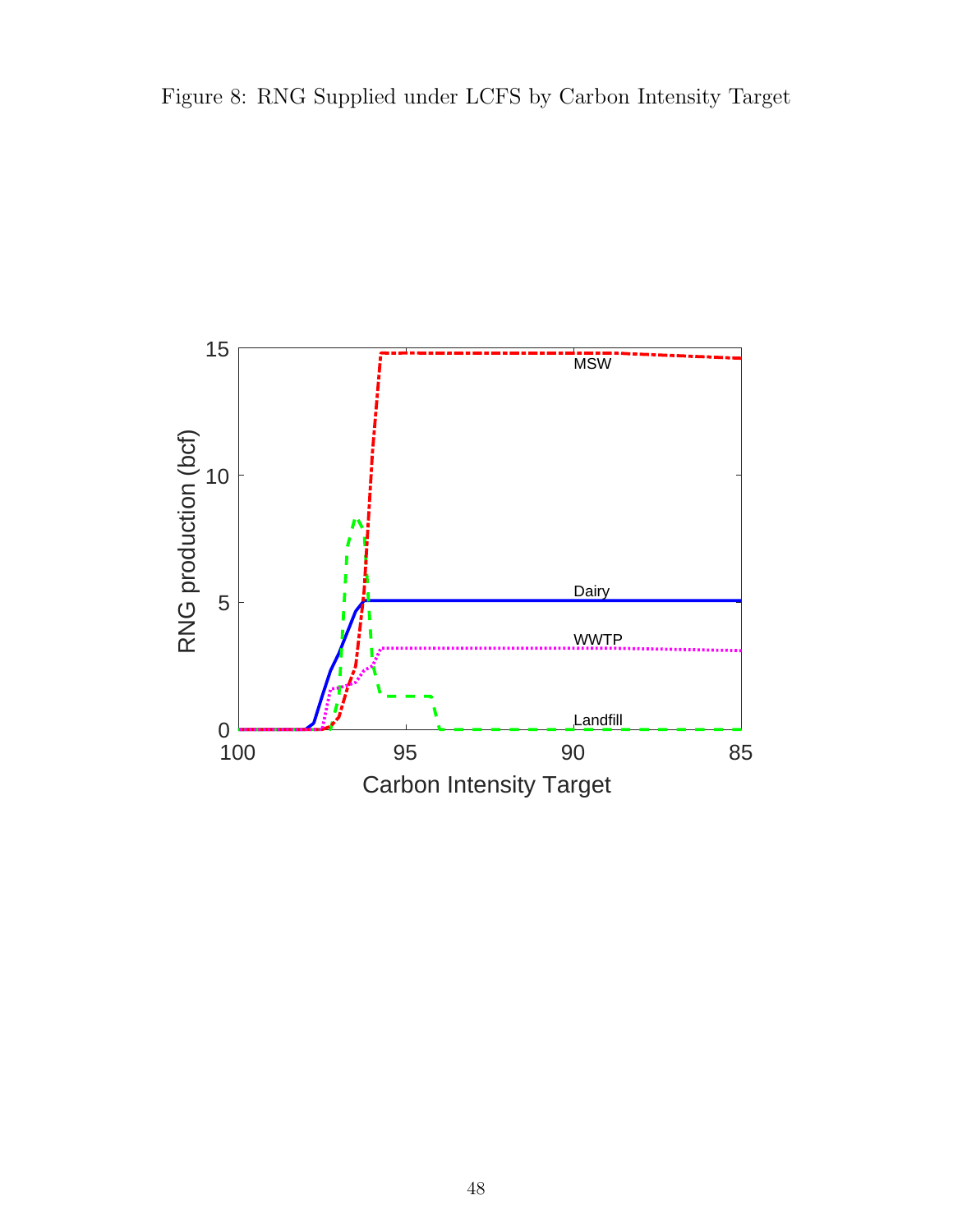

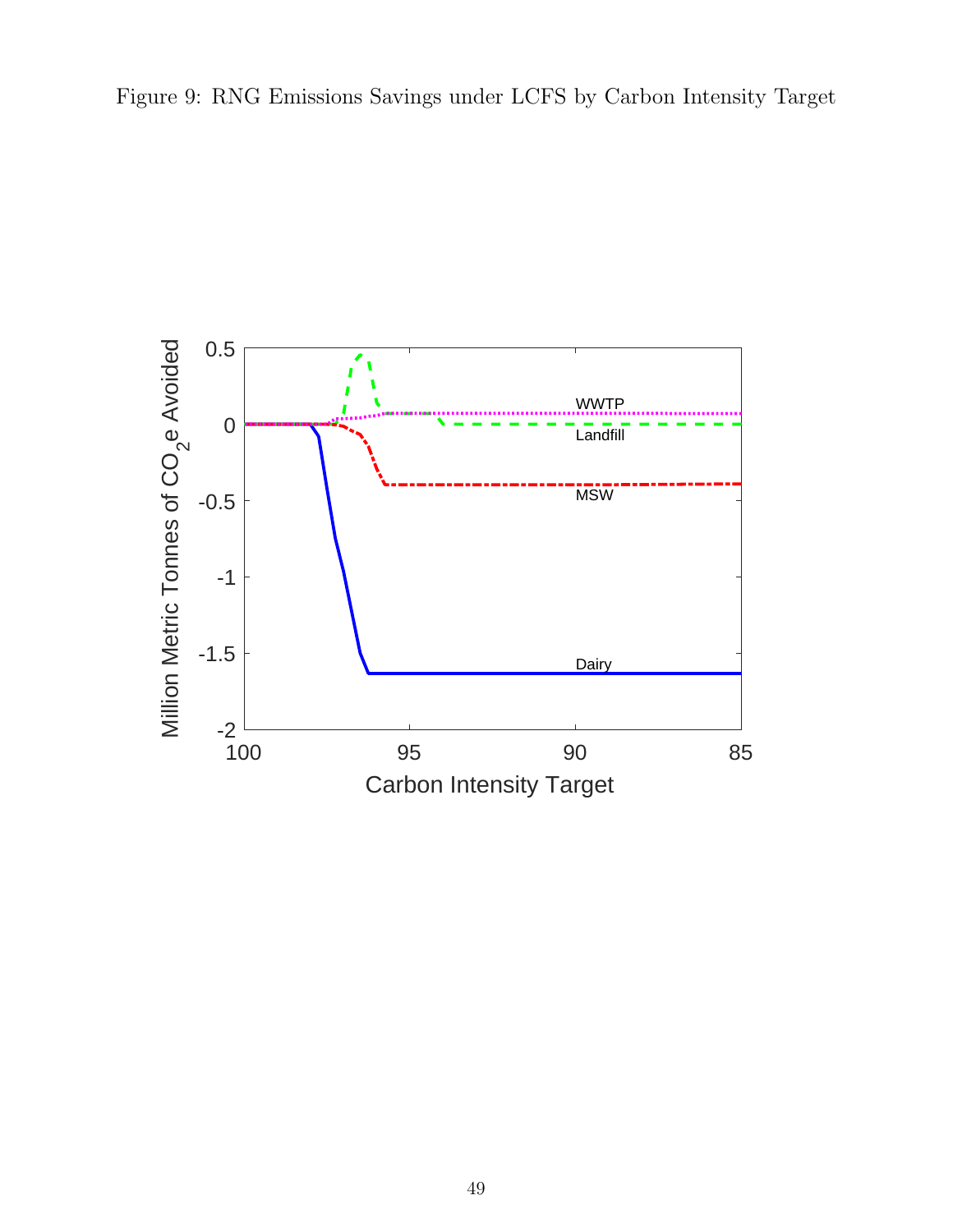